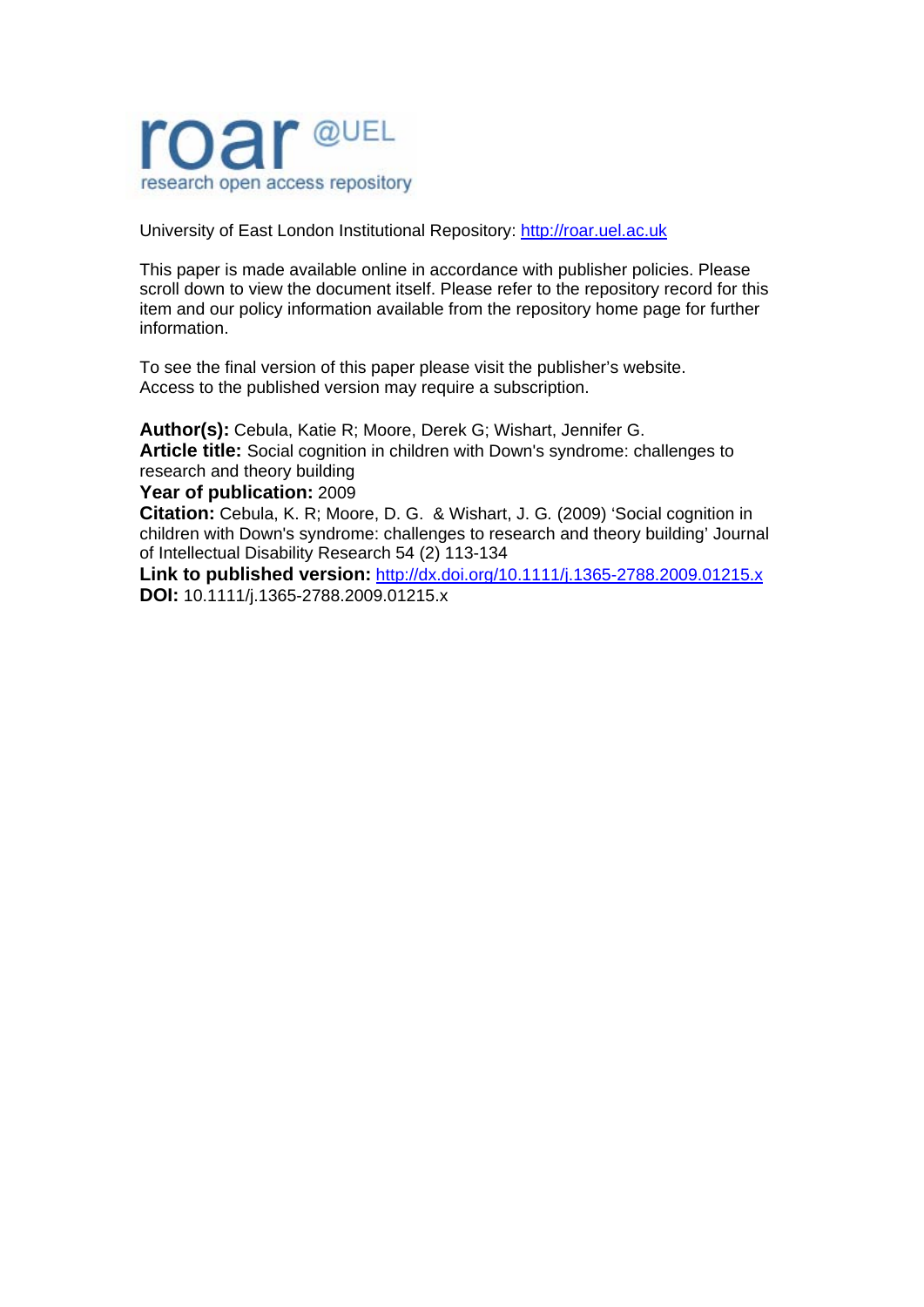# **Social Cognition in Children with Down's Syndrome: Challenges to Research and Theory Building**

K. R. Cebula<sup>1</sup>, D. G. Moore<sup>2</sup> & J. G. Wishart<sup>1</sup>

<sup>1</sup>Moray House School of Education, University of Edinburgh, UK

<sup>2</sup>School of Psychology, University of East London, UK

Address for Correspondence:

Dr Katie Cebula

Simon Laurie House

Moray House School of Education

University of Edinburgh

Holyrood Road

Edinburgh, EH8 8AQ

Tel: 0131 651 6448

Email: Katie.Cebula@ed.ac.uk

## **Running Head: SOCIAL COGNITION AND DOWN'S SYNDROME**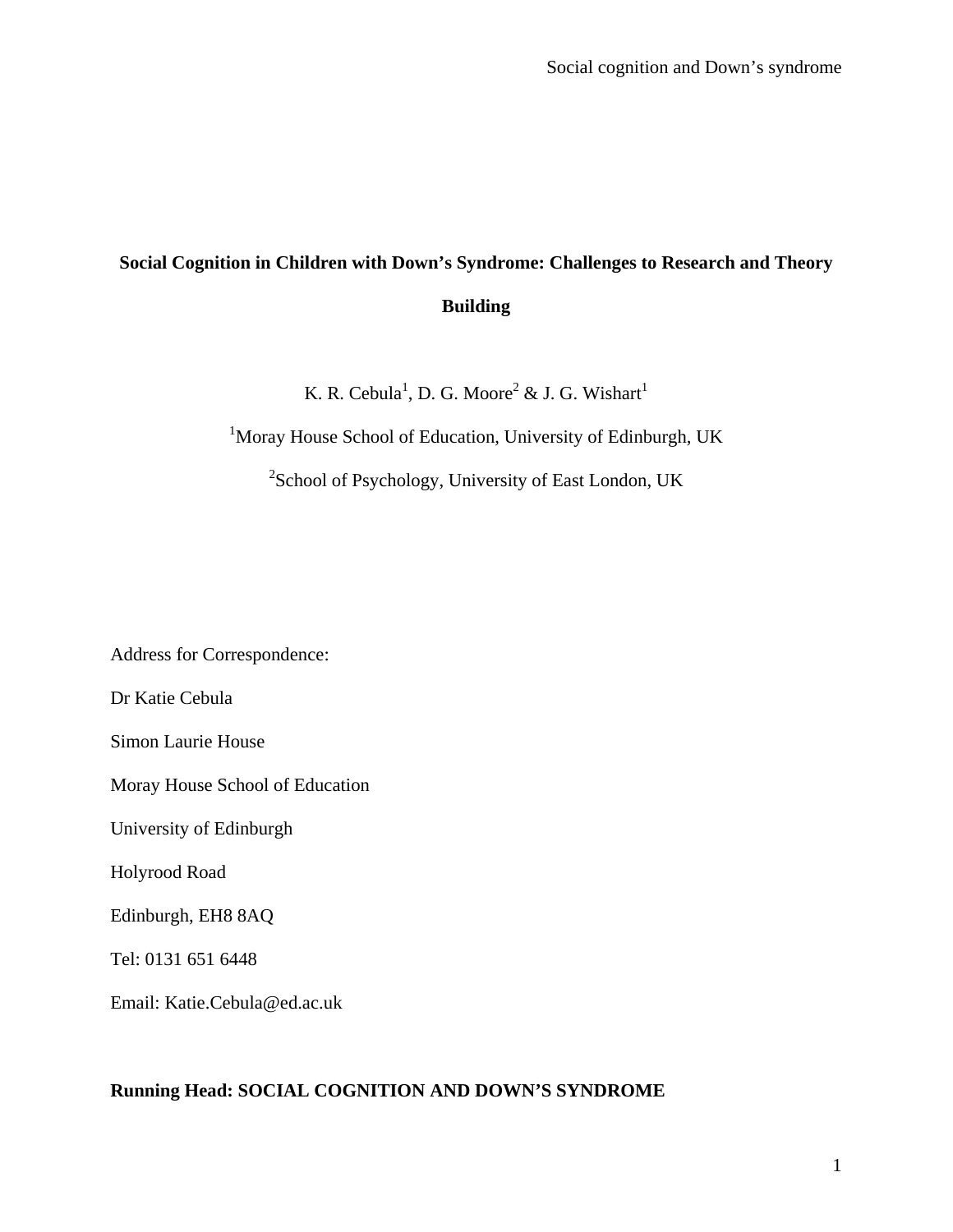## **Abstract**

Characterising how socio-cognitive abilities develop has been crucial to understanding the wider development of typically developing children. It is equally central to understanding developmental pathways in children with intellectual disabilities such as Down's syndrome. While the process of acquisition of socio-cognitive abilities in typical development and in autism has received considerable attention, socio-cognitive development in Down's syndrome has received far less scrutiny. Initial work in the 1970s and 80s provided important insights into the emergence of socio-cognitive abilities in the children's early years, and recently there has been a marked revival of interest in this area, with research focusing both on a broader range of abilities and on a wider age range. This annotation reviews some of these more recent findings, identifies outstanding gaps in current understanding, and stresses the importance of the development of theory in advancing research and knowledge in this field. Barriers to theory building are discussed and the potential utility of adopting a transactional approach to theory building illustrated with reference to a model of early socio-cognitive development in Down's syndrome. The need for a more extensive model of social cognition is emphasised, as is the need for largerscale, finer-grained, longitudinal work which recognises the within-individual and within-group variability which characterises this population. The value of drawing on new technologies and of adapting innovative research paradigms from other areas of typical and atypical child psychology is also highlighted.

Keywords: behavioural phenotype, developmental theory, Down's syndrome, social cognition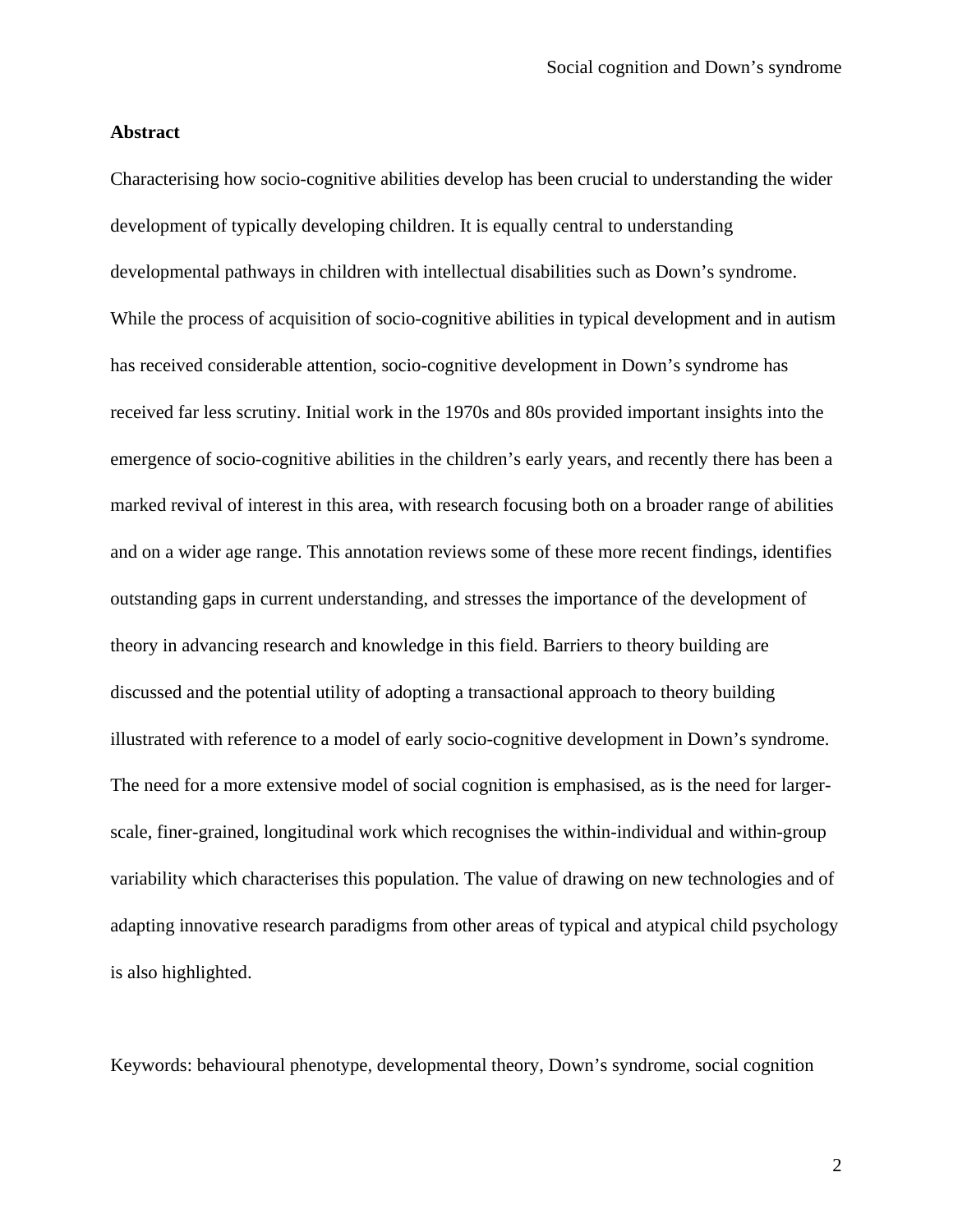### **Introduction**

Definitions of intellectual disability change from decade to decade as research refines our understanding of the challenges faced by those with significant levels of cognitive impairment. Alongside recognition of core cognitive difficulties, most definitions of intellectual disability, past and present, refer to associated difficulties in social adaptation. This wide-ranging term covers both social coping and self-help skills, as well as more complex perceptual and interpretative socio-cognitive processes.

In the field of intellectual disabilities, there has been a perhaps understandable tendency for researchers to focus more on studying children's immediate social needs than on exploring the socio-cognitive processes that underpin social behaviours and drive more complex forms of social learning. With the exception of the study of autism and Williams syndrome, there has in fact been relatively little research into socio-cognitive development in children with intellectual disabilities. This may be in part because of the clinical, life-skills focus of much research, but also perhaps because social cognition is seen as the softer sister of 'pure' cognition and not therefore the primary source of the everyday difficulties experienced by those with intellectual disabilities.

In the case of Down's syndrome, an additional factor contributing to this paucity of research may be the stereotypical perception that children with Down's syndrome are highly sociable and have good 'people' skills (Down 1866; Rogers 1987; Wishart & Johnston 1990; Hines & Bennett 1996; Wishart & Manning 1996; Gilmore et al. 2003; Fidler et al. 2008). This has led to a widely-held assumption that their social understanding is relatively intact. This lack of research seems unfortunate, as social processes are now widely acknowledged as a major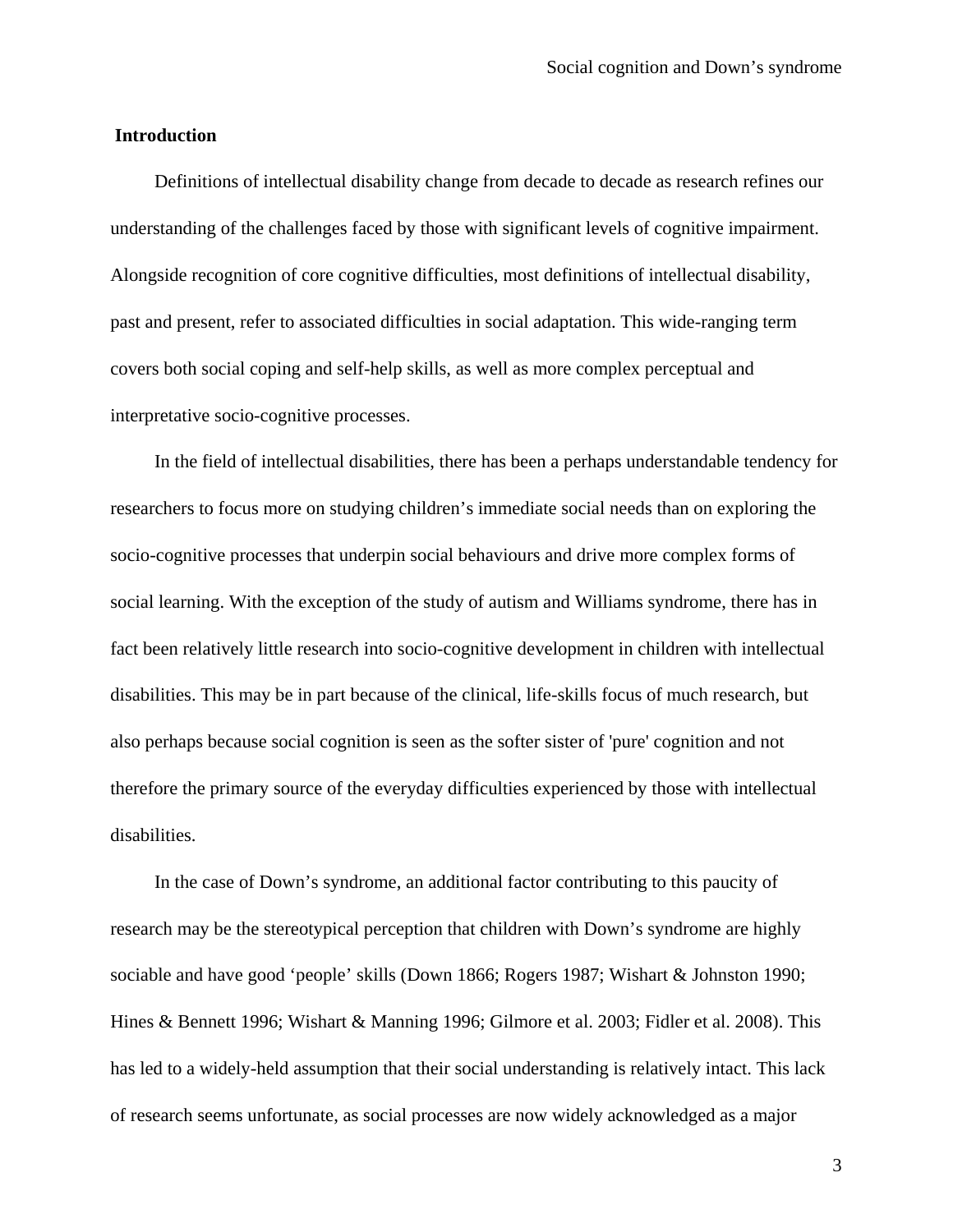driver of cognitive development in typically developing children (see e.g. Flavell 1999; Flavell et al. 2002; Hobson 2002; Carpendale & Lewis 2006; Zlatev et al. 2008) and there seems little reason to assume that these social processes play any less of a role in the overall development of children with Down's syndrome (for review, see Cebula & Wishart 2008). Indeed, one key theoretical challenge for this field is to reconcile the seemingly outgoing nature of children with Down's syndrome with their poor rate of cognitive development and the apparent decline in this as they grow older (Dunst 1990; Hodapp & Zigler 1990; Wishart & Duffy 1990; Carr 1995; Hodapp et al. 1999).

Although social cognition in Down's syndrome has been rather neglected in recent decades, a growing number of researchers are now beginning to focus their attention on this core area of development. Building on the early work of Zigler and his colleagues (e.g. Zigler 1969; Zigler & Hodapp 1986), recent studies have taken a developmental approach to teasing out where the socio-cognitive challenges lie for children with Down's syndrome. Rather than focusing on just differences or deficits in developmental processes, researchers have also looked through the 'lens' of typical development at the whole child and at the environment in which they grow and learn (Burack 2008). This has been complimented by the parallel trend of contrasting the development and developmental pathways of children with intellectual disabilities of differing aetiologies in the context of behavioural phenotype theory, an approach which involves the identification of distinct profiles of development associated with specific genetic syndromes (e.g. Dykens 1995; Dykens et al. 2000; Fidler 2005; Oliver & Woodcock 2008).

For the purposes of this annotation, social cognition is broadly defined as the ability to make sense of other people (Kunda 1999) and includes the ability to plan and execute appropriate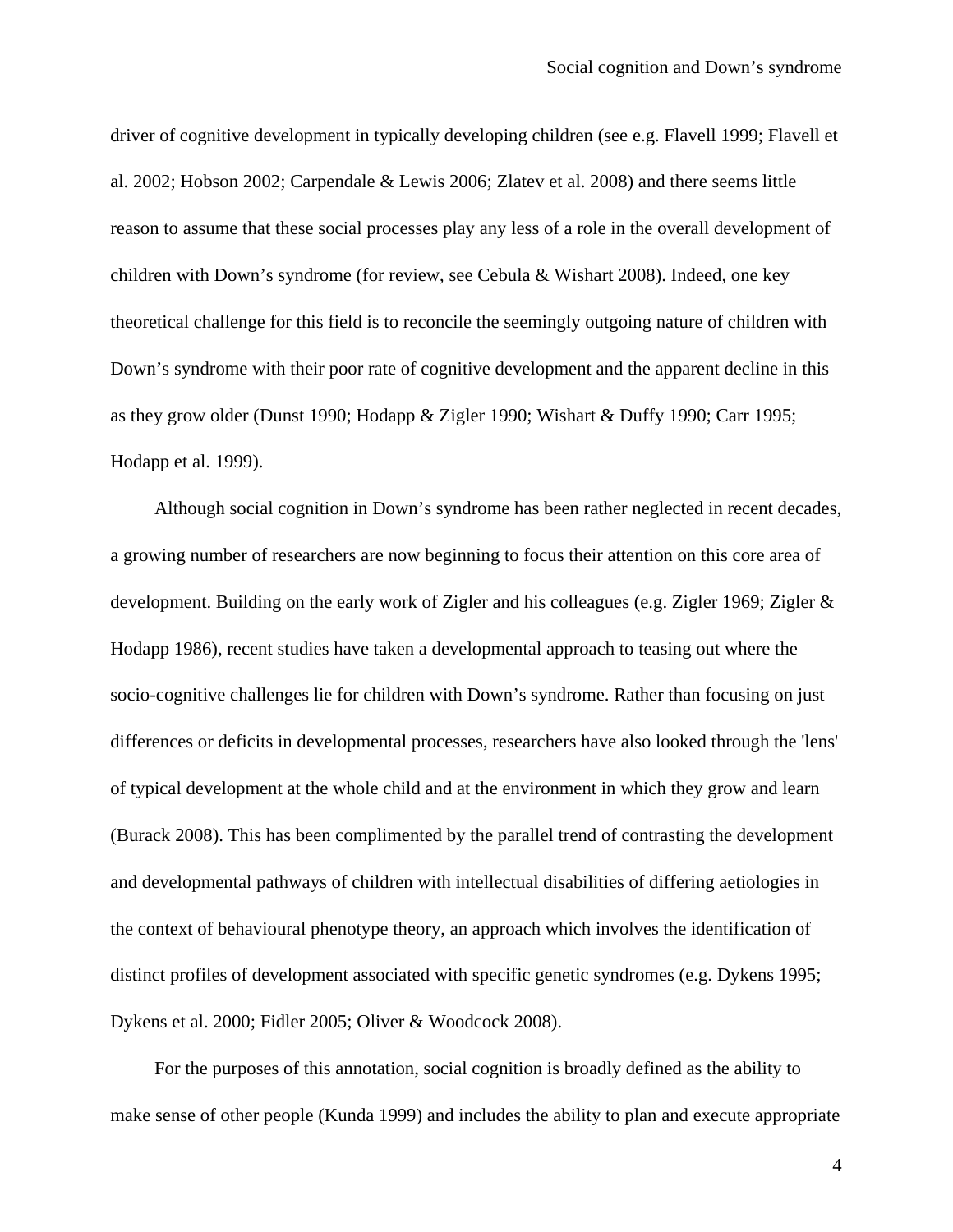ways of responding in everyday social contexts. Within the wide-ranging hierarchy of relevant abilities, there is a need to distinguish lower-level (though still essential) perceptually-driven processes from more complex cognitively-driven abilities (see e.g. Tager-Flusberg & Sullivan 2000). In typical development, the core processes involved are first evidenced very early in life, primarily in episodes of emotional engagement with others, and subsequently in increasingly complex interpersonal interactions, with the latter supported by rapidly growing communicative and language skills. The earlier aspects of social understanding are sometimes referred to as social-perceptual abilities. Later, children develop a more interpretive understanding - a "theory" that other people have intentions, thoughts, beliefs and emotions, and that these influence their behaviour and how they interact with others (see e.g. Carpendale & Lewis 2006; Chiat & Roy 2008; Reddy 2008). Because these later developing skills may require some level of interpretation, they are often termed socio-cognitive abilities.

This annotation begins with a brief synopsis of key issues in the understanding of sociocognitive development and then goes on to look at findings from studies of social cognition in children with Down's syndrome. Our aim is to provide an overview of the current literature on the development of social cognition in Down's syndrome and to relate this to current knowledge of typical development. We also begin to identify developmental pathways that may be unique to Down syndrome, and highlight areas in which critical data are missing. Along with outlining some of the practical and conceptual obstacles which face researchers in this field, we consider the challenges the field faces in developing theories of social cognition relating to this specific child population and in applying them to develop tailored interventions.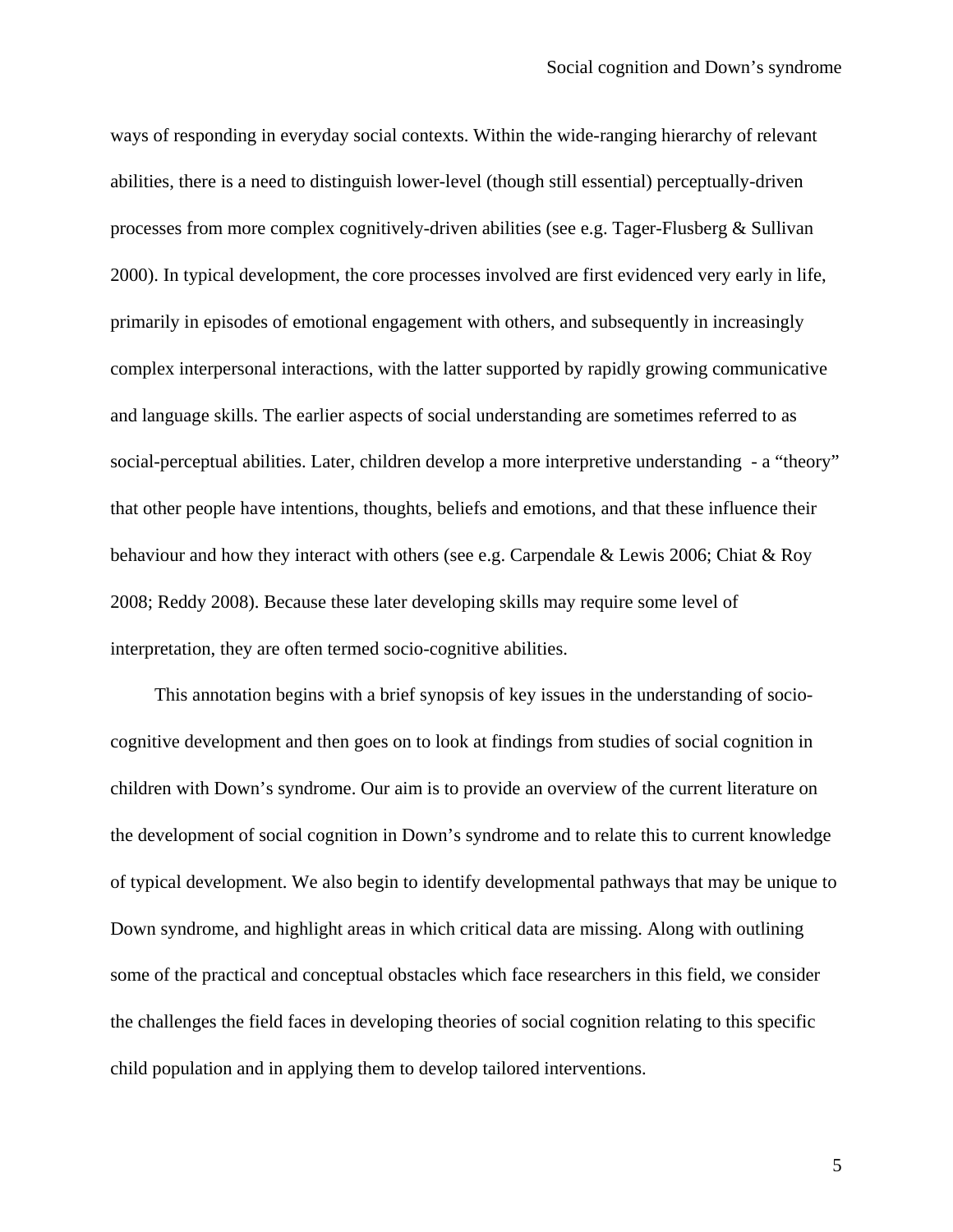#### **Key issues in social cognition**

In typical infants, studies of social cognition have focused mainly on joint attention, imitation, and social referencing, and on the importance of caregiver interaction and the development of attachments (see e.g. Rochat & Striano 1999; Bornstein & LeMonda 2001; Eckerman & Peterman 2001; Lock 2001; Meltzoff 2007). In pre-school children, the focus has been predominantly on the emergence of pro-social behaviours, theory of mind and moral understanding, and in older children, on the nature of peer relations, the origins of antisocial behaviours, and the developing cognitive complexity associated with these areas of functioning.

Work in the last twenty years has greatly clarified the nature of early socio-cognitive capacities and has catalogued the sequence of their emergence in typically developing infants. However, there is still no consensus about how this understanding emerges (see e.g. Hobson 2002; Carpendale & Lewis 2004; Reddy 2008). There are ongoing debates about the relationships between and the relative importance of each aspect of functioning, about whether some aspects of social cognition are domain specific or not (Saxe & Powell 2006; Stone & Gerrans 2006; Leekham et al. 2008), and about the nature of the transactions between genes, brain, behaviour, cognition, and the environment (Karmiloff-Smith, 2006, 2007, 2009). Understanding social cognition requires integrated models of social development that consider all levels of explanation, from molecular genetics to the role of parenting. However, individual fields have become highly specialised and there has been limited progress in developing an over-arching theory of sociocognitive development, largely, we suspect, because of the rapidity with which new data are emerging in each of these distinct fields of investigation.

One highly theoretical yet somewhat insular area of research in social cognition in recent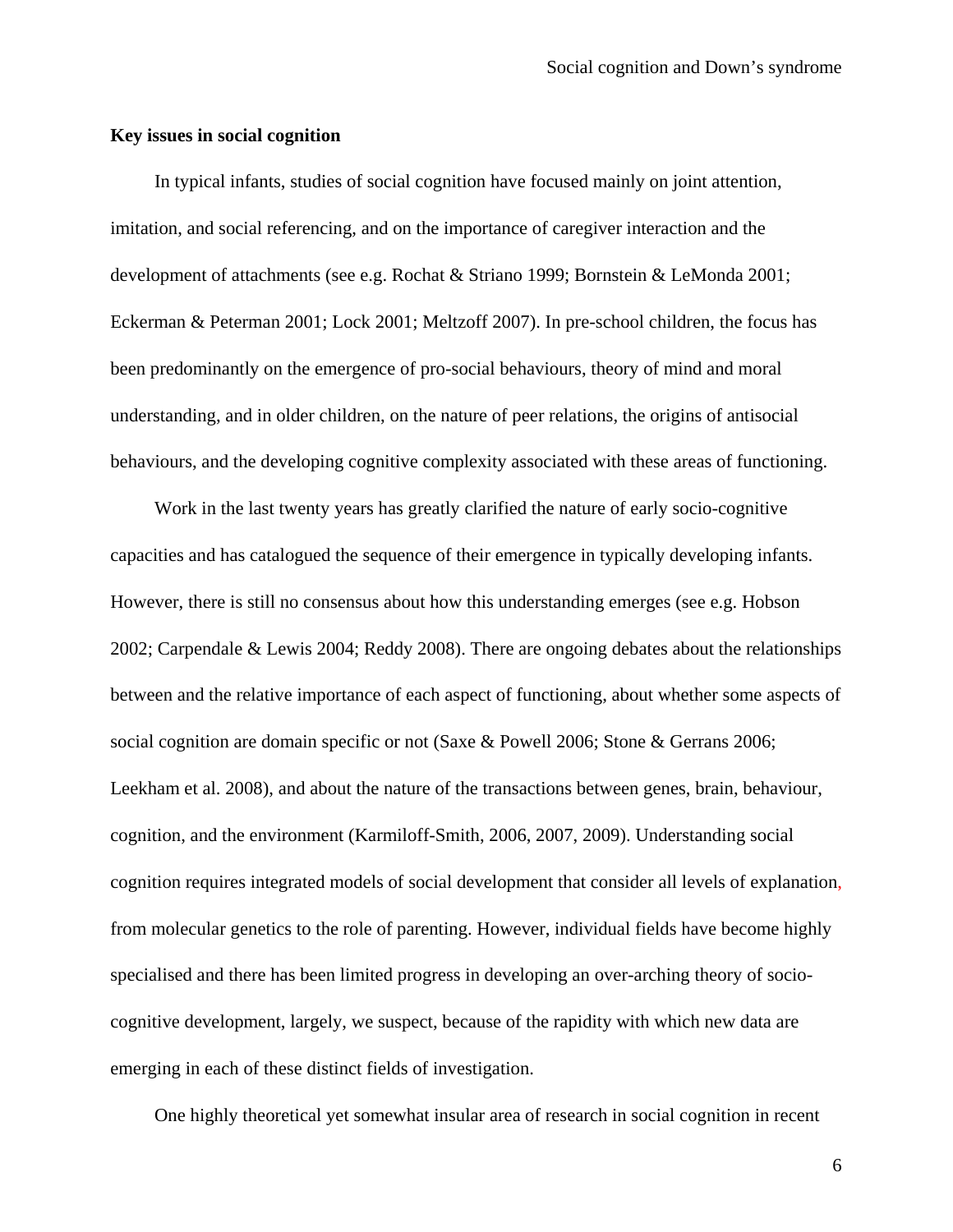years has been in the area of "theory of mind". This focuses on children's developing understanding of the mental states of others, and on how they use this information to predict and relate to the behaviour of adults and other children in social contexts (Wellman 1990). There is considerable debate about the developmental sequelae of a "theory of mind", with arguments about the relative importance of perceptual processes and cognitive capacities such as executive functioning and about the role of joint attention, empathy, emotion recognition, and imitative capacities (see e.g. Carpendale & Lewis 2004; Bull et al. 2008). These debates have been invigorated by findings from the field of social-neuroscience. For example, recent work has discovered mirror neurons, which respond to the intended actions of others at a sub-threshold level and may give access to the minds of others through simulation of their emotions and intentions (Iacoboni & Dapretto 2006, but see Gallagher 2007 for a critique). Understanding of the role that joint attention and emotional patterning may play in the development of theory of mind, and in underpinning our abilities to "identify" with others, is also still being developed (see e.g. Hobson & Hobson 2007; Tomasello et al. 2007).

These ongoing debates over theory of mind have been closely linked with attempts to understand the nature of autism and have consequently focussed specifically on those aspects of social functioning with which children with autism have difficulties. While this approach has been fruitful, and has yielded many important new theoretical perspectives on both autism and typical development, the focus on autism may mean we have been underestimating the significance of aspects of behaviour that may lead to differences in social cognition in children with other intellectual disabilities. The detailed study of syndrome-specific developmental trajectories may reveal small differences in early behaviour that are not the primary source of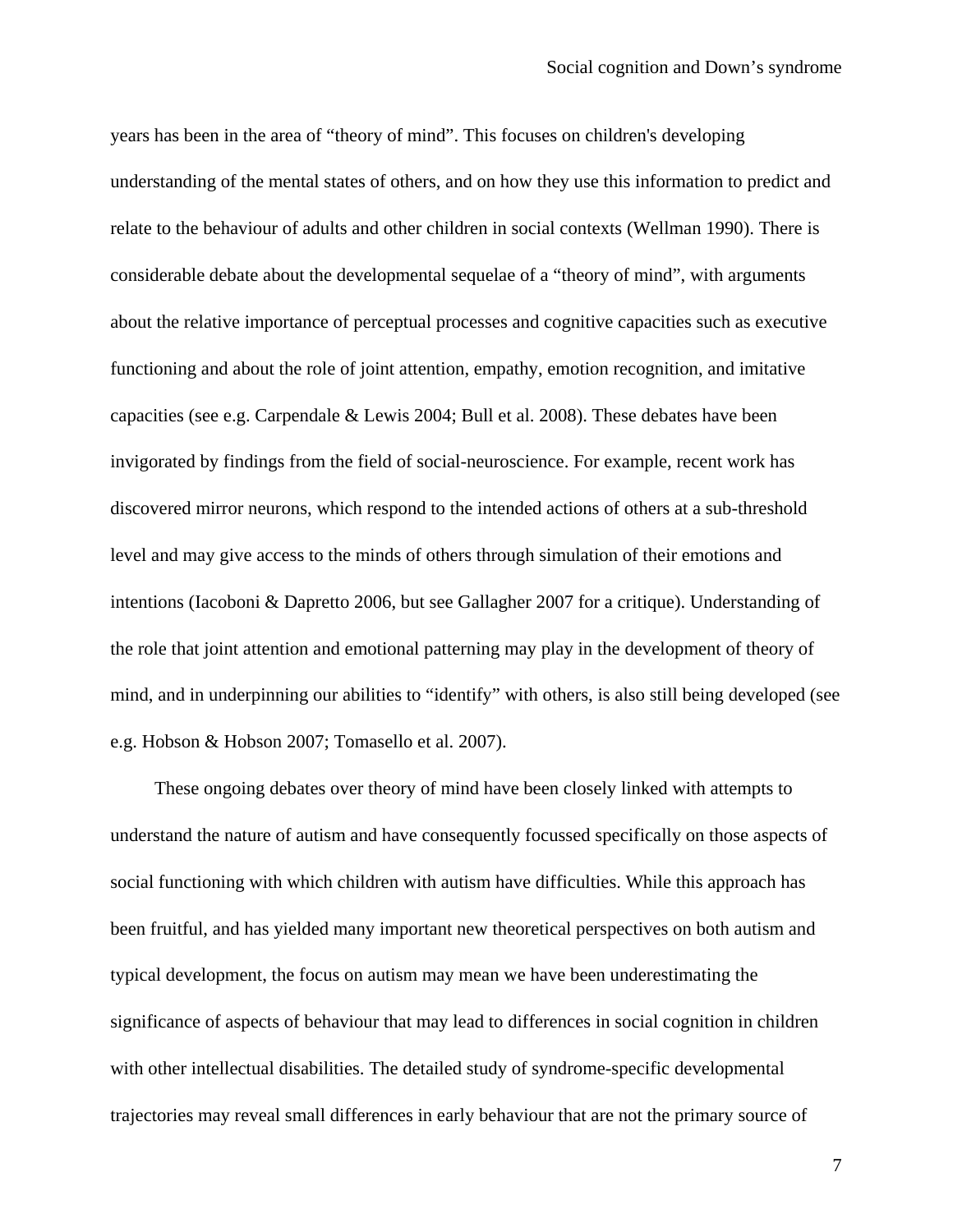social difficulties for children with autism, but which could nevertheless lead to unique developmental pathways. In the case of Down's syndrome, the children have often been involved in social cognition studies only as control participants, the implicit assumption being that apart from being cognitively delayed they are otherwise socially typical. As we will highlight below, this assumption may be false and there may be some areas of social cognition in which children with Down's syndrome exhibit unique patterns of behaviour. A better understanding of these differences in Down's syndrome and in other distinctive syndromes is essential to building more complete theories of typical and atypical development (Karmiloff-Smith et al. 2004; Karmiloff-Smith 2006, 2007, 2009).

### **Social cognition in children with Down's syndrome**

Much of the early research on the social abilities of children with Down's syndrome was undertaken in the 1970s and 80s. This tended to focus on infants and toddlers, studying the precursors of socio-cognitive abilities which emerge in later childhood and beyond. In many respects, development at these early stages was found to be very similar to typical development in terms of the sequence in which early abilities unfolded (for overview, see Cicchetti & Beeghly 1990). However, there was also evidence of subtle differences in how children with Down's syndrome attend to the social world around them, differences which might well impact on the development of later, more complex, socio-cognitive abilities such as emotion recognition, theory of mind and empathy. Differences in these early interpersonal responses may also influence language development, which in turn plays a central role in the development of successful interpersonal functioning at later ages.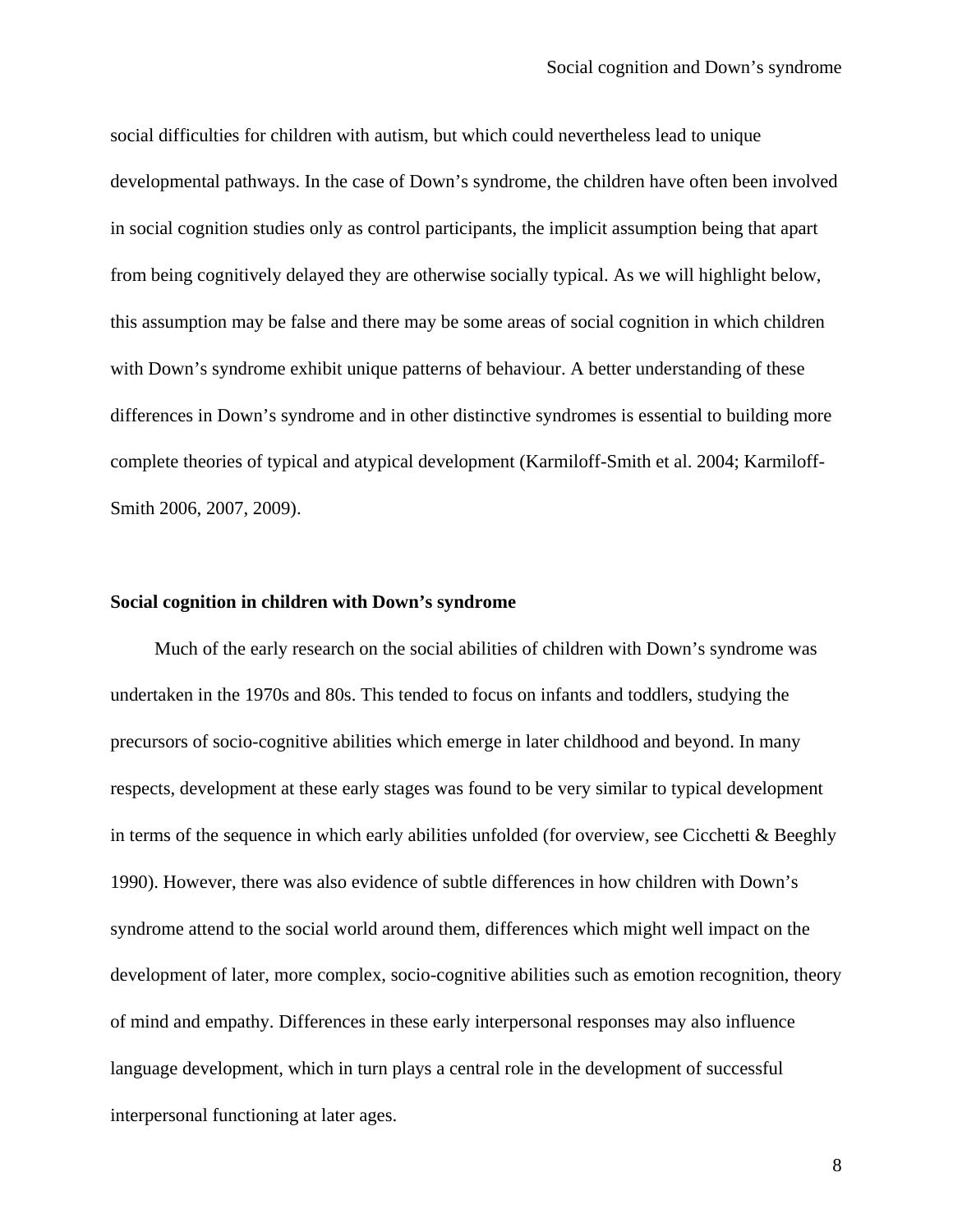One example of differences in social attention seen at the very earliest stages of development is in mutual gaze with caregivers (looking into each other's eyes). This is initially slow to emerge in children with Down's syndrome, although by later in the first year, as typically developing infants focus on the wider social and physical world around them and mutual gaze begins to decline, it continues to be maintained at high levels (Berger & Cunningham 1981; Carvajal & Iglesias 2000). This heightened attention to people may be indicative of a higher level of inherent sociability (Ruskin et al. 1994), but it could also be an indication of a poorer ability to switch attention efficiently between people, objects and the environment.

Work by Legerstee and Weintraub (1997) indicates that although infants with Down's syndrome do develop joint attention (directing their gaze in the direction that others are looking or pointing), their acquisition of this important ability is slower than in typically developing children of a similar developmental age. Even when infants are able to initiate joint attention episodes, they tend to spend more time as passive participants, sharing attention to objects with adults rather than coordinating attention by actively pointing to objects themselves. These differences may become more apparent with age. Legerstee and Fisher (2008), for example, report that differences in joint attention between infants with Down's syndrome and typically developing infants, while not apparent at a mental age of 9 months, were more evident by 18 months. Kasari et al. (1995), however, have reported similar frequencies of joint attention in young children with Down's syndrome in comparison to typically developing children, and it may be that differences arise only in specific contexts, such as those with a high cognitive load (see also Hobson et al. 2009).

From the latter half of the first year onwards, typically developing infants gradually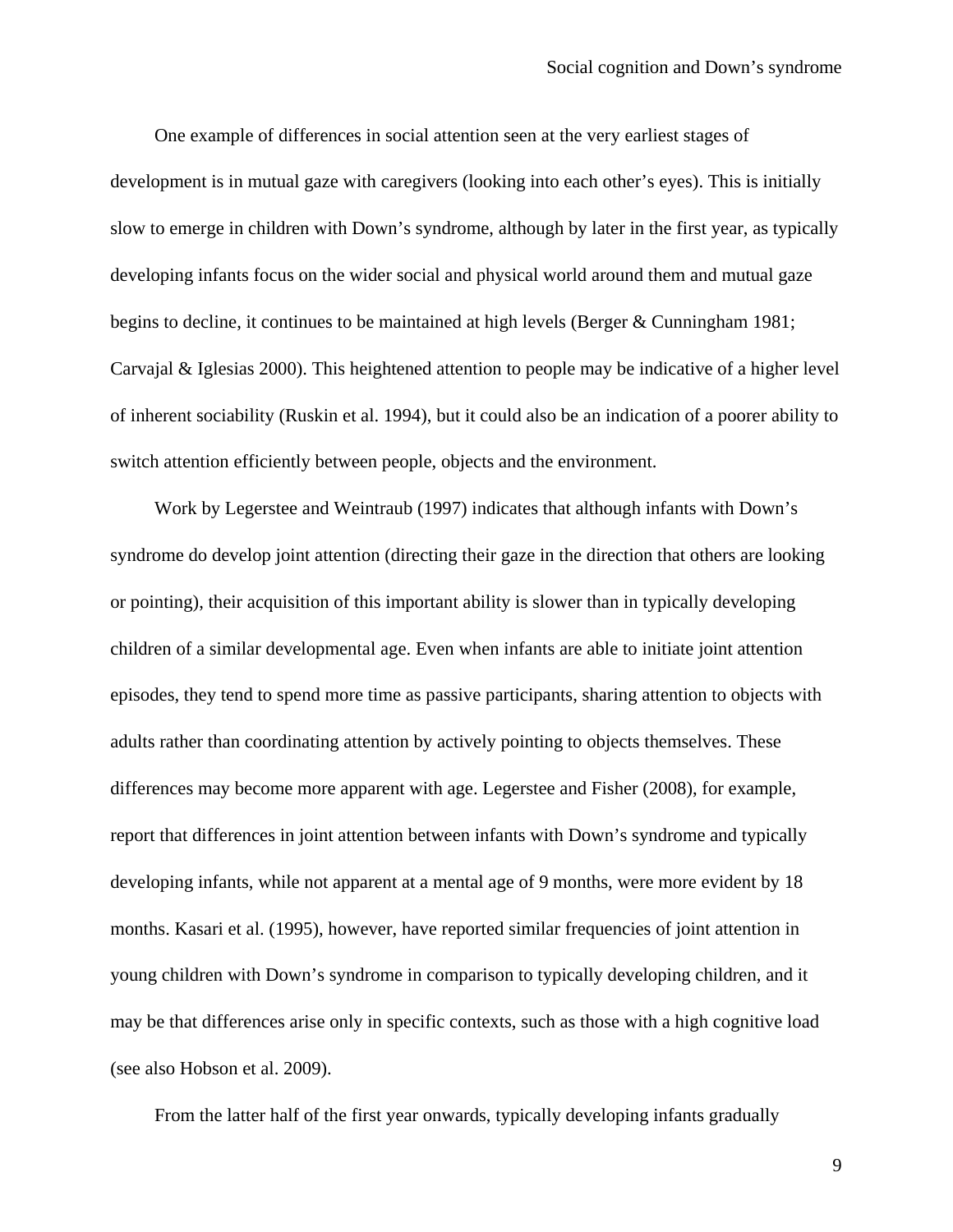develop the ability to use nonverbal gestures such as pointing and requesting. These support the child's acquisition of language and open up a world of possibilities for learning about objects and people in the surrounding environment. In general, it has been found that young children with Down's syndrome use pointing and requesting gestures competently to communicate with others. However, there are again some subtle differences, particularly in the use of requesting gestures, with the children making fewer such spontaneous gestures than their mental-age matched peers (Mundy et al. 1988; Franco & Wishart 1995; Fidler et al. 2005). Again, context proves to be important, with this diminished use of requesting behaviours less pronounced in social than in toy-play situations (Fidler et al. 2005). Work by Adamson et al. (2009) comparing children with Down's syndrome, autism and typically developing children of similar language ability found that the children with Down's syndrome were more likely to be unengaged during contexts designed to encourage requesting or commenting than during contexts designed to encourage simple interaction, a difference not seen in typically developing children (not surprisingly perhaps, the children with autism showed significantly less engagement across all contexts). The authors interpret this as indicative not only of differences in willingness to become engaged in specific kinds of interpersonal interactions, but also as evidence of how different disorders impact differently within different social contexts. They also drew attention to specific differences in 'symbol-laden' (i.e. language-based) joint attention, which they suggest may be particularly problematic for children with Down's syndrome.

The imitation of others is widely recognised as a behaviour which is crucial to learning in the early years. The ability to imitate is evident very soon after birth in typically developing infants (Meltzoff & Moore 1977, 1989) and underpins both the development of relationships with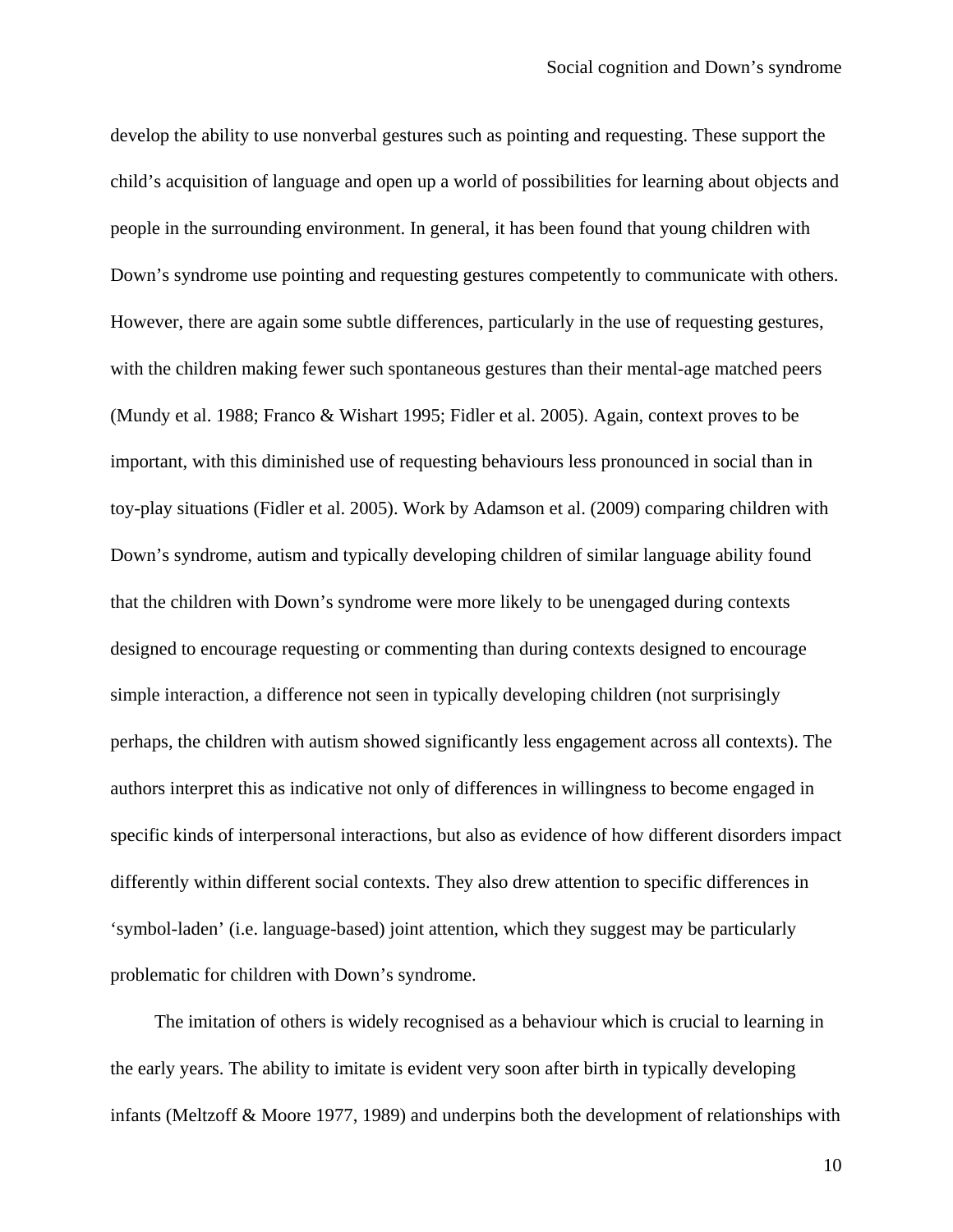others and socially-based learning. Down himself (1866) drew attention to the ability of children with Down's syndrome to imitate others, and indeed a number of studies suggest that this may be a relative strength, something which fits with evidence of the children being, at times, more socially orientated than their typically developing peers (Neeman 1971; Pueschel et al. 1987; Hodapp et al. 1992; Rast & Meltzoff 1995). However, while there is some evidence for intact neonatal imitation in newborns with Down's syndrome (Heimann et al. 1998), there is also evidence from a large-scale longitudinal study of marked differences in the growth of vocal imitation over the first three years of life, with a clear slowing down in the acquisition of key stages with increasing age (Dunst, 1990). Work by Wright et al. (2006) likewise suggests that there may be important differences in how imitation is used by toddlers with Down's syndrome, with imitative strategies applied to solve cognitive tasks in situations where more independent, cognitively-driven strategies, as used by typical children of comparable cognitive level, would be more appropriate and more successful. The authors suggest that this imitative 'bias' may result from a predisposition to attend to social, rather than non-social, aspects of the world.

Another important socio-cognitive tool for interacting and learning from others is social referencing, the ability to use emotional cues from others in interpreting shared contexts. Social referencing studies with young children focus on the extent to which they use their parent's affective reaction to a situation to guide their own response. Findings indicate that children with Down's syndrome may make fewer and shorter social referencing looks than typically developing children, with their own responses often incongruent with the parent's affective reaction (Knieps et al. 1994; Kasari et al. 1995). This suggests that even in the early years, children with Down's syndrome may have difficulties in emotion recognition and/or in making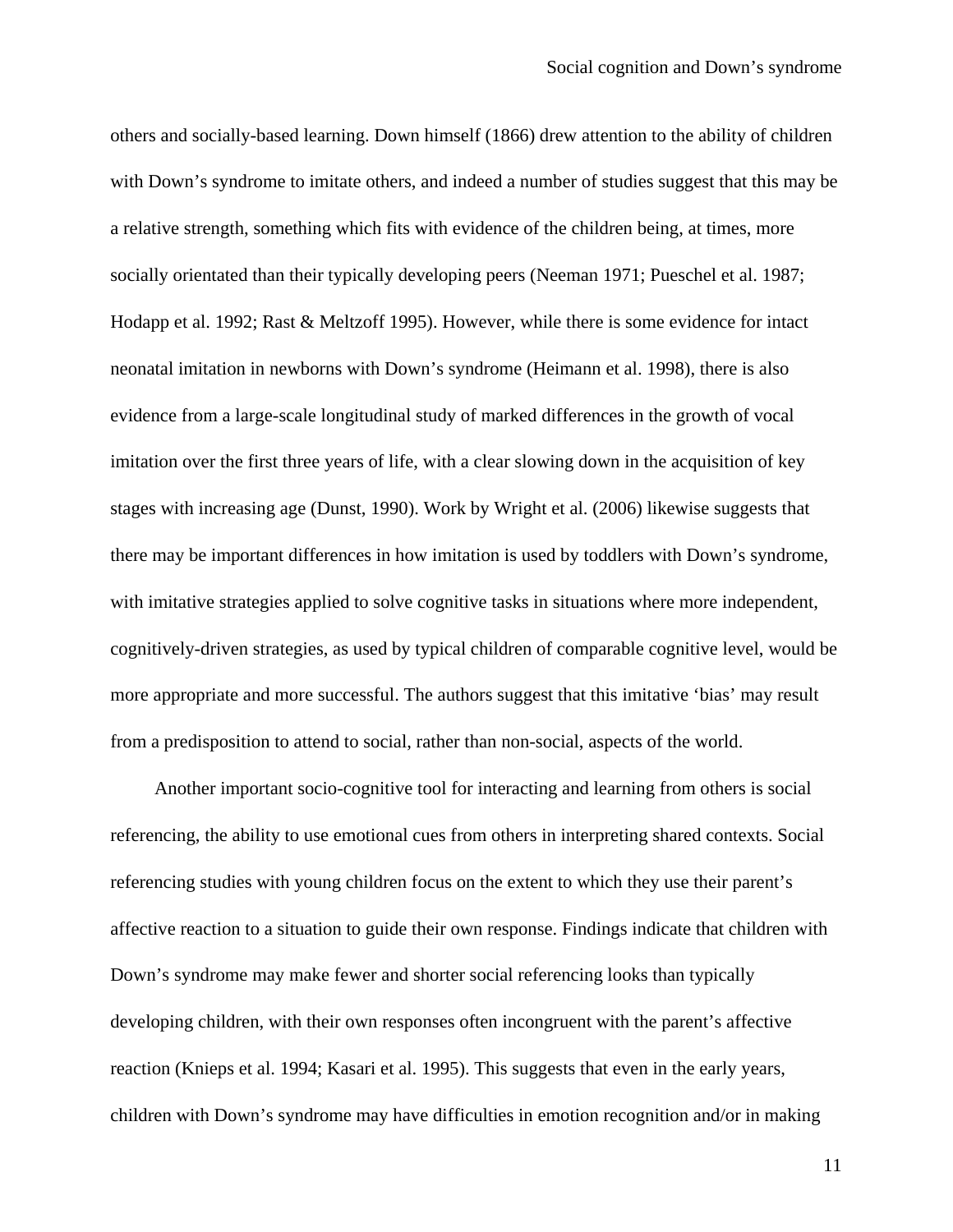use of this information to guide their own behaviour.

These early developing capacities for joint attention, non-verbal requesting, imitation and social referencing underpin children's ongoing relationships with people and their interactions with objects in their environment. In typical development, these early capacities lead on to the development of increasingly complex socio-cognitive abilities, such as understanding emotions and theory of mind.

Studies with school-aged children with Down's syndrome suggest that the difficulties with emotion recognition found in social referencing studies might continue into later years. Tasks using photo-matching or puppet paradigms to explore emotion recognition have shown that in comparison to typically developing children of a similar level of cognitive ability, some children with Down's syndrome may experience difficulties in recognising some of the core facial expressions of emotion. Difficulties have been found in particular with the recognition of fear, surprise and anger (Wishart & Pitcairn 2000; Kasari et al. 2001; Williams et al. 2005; Wishart et al. 2007), with similar findings recently reported in a study with adults (Hippolyte et al. 2008). To date, the difficulties found have been relatively subtle and the evidence for a syndromespecific profile of emotion recognition difficulties is not yet strong, as comparisons with children with other aetiologies such as non-specific intellectual disability or fragile X syndrome have found few significant between-group differences (Turk & Cornish 1998; Wishart et al. 2007). Nevertheless, across a number of these studies, in comparison to closely-matched groups of typically developing children, evidence has been found for some differences in this important aspect of social understanding.

Research into other areas of social cognition, such as theory of mind, similarly suggest that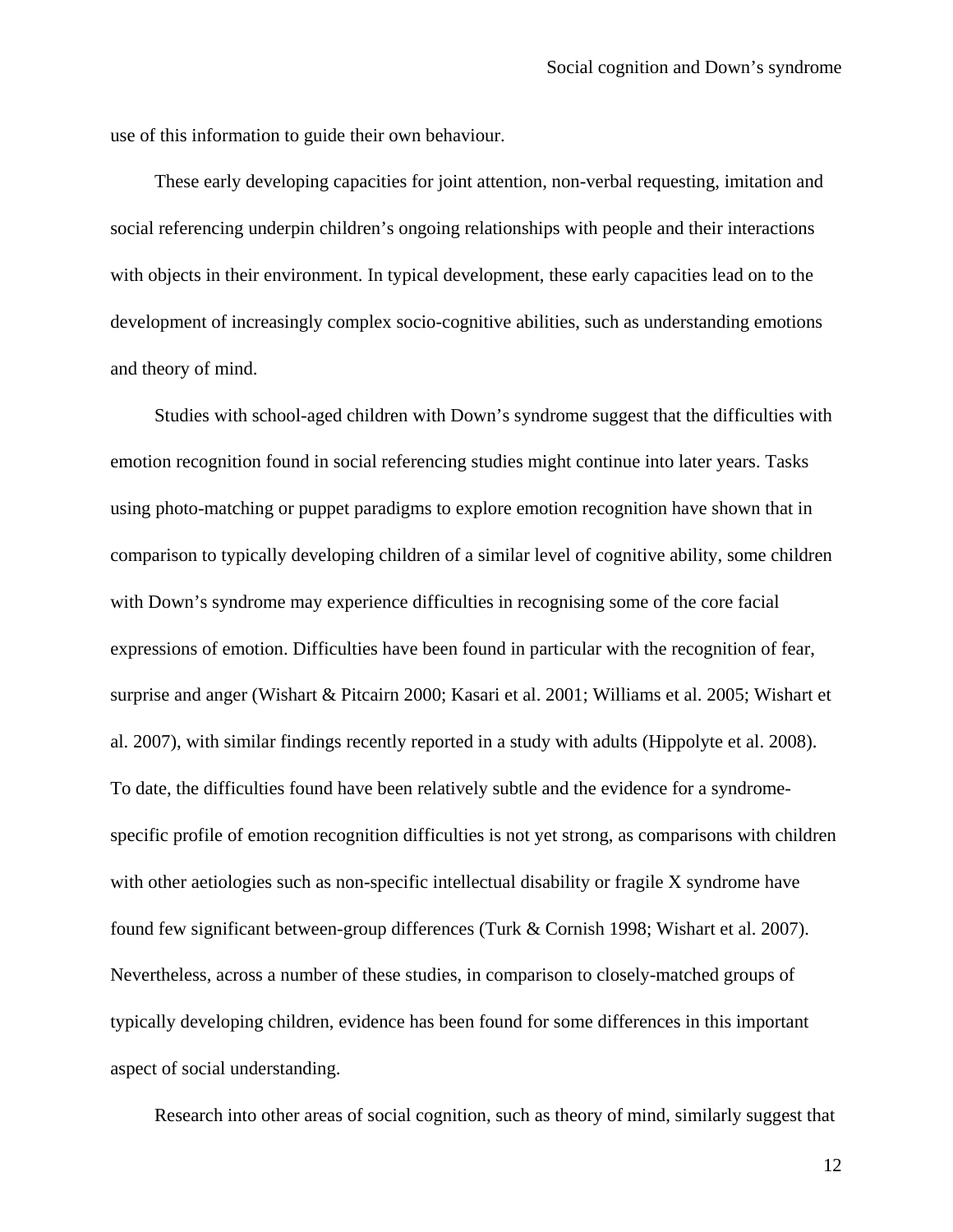children with Down's syndrome may experience difficulties in this domain, but with these difficulties being less obvious and more subtle than those found in children with autism (Yirmiya et al. 1996; Zelazo et al. 1996; Abbeduto et al. 2001; Binnie & Williams 2002). Studies of empathic responses also reveal some differences, with children with Down's syndrome not only showing equivalent, or higher, levels of pro-social empathetic behaviours than typically developing children of similar cognitive and linguistic ability in situations where an adult is affecting distress, but also showing lower levels of affective responses themselves (Kasari et al. 2003). A relative dampening of affective responses, in particular a tendency not to show distress, has for some time been suggested as a core feature of infants with Down's syndrome (Emde et al. 1978).

Overall then, studies to date suggest that while it may appear that socio-cognitive development in Down's syndrome unfolds in a similar fashion to that seen in typical development, albeit at a slower rate, there are also some important qualitative differences. Despite the common assumption that children with Down's syndrome have a predisposition for being sociable, there is evidence from a wide variety of studies of subtle differences across a range of socio-cognitive abilities, from early infancy onwards. These differences occur in combination with difficulties in developing efficient task-orientated strategies in problem-solving tasks (Wishart, 1993, 1996; Pitcairn & Wishart 1994; Kasari & Freeman 2001; Jahromi et al. 2008), difficulties with goal-directed persistent behaviour (mastery motivation) on challenging tasks for infants and toddlers (Glenn et al. 2001, but see also Gilmore et al.'s (2003) contrasting results at slightly older ages), and lower levels of mastery motivation as measured by parental ratings from infancy through to the early school years (Ruskin et al. 1994; Glenn et al. 2001;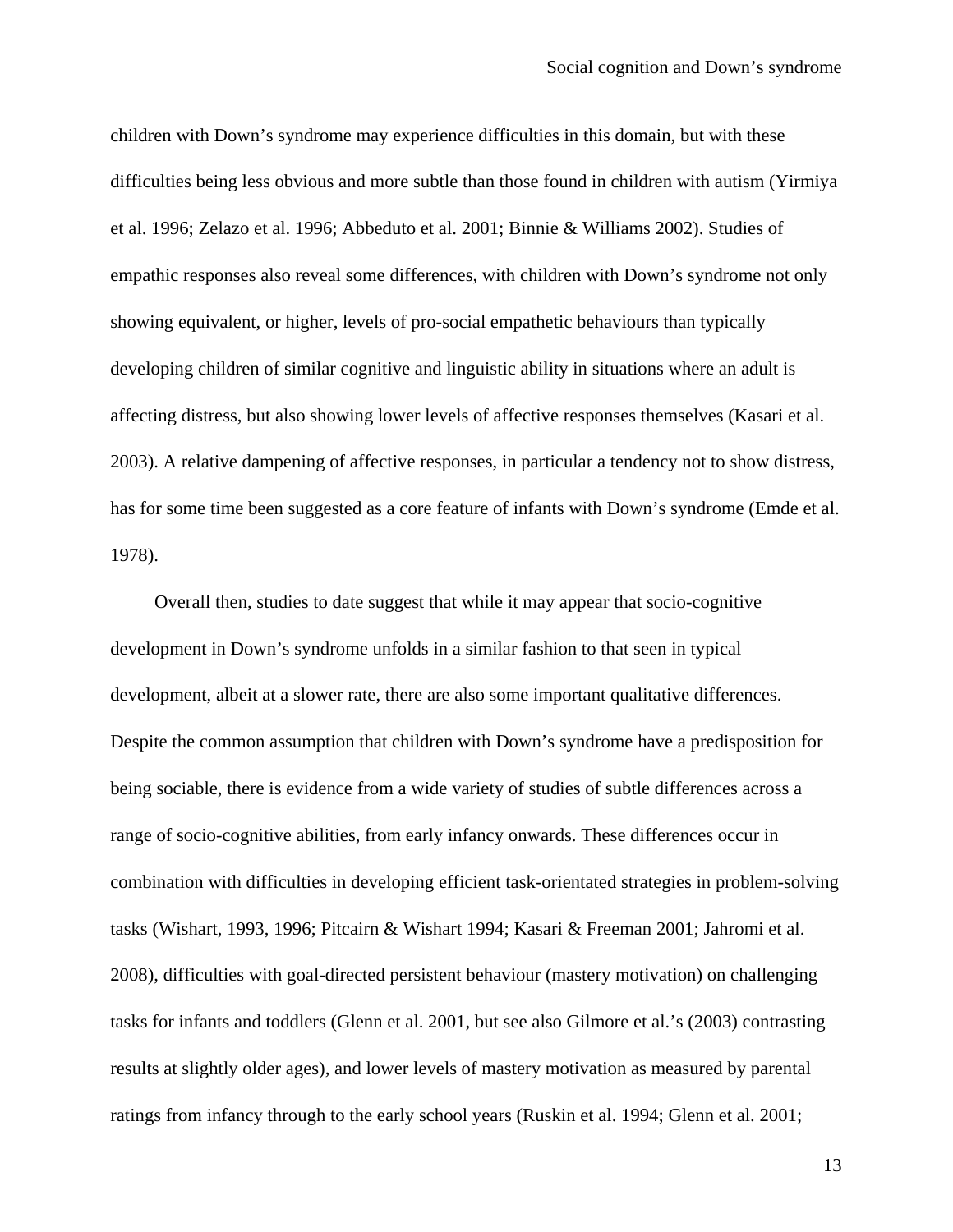Gilmore et al. 2003). Taken together, these differences may account, at least partially, for differences seen in interactions with peers and adults in both social and educational contexts (e.g. Wishart et al. 2007). They must also undoubtedly add to problems in developing interpersonal relationships throughout life, and may ultimately impact on quality of life and mental health in adulthood.

There are still many gaps in our knowledge of social cognition in Down's syndrome and explanations for socio-cognitive difficulties at the neurological, cognitive, and environmental level all need to be considered. Unravelling these different contributory factors presents a considerable challenge. At the neurological level, there is evidence of both structural and processing differences in Down's syndrome which may be tied to the socio-cognitive difficulties evidenced at different stages in the children's development. For example, some areas of the temporal limbic system – an area crucial for the processing of emotions – have been found to be disproportionately reduced in volume and complexity in Down's syndrome, although this seems to relate more to the hippocampus than to the amygdala (Alyward et al. 1999; Pinter et al. 2001; Jernigan et al. 2002). The frontal cortex is also disproportionately reduced in volume (Jernigan et al. 1993) and during visual recognition tasks there is evidence of differences between typically developing infants and those with Down's syndrome in frontal and parietal site brain activity (Karrer et al. 1998). Knowledge of any underlying neuropathology and of differences in neurological processing in children with Down's syndrome is still remarkably limited, but differences such as these may well be implicated in the difficulties seen in socio-cognitive development.

Neurological differences have also been linked to cognitive development more broadly in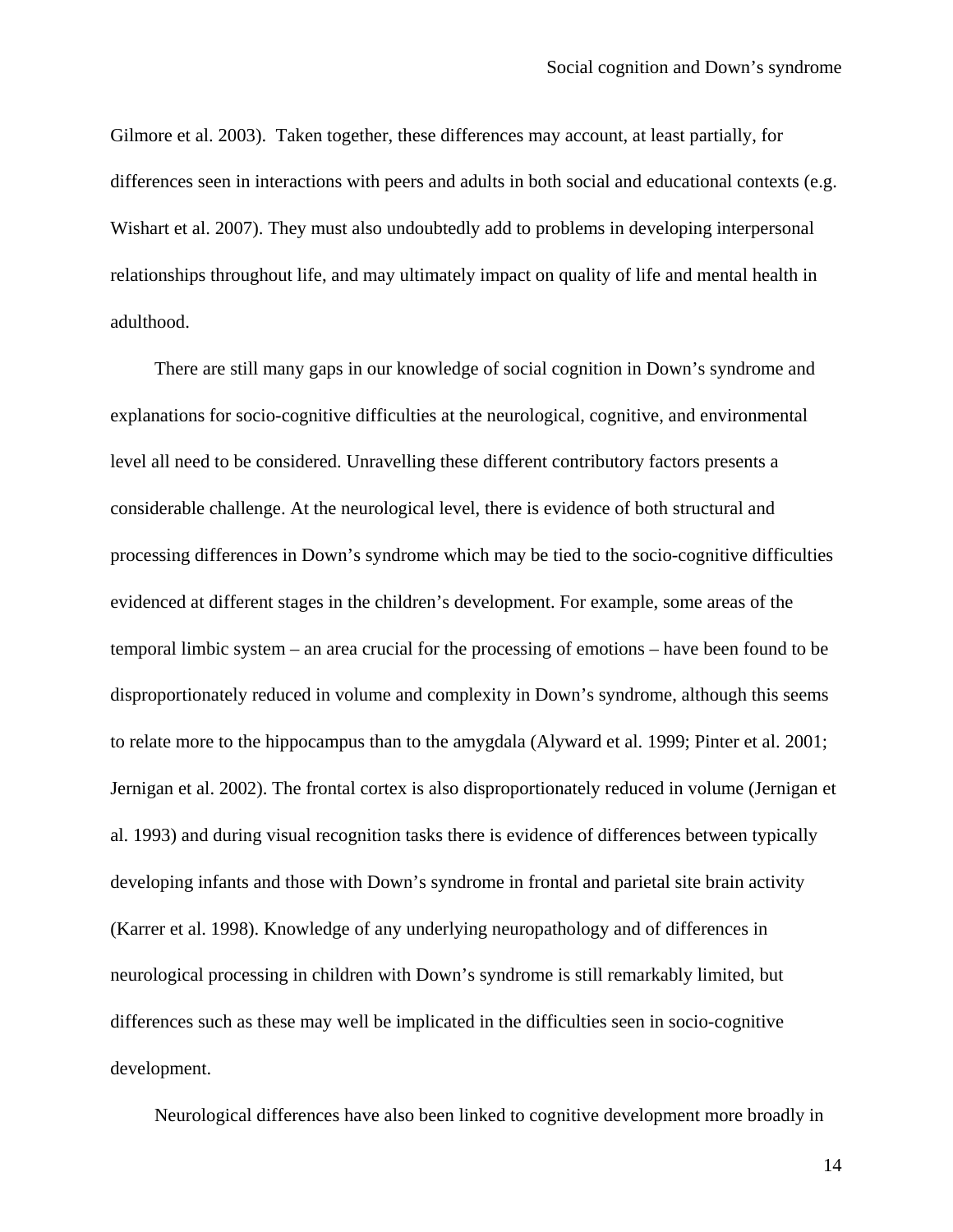Down's syndrome. For example, there is some evidence that children and adults with Down's syndrome experience difficulties with some 'executive functions' – goal-directed behaviours which are linked to the development of frontal areas of the brain (Zelazo & Stack 1997; Karrer et al. 1998). For example, difficulties with set shifting, verbal short-term memory, and dual-task processing have all been reported (Zelazo et al. 1996; Jarrold & Baddeley 1997; Jarrold et al. 2000; Brock & Jarrold 2005; Rowe et al. 2006; Kittler et al. 2008). If these difficulties are present at younger ages, they may contribute to problems with aspects of early socio-cognitive development such as joint attention. Additional difficulties with expressive language and syntactic development which emerge in the preschool years (Fowler 1990; Miller 1999; Chapman 2003; Roberts et al. 2007), as well as long-term memory difficulties (Pennington et al. 2003), may further contribute to problems with the development of subsequent, more complex sociocognitive abilities.

It must also be recognised that this profile of social and cognitive strengths and weaknesses will shape the children's social environment and change the landscape of their social interactions with children and adults, at home and at school. From the first year onwards, differences in caregiver interactions and parenting style can be observed, with caregivers adjusting their style of interaction in a number of ways to adapt to their children (Slomins & McConachie 2006). For example, while there are similarities between mothers of toddlers with Down's syndrome and mothers of typically developing toddlers in play situations (e.g. both become attuned to the child's level of play and contribute to the child's play development), there are also clear differences, with maternal interaction leading to increases in exploratory play in toddlers with Down's syndrome but to increases in sophisticated symbolic play in typically developing toddlers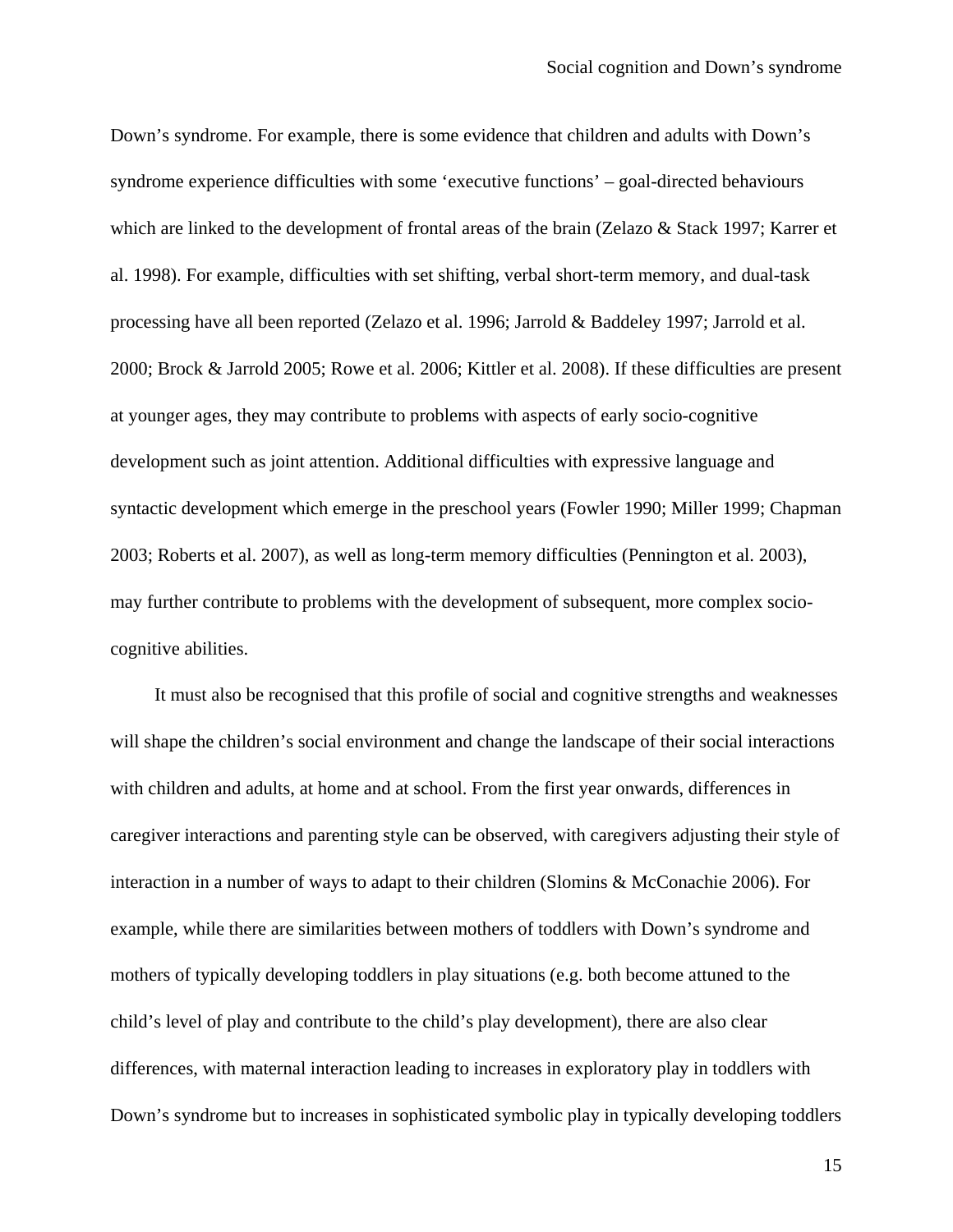(Venuti et al., 2009). Mothers may develop means of adapting to meet their child's specific developmental needs. Studies have also reported, for example, that mothers of young children with Down's syndrome provide more supportive behaviours than mothers of other children and may take more opportunities to stimulate their child during play, a style of interaction characterised as "directive but warm" (Buckhalt et al. 1978; Sorce & Emde 1982; Cielinski et al., 1995; Roach et al.1998; Moore et al. 2008). These patterns of interaction may be a positive response to limitations in the infant's attention regulation and information-processing capacity, although as Moore et al. (2002, 2008) point out, the longer-term developmental implications of these interactive styles may not necessarily be positive if they interfere with the infant's own development of a sense of agency. As noted by Moore et al., further longitudinal studies are required to explore the long-term impact of maternal interaction style. Any such work should consider other variables, including parent demographic factors, stress levels, cognitive coping strategies, and perceptions of their child's behavioural characteristics, as these all have the potential to influence mother-child interaction (see e.g., Atkinson et al., 1995; Kasari & Sigman, 1997). It is of note here that although mothers of children with Down's syndrome have in the past been considered to have relatively low levels of stress, compared to mothers of children with other developmental disabilities, in fact this 'Down's syndrome advantage' may be less substantial than often assumed, and partly explained by maternal age and child adaptive behaviour levels (Corrice & Glidden, 2009). The potential influence of culture on maternal interactive style must also be considered. For example, the often reported higher level of directiveness has not been found in Italian mothers of toddlers with Down's syndrome (Venuti et al. 2009) something which the authors suggest may relate to cross-cultural differences in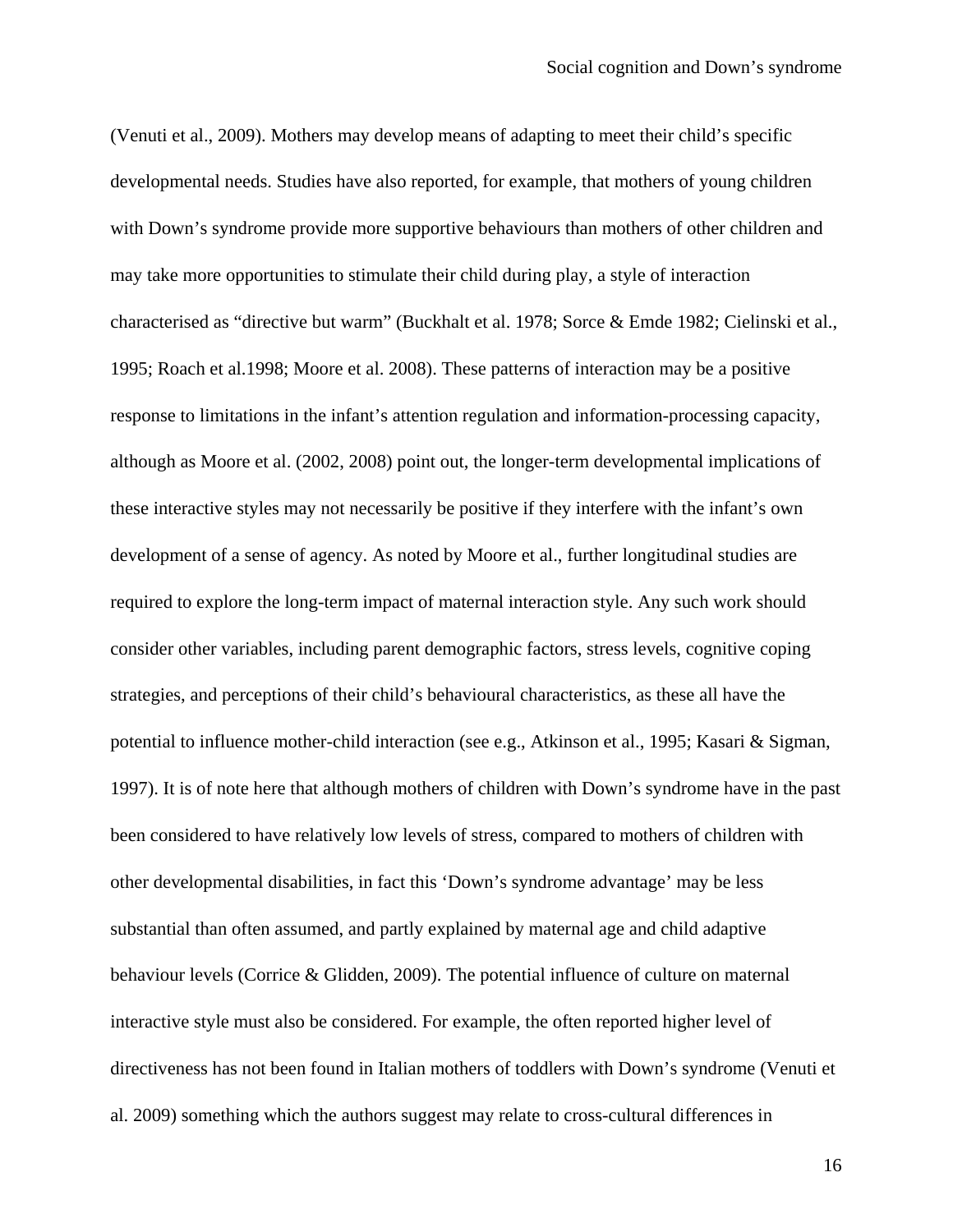maternal levels of sensitivity and sociability towards their children. Maternal interactive style is also likely to be highly variable. For example, Venuti et al. (2008) report marked individual differences in sensitivity levels in mothers of children with Down's syndrome, something which contributed to differential effects on their children's symbolic play.

Differences in mothers' interaction styles continue as the child develops. Kasari et al. (2001), for example, note evidence from Tingley et al. (1994) that mothers of 3-8 year old children with Down's syndrome use fewer emotional and cognitive state terms in meal-time conversations with their children than mothers of typically developing children do. Again, although this adjustment may be to better meet the ability level of their child, it has been suggested that it could also contribute to later socio-cognitive difficulties, in areas such as emotion recognition (Kasari et al. 2001). There is growing evidence from studies of young, typically developing children that maternal talk about mental states provides a "stepping stone to others' minds" (Taumoepeau & Ruffman 2008), predicting children's own use of mental state language, theory of mind ability and emotional understanding (Meins et al. 2002; Taumoepeau & Ruffman 2006, 2008; Ensor & Hughes 2008). There is no reason to assume that this would not also be the case in Down's syndrome, but as yet this developmental pathway has not been explored.

To date, with few exceptions (e.g. Knott et al. 1995, 2007; de Falco et al. 2008), studies in this field have focused primarily on early mother-child interactions and rather less is known about how interactions with fathers, siblings and peers shape developing socio-cognitive abilities at either younger or older ages. This is an area ripe for investigation. In relation to father-child interactions, it is not currently clear whether fathers adopt the same 'directive but warm' style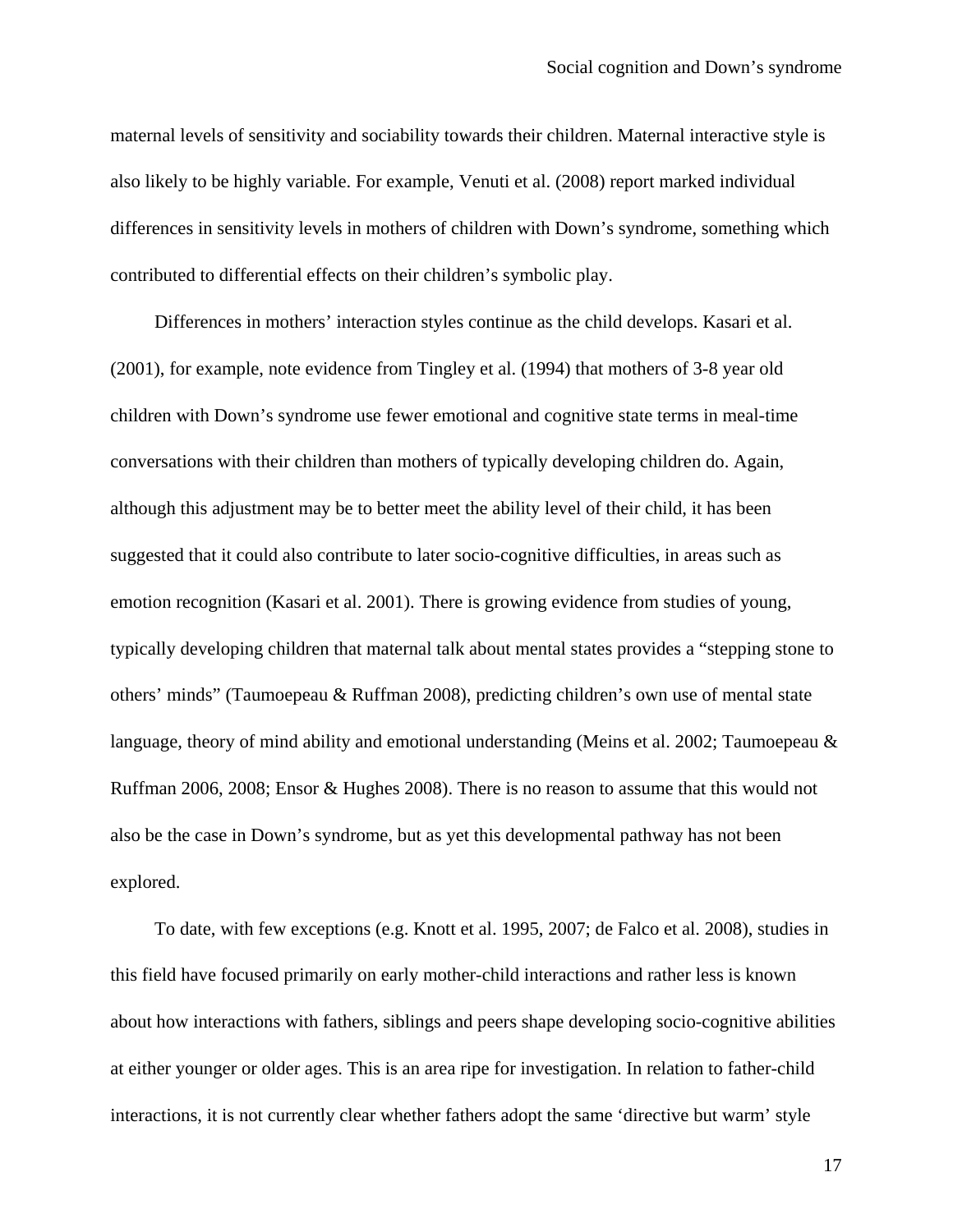shown by mothers, although very recent research on emotional availability suggests there are no differences in terms of sensitivity, structuring of interactions, or intrusiveness nor are there significant differences in child responsiveness in the early years (de Falco et al. 2009). Positive paternal influences on the play of preschool children with Down's syndrome have also been reported (de Falco et al., 2008), with children showing more symbolic play in sessions with their fathers than in solitary sessions, particularly when fathers displayed a high degree of emotional availability. However, there appears to have been no research on father-child interactions at older ages and none directly comparing the extent to which fathers of children with Down's syndrome may differ from fathers of typically developing children in their interactive style.

It has long been argued that sibling relationships are critically important to the acquisition of social abilities in childhood (Dunn, 1988), and many siblings play a major role in the social life of the child with Down's syndrome. While there has been some detailed family research on the effects on siblings of having a brother or sister with Down's syndrome (e.g. Cuskelly & Gunn, 1993, 2003, 2006; van Riper, 2000), there have been few investigations of the actual nature of sibling interactions at different ages and at different developmental stages. Ambramovitch, Stanhope, Pepler & Corter (1987) studied sibling interactions and reported that, irrespective of birth order or gender, the child with Down syndrome tended to adopt the role of the 'younger' sibling, imitating the actions of their typically developing brother or sister and following their lead rather than initiating activities themselves. Similarly, Stoneman et al. (1987) and Knott et al. (2007) have reported strong role asymmetries in observed interactions, with siblings often taking on a 'teacher' role. Although Knott reported some increase in frequency of initiation of pro-social interactions by the children with Down's syndrome over a one-year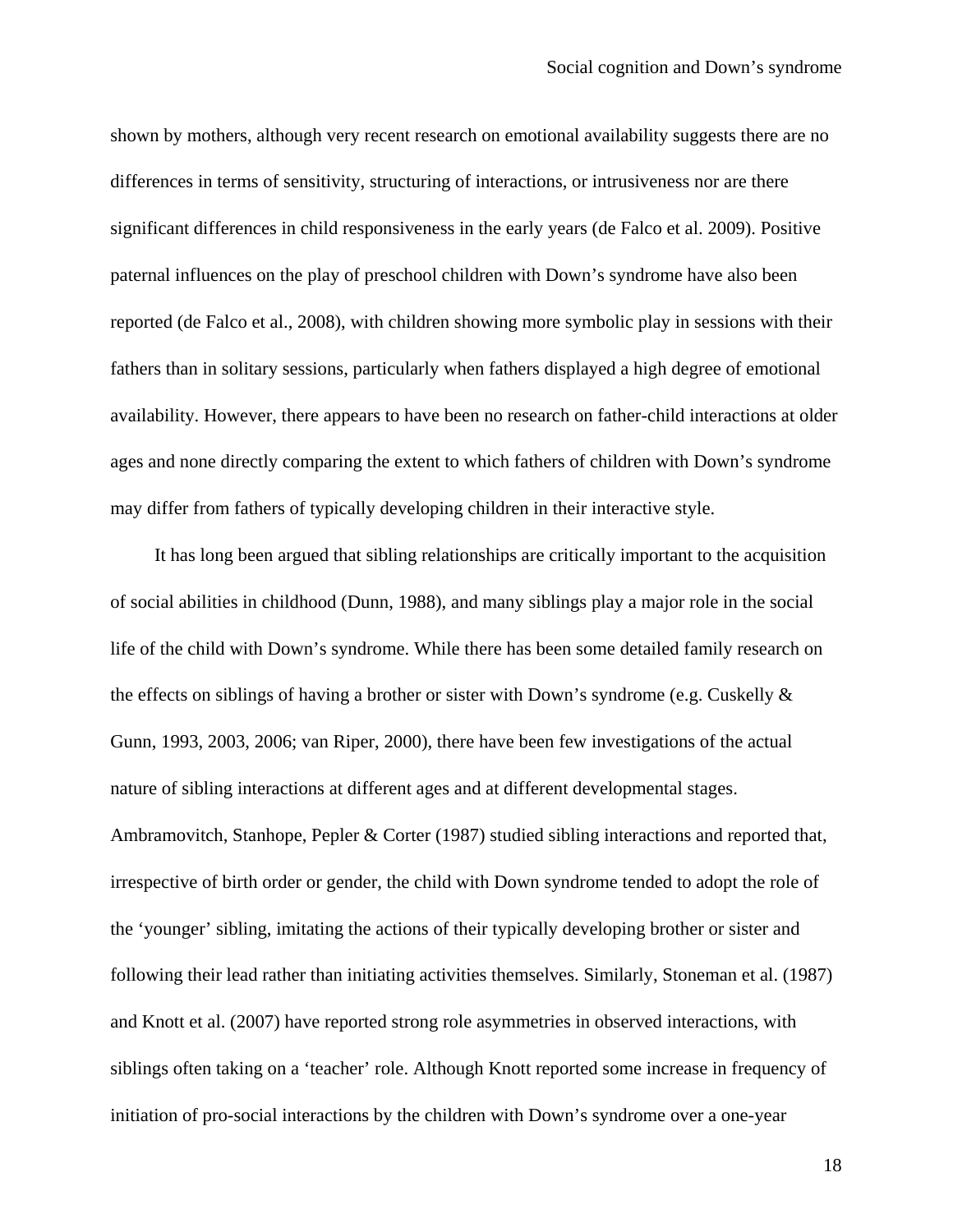period, this proved to be largely the result of the typically developing siblings "stage-managing" the interactions. This sibling interactive style shows some parallels with the warm directive style reported as characteristic of mothers of infants with Down's syndrome, and again, although wellmotivated and possibly productive in the short-term, the longer-term effects of this strategy on the development of the children's socio-cognitive understanding and on their future expectations of social partners are unclear.

While it seems likely that some of the differences in socio-cognitive development described in this paper would also impact on, and be influenced by, peers, most research on peer interactions in children with intellectual disabilities has focused on heterogeneous groups. As such, little is known specifically about peer interactions in children with Down's syndrome. Studies do suggest some similarities with developmentally-matched children in terms of the characteristics of the children's involvement with peers, such as number of regular playmates and frequency of contact with peers (Guralnick, 2002; Guralnick, Connor & Johnson, 2009a, 2009b), although it is notable that some mothers of 4-7 year olds with Down's syndrome in the Guralnick et al. studies could not identify a single regular, out-of-school playmate for their child. In addition, while many children with Down's syndrome in their early school years may meet the criteria for having a reciprocal friendship, unlike typically developing children, these relationships may not be with children of a similar developmental level, leading to concerns over their long-term stability (Freeman & Kasari, 2002). Moreover, as Guralnick and his colleagues note, it is often parents and teachers, rather than the children themselves, who initiate, structure and support these peer interactions and friendships.

Despite a widespread perception that sociability is a relative strength in children with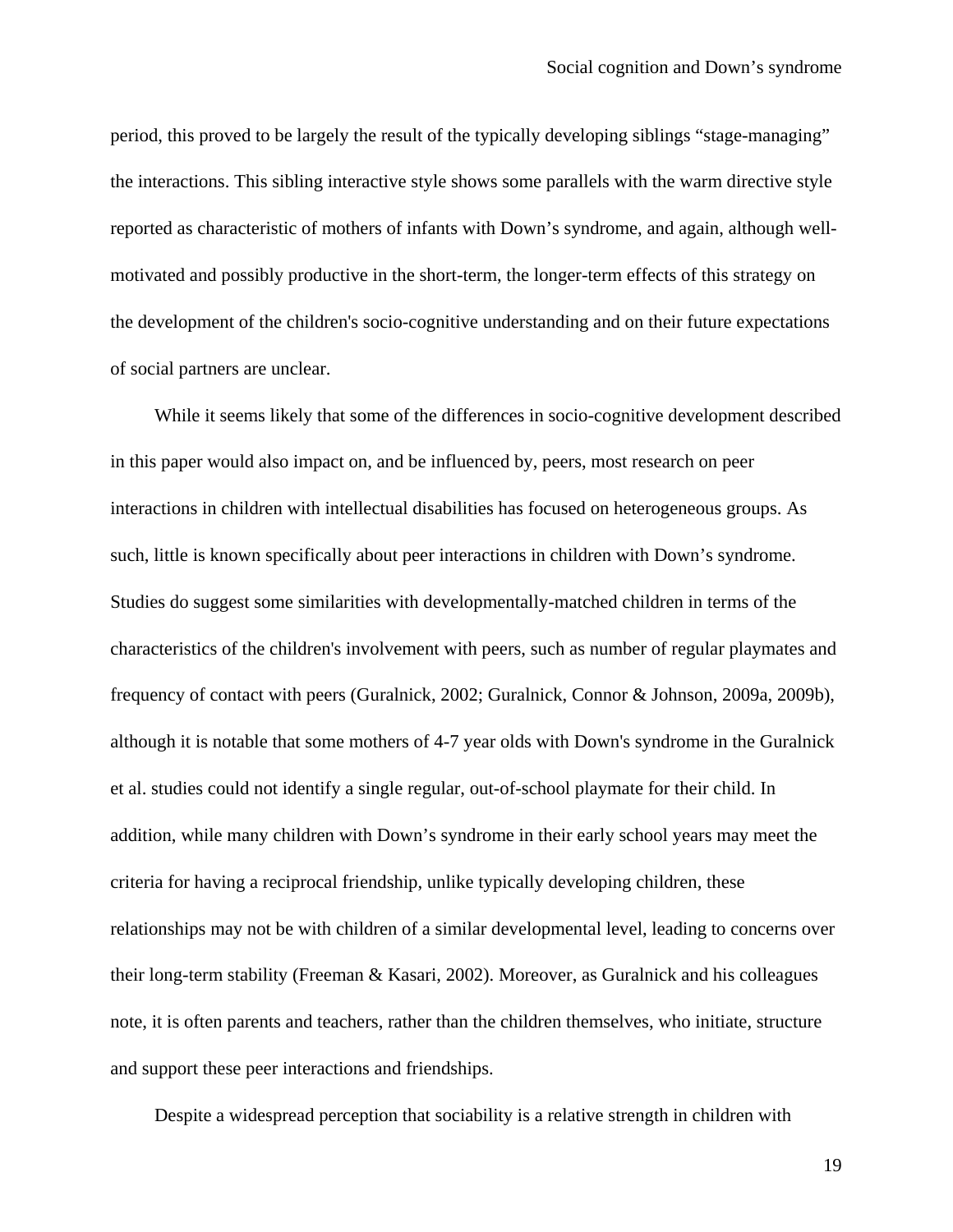Down's syndrome, the teachers in Guralnick et al.'s study (2009b) in fact rated the children as being less prosocial and more asocial than either their age- or stage-matched typically-developing peers and as needing the greatest amount of assistance in getting play started, remaining involved, understanding social rules, and knowing how to play with others. They were also rated as more distractible and hyperactive and as having higher levels of behavioural problems than their typically developing matches, all characteristics likely to be disruptive to peer interactions within the classroom.

Given the emphasis on improving educational attainment in recent decades, it is perhaps remarkable how little research there has been examining the nature and outcomes of peer interactions within the classroom for the child with Down's syndrome. One recent exception is a study which looked at collaborative problem-solving in three performance-matched child groups: typically developing children, children with non-specific intellectual disability and children with Down's syndrome (Wishart et al. 2007). On the basis of individual pre-test performance on a shape sorting task, collaborative pairs were formed in which one partner was slightly more able at sorting than the other, although this was not made explicit to the children. Following the collaborative session (working jointly on a furniture sorting task), individual post-test shape sorting scores indicated significant improvement in lower ability partners in the typically developing pairs and in higher ability partners in the pairings made up of two children with nonspecific intellectual disability. Neither partner improved significantly in pairings in which one partner had Down's syndrome and the other non-specific intellectual disability, however, suggesting that the sociability attributed to children with Down's syndrome did not necessarily support either their or their partner's learning in this particular socio-cognitive context.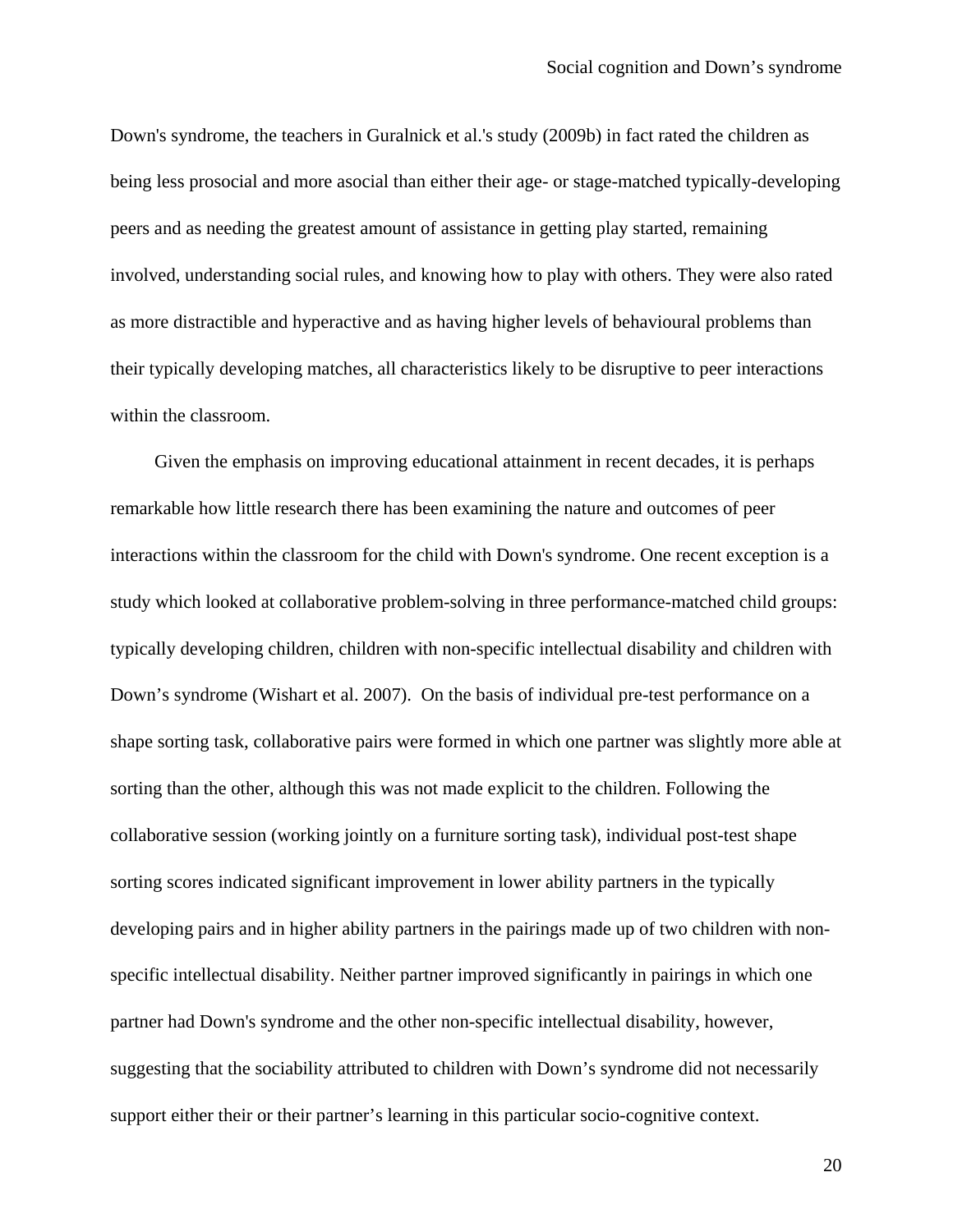Interactions were in fact characterised by low levels of both social and task-related communication, with the 'partners' sometimes simply working in parallel on the set task. Collaborative interaction was also noticeably more limited and was less frequently initiated by the partner with Down's syndrome.

Findings such as these have led some researchers to express concern that inclusive education policies may be based on an underestimation of the educational and socio-cognitive difficulties which many children with Down syndrome experience at school as the developmental gap between them and their chronological age peers widens (Wishart, 2005). Other researchers have emphasised the need for intervention strategies at all ages to better recognise the aetiologyspecific nature of some of the difficulties which may arise (e.g. Dykens et al. 2000; Dykens & Hodapp 2001; Fidler & Nadel 2007).

The extent to which difficulties in socio-cognitive development impact on peer interactions at later ages is clearly not yet well-researched but there is good evidence that by adolescence, many children with Down's syndrome experience loneliness, even in school and community settings intended to be inclusive (see e.g. D'Haem 2008). Only a minority of children experience true sustained friendships, some have imaginary friends well into adolescence, and a good number often prefer their own company to that of others (Buckley & Sachs 1987; Byrne et al. 1988; Sloper et al. 1990; Carr 1995; Dykens & Kasari 1997; Cuckle & Wilson 2002). As young people with intellectual disabilities are twice as likely as other young people to develop mental health problems (Mental Health Foundation 2002), this pattern of increasing social isolation is of considerable concern.

The significant speech and language difficulties which accompany the cognitive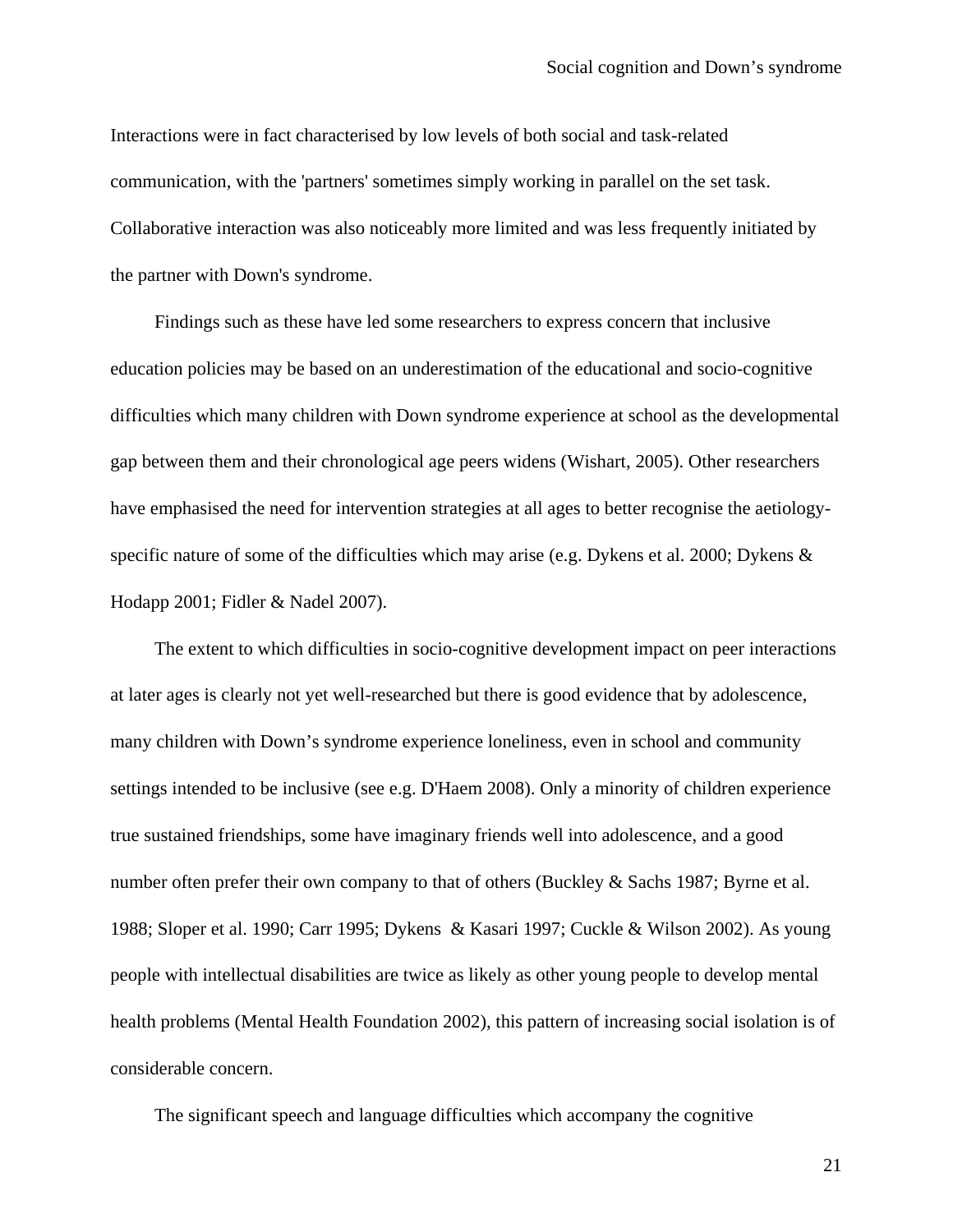impairments associated with Down's syndrome (for overviews, see Fowler 1990; Chapman 2003; Martin et al. 2009; Timmins et al. 2009) can only exacerbate the children's interpersonal difficulties. In a large survey of parents of children with Down's syndrome, over 95% reported that individuals immediately outside the family experienced difficulties in understanding their child's speech (Kumin 1994, see also Buckley & Sacks 1987). These intelligibility problems are rarely targeted in traditional speech and language therapy although encouraging results have recently been reported from interventions using high-tech, computer-based approaches to correct speech patterns in children and adolescents with Down's syndrome (Wood et al. 2009).

A better understanding of the causes and developmental profiles of the socio-cognitive difficulties described above is essential if appropriately-targeted and effective interventions are to be developed. As with research into many key areas of functioning in those with intellectual disabilities (Hatton et al. 1999), social cognition in Down's syndrome has to date been surprisingly neglected, even within intellectual disability research itself. The range of ways in which neurological, cognitive and environmental factors all contribute to the development of the abilities necessary for successful interpersonal interactions is still by no means clear in typical development, but it is even less so in Down's syndrome. The extent to which the adoption of a more theoretical approach would move this field forward is therefore an important consideration.

## **Developing theoretical frameworks**

It is clear that although recent years have seen a gradual increase in knowledge of some important aspects of social cognition in children with Down's syndrome, the overall picture remains very incomplete, particularly with respect to development beyond infancy and the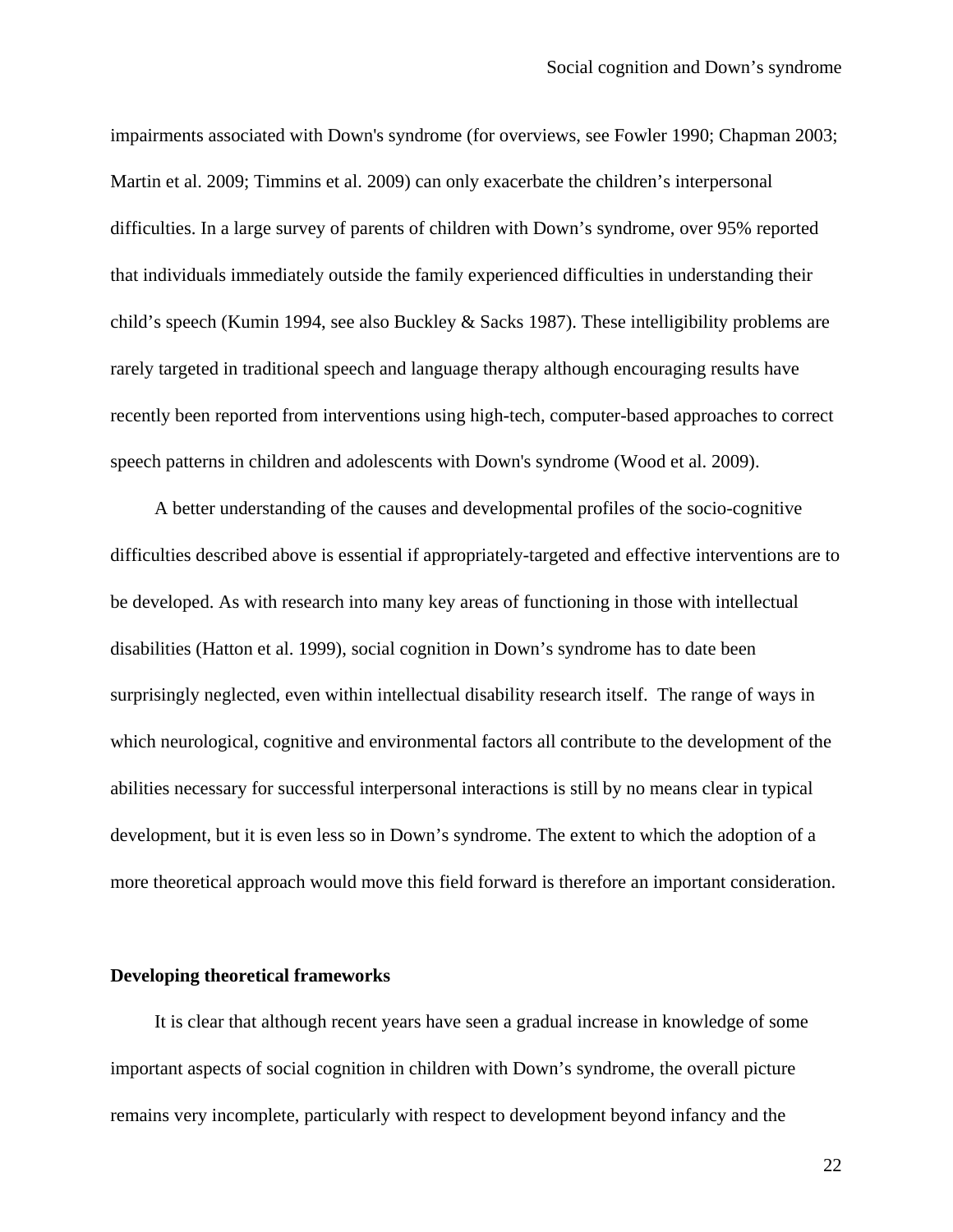preschool years. It is also clear that this is a field in which theory has played a less prominent role than it has in other areas of typical and atypical development. Would a more theoretical focus be beneficial, and if so, in what ways? One area to explore is whether a more theoretical focus would lead to an improved conceptualisation of the socio-cognitive profile associated with Down's syndrome. The second is whether it would lead to more appropriately-targeted and more successful ways of supporting development in children with Down's syndrome in interventions and in educational settings.

In relation to the first point, it is worth noting that in both typical and atypical development some areas of research have moved forward very rapidly following advances in theory building. A particularly clear example of this was the impact that theories of "theory of mind" had on autism research (see e.g. Baron-Cohen et al. 2000). While these theories had limitations, they led to clear, specific and testable predictions, and were undoubtedly partially responsible for the growth of interest in social cognition in children with autism. Other factors also contributed to this growth, however, including the design of research tasks that could be easily and widely used (e.g. the unexpected transfer task, Wimmer & Perner 1983). It also benefited from the concurrent development of innovative technologies (e.g. fMRI and eye-tracking) and from the availability of substantial funding specifically for research into autism.

A more theoretical focus might, then, lead to more detailed knowledge and a deeper understanding of the socio-cognitive profile associated with Down's syndrome. This alone may not be sufficient to stimulate and drive research in this area, however. Some agreement on core paradigms and protocols is clearly needed, as is a much greater investment in research into intellectual disabilities in general, and into Down's syndrome in particular (Morris 2008;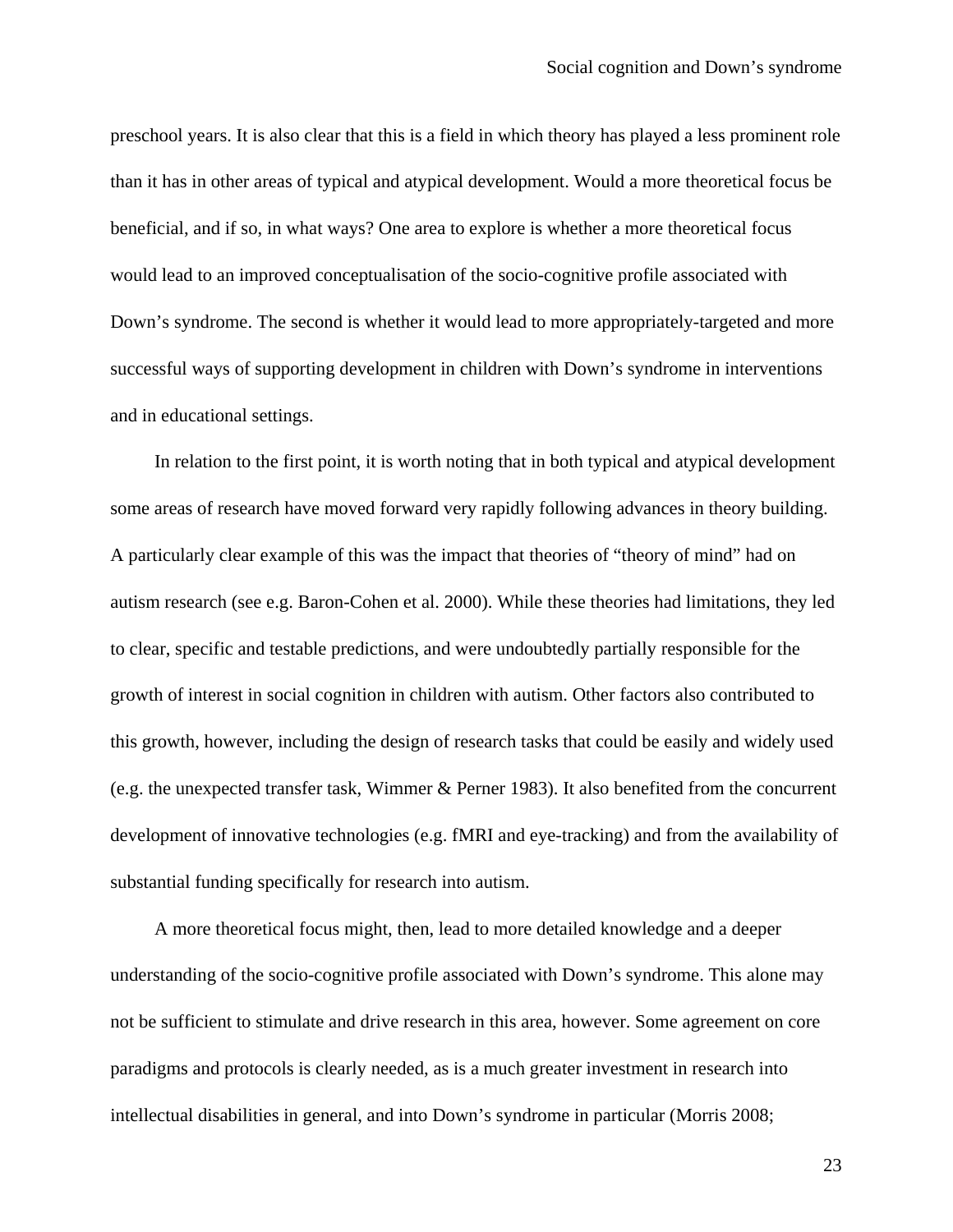Rasmussen et al. 2008).

Whether a more theoretical focus would ultimately lead to more successful interventions is perhaps even less certain. At present, findings from socio-cognitive research in Down's syndrome are not sufficiently detailed to be translated into effective interventions. For example, although there is some evidence, as discussed above, that children with Down's syndrome may experience difficulties in emotion recognition, knowing how best to intervene to support development in this area is far from obvious. It is not yet clear, for instance, why some children experience greater difficulties in recognising emotions than others, precisely what role is played by levels of language, memory and cognitive ability in emotion recognition, or how early interactions with peers and caregivers may support or hinder development of this aspect of sociocognitive functioning.

Interventions for children with Down's syndrome have moved away from being solely child-centred and focusing on purely cognitive abilities, and now recognise both the importance of social cognition and the central role that the child's early interactions with others play in development (e.g. Iarocci et al. 2006). However, the most appropriate ways to support sociocognitive development in children with Down's syndrome at different stages in their development have still to be identified. Interventions which focus on developing socio-cognitive and social adaptive skills have important potential consequences for social inclusion and quality of life, and must take into account the child's family, peer and community context (Guralnick 2006; Iarocci et al. 2008). Without more detailed knowledge of how social cognition develops throughout the childhood years in Down's syndrome, this will be difficult to fully achieve. Numerous parent-directed and child-led interventions are currently available for children on the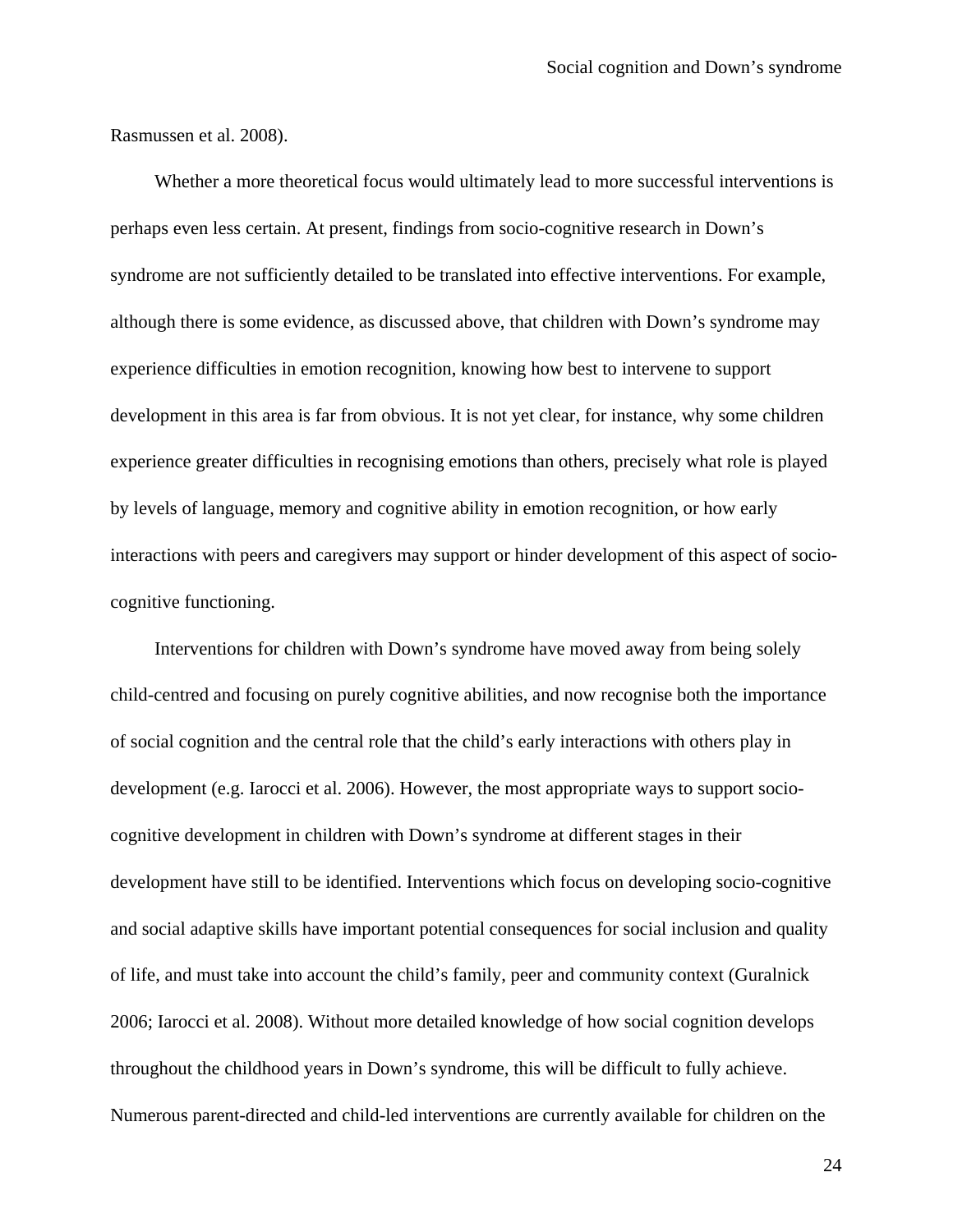autism spectrum, but it is not clear which, if any, of these approaches could be adapted for use with children with Down's syndrome. While the findings discussed earlier of mothers' 'directive but warm' interactive style suggest that a parent-directed intervention, such as Applied Behavior Analysis (see e.g. Lovaas 1987), might be a suitable strategy, there is no research evidence available to support this. A more child-led approach, which encourages the child to take the lead in ongoing social interactions (e.g. Intensive Interaction; Nind & Hewett 1994), might also be appropriate, given the evidence that children with Down's syndrome may be more passive partners in interactions. Without evaluation studies, and further more detailed knowledge of socio-cognitive development, it will remain difficult to identify the intervention routes which are most appropriate for children with Down's syndrome and their families.

These challenges in mapping theory to intervention are by no means unique to research into Down's syndrome. Even in relation to autism, some of the most influential theories, like theory of mind, have not yet been successfully translated into interventions that have led to significant and generalisable gains in socio-cognitive abilities. As a result, many practitioners continue to base their intervention methods on prior clinical experience and professional opinion, rather than on theoretically-driven scientific findings (Jones & Jordan 2008).

Despite some difficulties in translating theory into practice, it seems unlikely that the development of a more theoretical approach to socio-cognitive development in Down's syndrome, as in autism, would not be of benefit to the field. We need, though, to consider why attempts to do so have been so limited to date. One obvious barrier to theory building is the fact that, to date, the majority of research involving children with Down's syndrome has focused on providing increasingly detailed behavioural descriptions, rather than on testing competing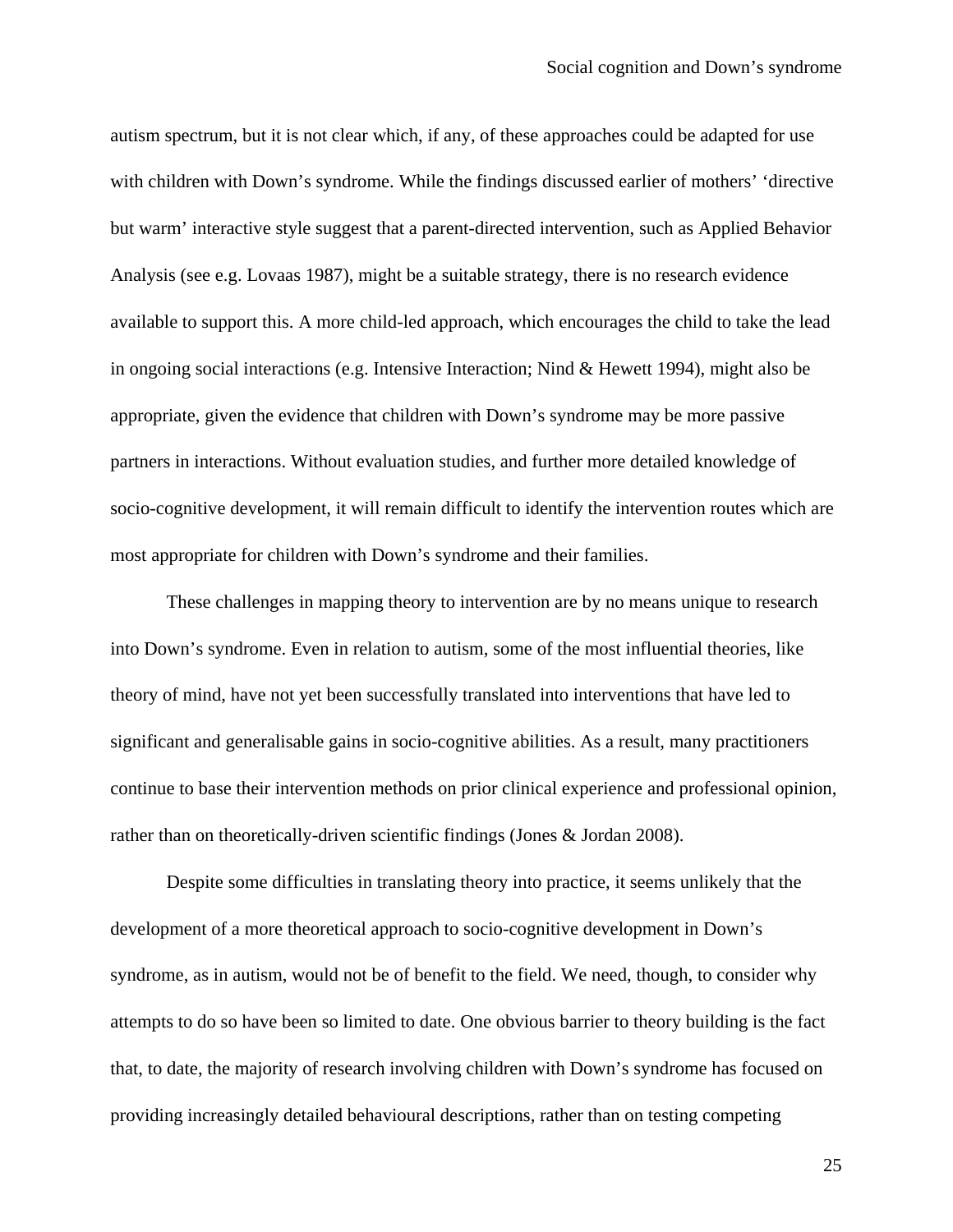theoretical accounts. This is in sharp contrast to the fields of autism and typical development, where there is now a large body of socio-cognitive research which tests findings against differing theories. For example, there has been considerable study of the development of an understanding of intended actions, of the development of meta-representations and theory of mind, and of the relationship between cognitive processing capacities and social abilities (see e.g. Hughes & Leekham 2004; Tomasello et al. 2005; Beeger et al. 2008). All of these areas have been underresearched in children with Down's syndrome. This difference may be due to a number of inherent barriers to developmental research into Down's syndrome which need to be acknowledged and which may explain both the major gaps in our knowledge of the sequence and nature of socio-cognitive development in Down's syndrome, and also the lack of any significant advances in theory-building in this area. A strategic attempt to fill these knowledge gaps is urgently required, along with a drive towards developing studies that are aimed at testing competing theoretical accounts rather than simply providing behavioural descriptions.

A further barrier to theory-building in Down's syndrome has been the relative lack of links made between behavioural research and the fields of genetics and neurosciences. For these links to be made, we need to develop far better psychological accounts of individual differences in ability profiles across children with Down's syndrome and of cross-group overlap in strengths and deficits in Down's syndrome and in other intellectual disabilities with differing aetiologies (such as fragile X syndrome and Williams syndrome, see e.g. Kogan et al. 2009; see also Pennington, 2009). Children with Down's syndrome show considerable variation in levels of socio-cognitive competence, but despite this, behavioural studies often treat groups of children with Down's syndrome as homogeneous; likewise, genetic and neurobiological studies often use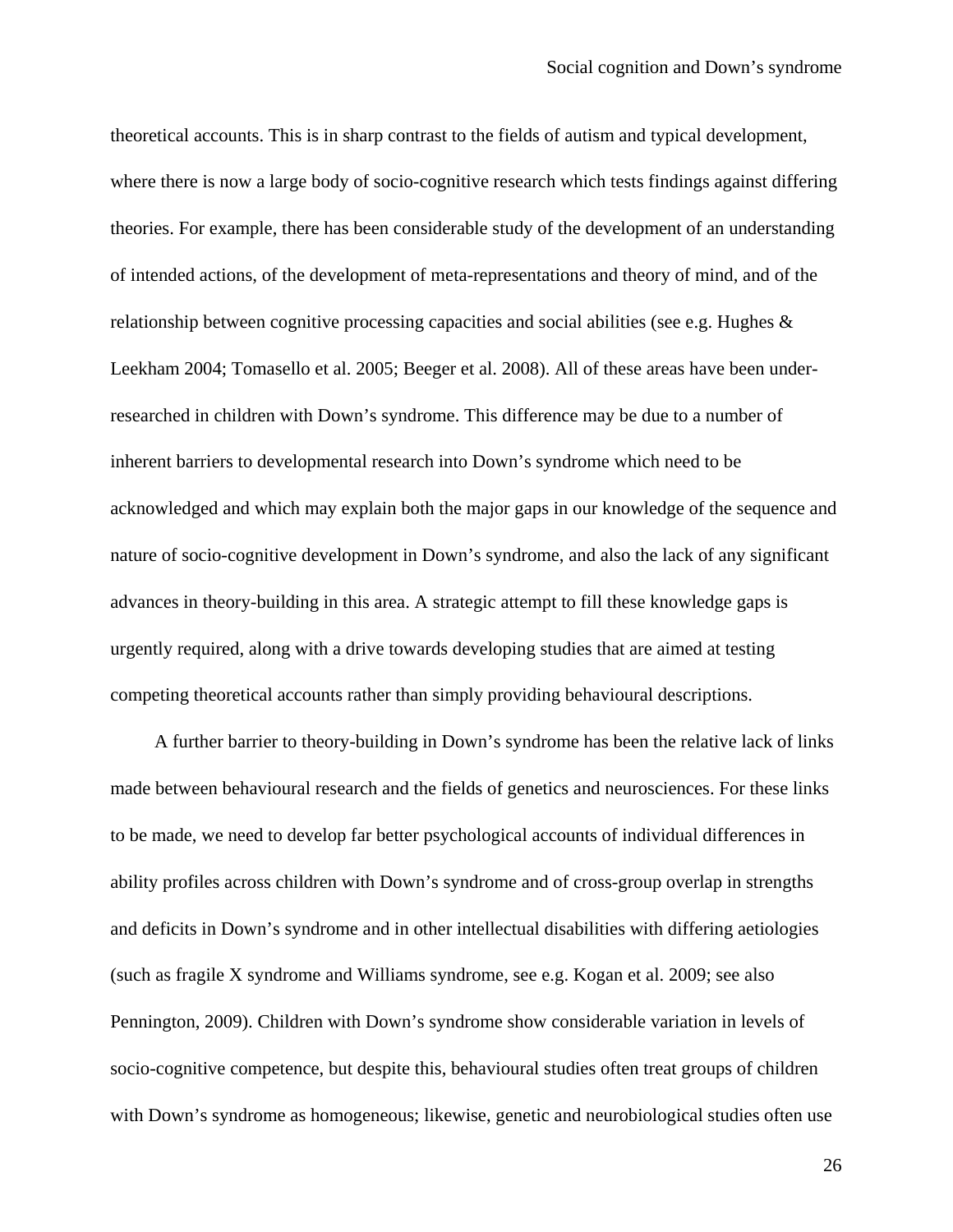incomplete models of the Down's syndrome social behavioural phenotype when trying to relate genes to behaviour (Chapman & Hesketh, 2000).

Bridging this gap will not be an easy task. Involving sufficiently large numbers of participants with Down's syndrome across the necessary age ranges to allow studies to have the statistical power to identify and track key developmental changes - particularly when these may be very subtle and detectable only in some cross-group comparisons - has always been a major problem for Down's syndrome researchers. For real advances to be made, large-scale, multi-site, collaborative studies, using shared agreed protocols are sorely needed. Finding funding for such national or international studies is not likely to be easy, however.

A final barrier to theory development has been the lack of a good framework for the representation of theoretical models across all of the many disciplines involved in Down's syndrome research, one which would enable causal theoretical accounts of social cognition in Down's syndrome to be constructed. At present there are few accounts of Down's syndrome that attempt to make links between molecular genetics, neuroscience, cognitive processes and social behavioural outcomes, or which attempt to develop integrated overarching theories. Complete causal theories of socio-cognitive development require a full understanding of the long-term sequence of behavioural development and must explain not only group characteristics, but also how individual differences within the population emerge through transactions between all levels of explanation. Morton (2004) has gone some way to developing a universal means of notating causal, developmental relationships that incorporate all levels of explanation in theories. While this approach needs additional refinement if extended to Down's syndrome, it has been usefully applied in the field of autism, fragile X and Williams syndrome and could similarly be applied to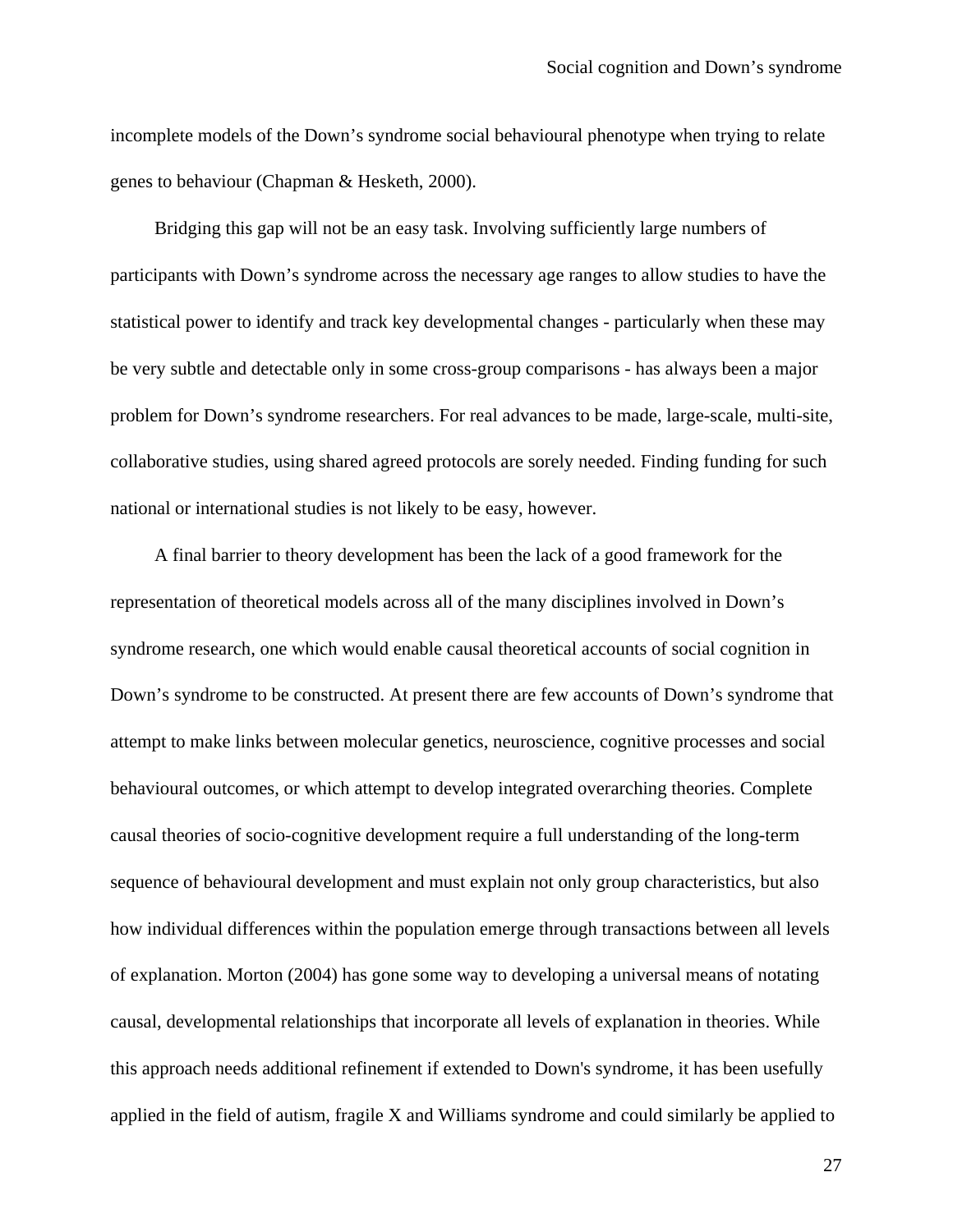explanations of Down's syndrome, perhaps helping in clarifying competing theoretical positions in the future.

It is clear from the preceding discussion that the development of children with Down's syndrome is likely to be influenced by a great many factors other than the inherent constraints that Down's syndrome itself places on cognitive development. For socio-cognitive development in particular, the opportunities and support provided by the child's family and wider social and educational networks are likely to be critical in driving development. It is also clear, though, that despite the potential benefits of theory building in this field, the development of an over-arching theory of social cognition in Down's syndrome is still some considerable way off.

In typical development transactional theories of development are now dominant. Such theories attempt to describe the nature, extent and direction of influence of different areas of psychological functioning on each other and the bidirectional nature of the relationship between children and their environment. It might, therefore, be profitable to explore the extent to which a transactional approach might be helpful in understanding and extending knowledge of the pattern of social cognitive strengths and weaknesses found in Down's syndrome.

Although there is, as yet, no established transactional theoretical model of development in Down's syndrome, one preliminary model, which may be helpful to consider, is an adaptation of an infancy model proposed by Moore et al. (2002 - see Figure 1). Moore et al. adapted the approach of Morton and colleagues (Morton & Frith, 1995; Morton, 2004) and explicitly distinguished between levels of explanation, specifically those of neuro-biology, cognition, social behaviour and the social environment. This adaptation builds on Morton's linear causal approach to explaining developmental change, by allowing for multidirectional transactions amongst levels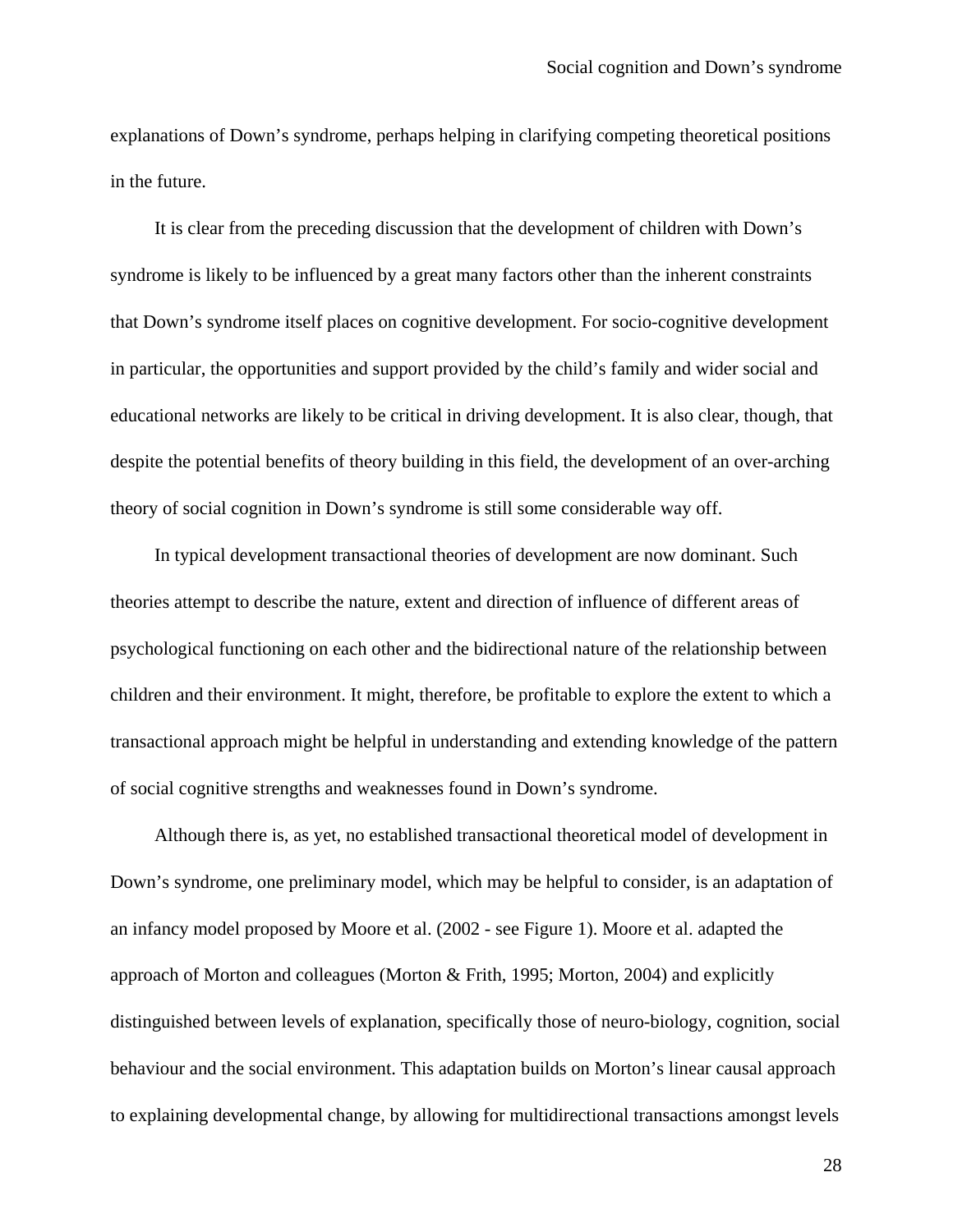of explanation, and particularly acknowledges the influence of the child's social environment, over time.

#### - Insert Figure 1 here -

Starting from the left-hand side of Figure 1, the model attempts to capture the transactional nature of development in Down's syndrome between birth and mid-childhood. It provides an outline of the impact that the over-expression of genes, caused by Trisomy 21, appears to have on brain function and structure. The means by which these impairments then lead to specific differences in aspects of cognitive functioning is not specified in detail, as these relationships have yet to be clearly established. At the cognitive level, Moore et al. (2002) proposed that subtle differences in early attention regulation in infants with Down's syndrome may make them slower to respond and orient in social interactions. This then may elicit a warmer maternal style during interactions that serves to maintain levels of attention. This adapted maternal social style, along with the infants' possible difficulties in switching attention efficiently, may lead the infants to become more focussed on people, particularly the mother, and may serve an important and useful function in developing early emotional attachments (Berry et al. 1980). However, Moore et al. proposed that it may also make infants more likely to become 'locked in' in interactions and depend more on others for regulating their attention, an outer-directedness first highlighted by Zigler (1969) as characteristic of those with intellectual disabilities. This will contribute to a tendency to focus on other people rather than objects, and perhaps lead to the adoption of a strategy of 'over imitation', with infants with Down's syndrome imitating the actions of others in situations where more independent problem-solving would be more appropriate (e.g. Wright et al. 2006). In response to this greater focus on people than objects, and perhaps also in response to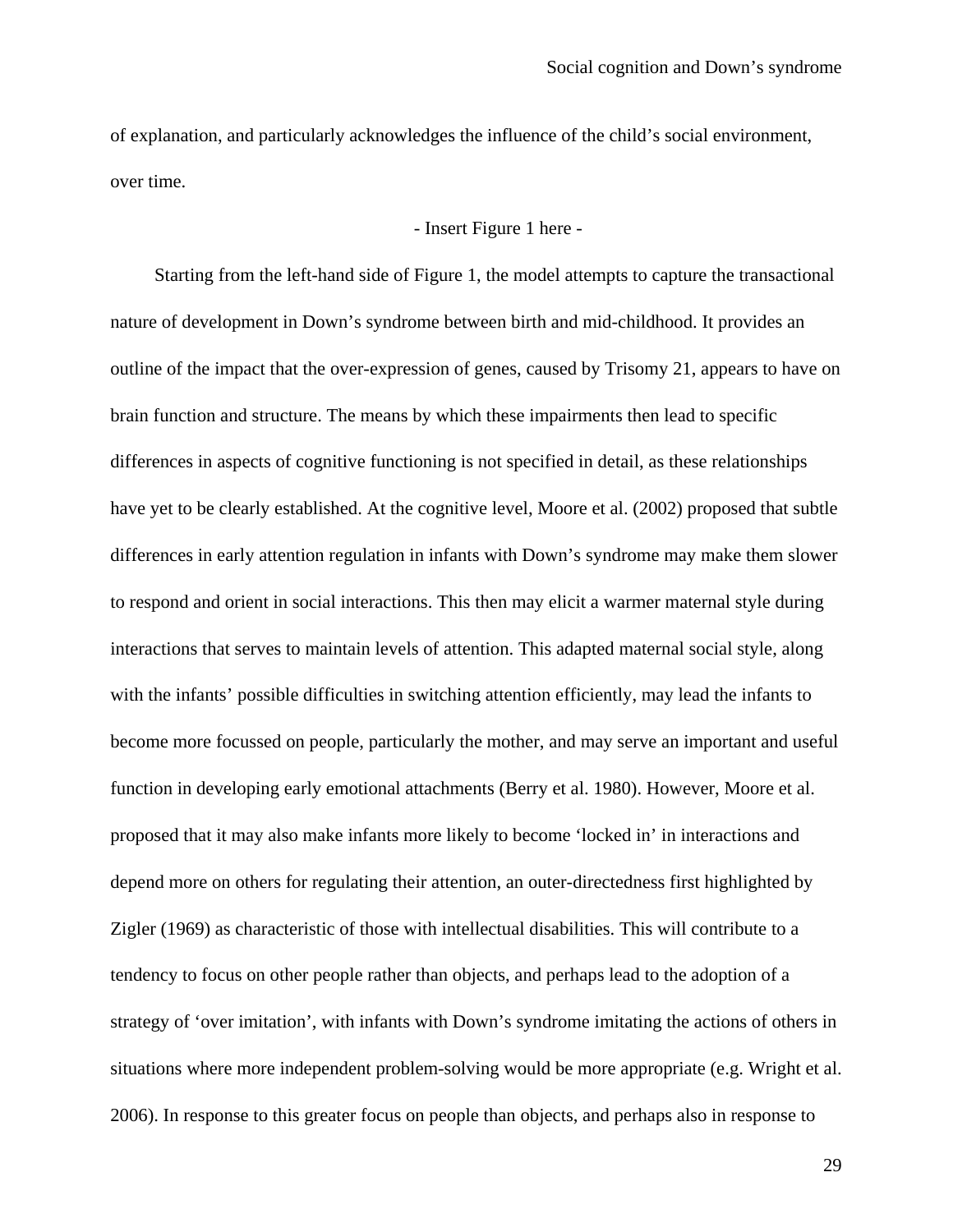'over-imitation' by the child, it is possible that the mothers not only show greater warmth in interactions, but also begin to adopt a more directive role, leading their infants in social exchanges.

This style of interaction will also impact on joint attention and 'triadic' engagement where attention is to be shared between other people and objects – an important component of shared understanding and language. Subsequently, when 'topic' bids are made by infants with Down's syndrome, they may not be picked up because mothers are continuing to work hard to direct and maintain attention using a forceful but warm affective style. This in turn would explain the findings of reduced frequency of requesting behaviours. Moore et al. suggested that this differential style of engaging in triadic interaction could have consequences for the development of language and other cognitive processes that require a sense of agency – not least the development of means-ends and problem solving functions.

Extending this model here, we additionally suggest the reduced use of mental state and emotion terms by mothers may also, along with other factors, impact on the subsequent development of sensitivities to emotional stimuli in children with Down's syndrome – that is, if mothers are not drawing attention to these events through language then this may reduce the salience of this information. In turn, this may lead to a differential sensitivity to emotional stimuli and difficulties in emotion recognition. However, the subtle difficulties reported to date in emotion recognition are likely to be the result of a number of factors and, as highlighted earlier, the potential role of maternal interactive style should be further explored. The difficulties in emotion recognition, when combined with a reduced sense of agency, may lead to subtle, as yet uninvestigated differences in aspects of theory of mind.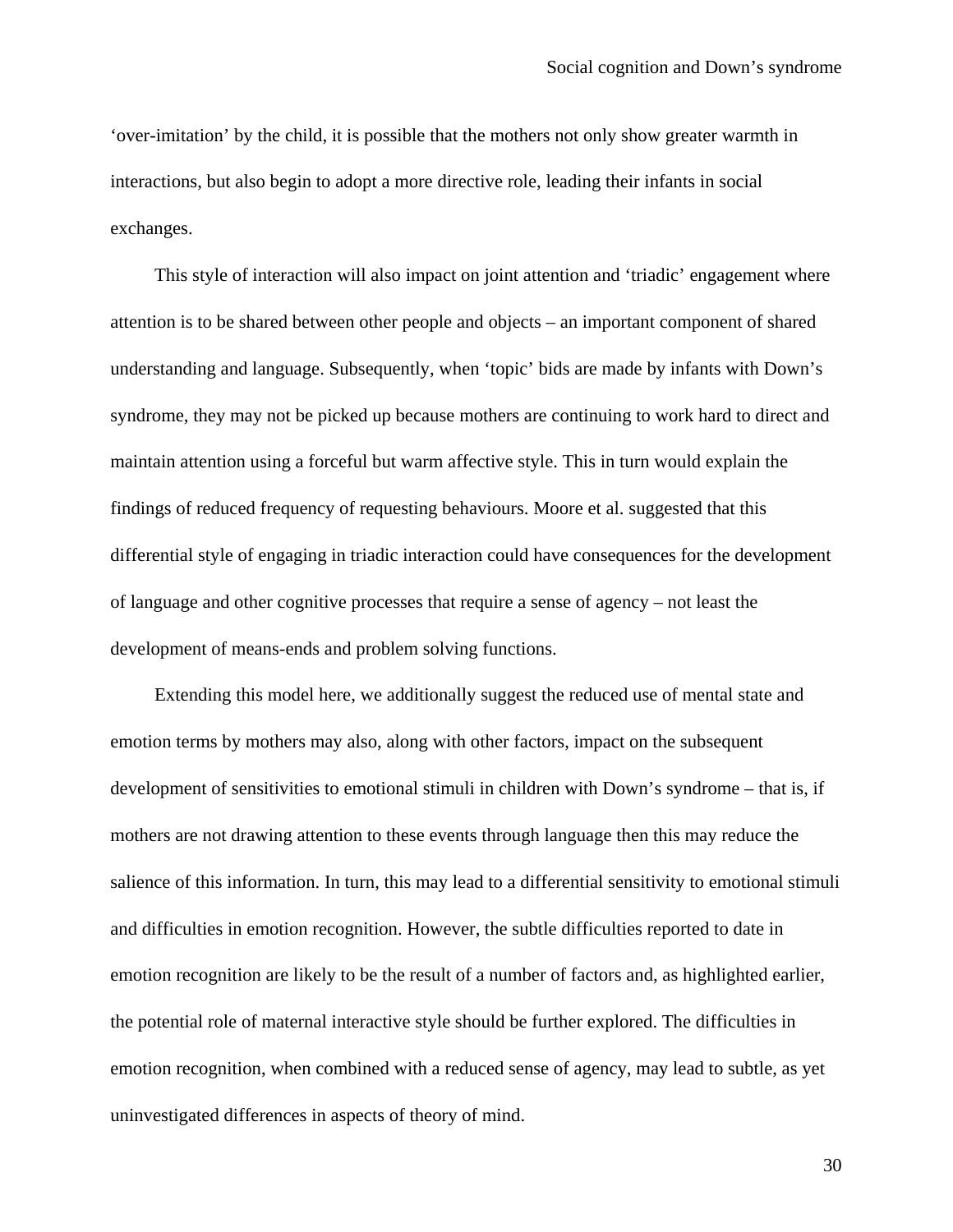This preliminary model fits with the relatively limited data available on early social cognition in Down's syndrome. It is inevitably somewhat simple and incomplete, with many potential causal links uncharted and more extensive testing of those links which have been proposed clearly required. Further development - for example, incorporating the roles played by other children and adults in the child's wider family, social and educational environment - is needed. An extension of the model into adolescence would also be an obvious next step, stimulating research which will hopefully provide a deeper understanding of the origins of the typically poor social and cognitive outcomes at later ages in children with Down's syndrome, and ideally pinpointing effective intervention strategies which could be implemented at key transitional stages in socio-cognitive development.

What the model does hopefully at least illustrate is how the field might begin to characterise a transactional developmental model of social cognition in Down's syndrome. Further development of this, or of other transactional models using a similar form of notation, would be of potential benefit in that it would allow for empirical testing and more detailed comparative evaluations of different theoretical positions. Ultimately, more detailed transactional models may allow for the development of more theoretically-driven, and possibly more effective, interventions.

## **Conclusions**

Contrary to public perceptions, for many children with Down's syndrome, engaging with others and understanding their emotions and intentions may not be as easy a developmental step as it is for their typically developing peers. It would appear from the evidence available to date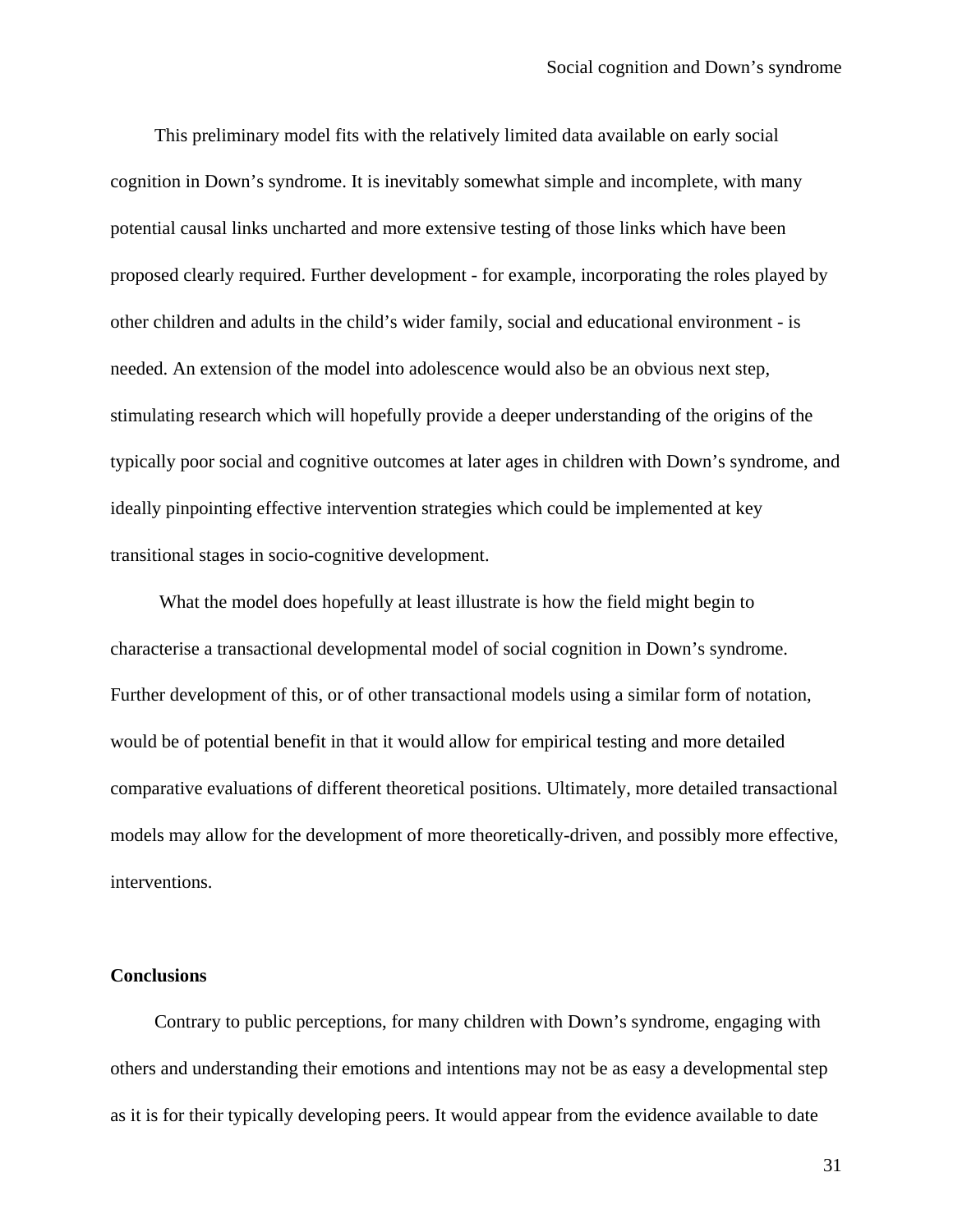that this area of understanding may be more impaired than would be predicted on the basis of the children's overall levels of cognitive ability.

As with development in other cognitive domains, the development of interpersonal understanding is affected by both biological and environmental factors. The biological mechanisms underpinning the difficulties seen in social understanding in Down's syndrome are unlikely to be open to intervention in the near future, leaving environmentally-based intervention programmes as the more realistic aim. As highlighted in this overview, however, the lack of sufficiently detailed research findings hampers progress at present. Although there have been encouraging advances in delineating the behavioural phenotype of Down's syndrome, there still remains a wide gap between research findings and the development of evidence-based interventions and effective educational approaches for children with Down's syndrome (Davis 2008; Fidler & Nadel 2007). Truly translational research that leads to effective interventions is likely to require the co-ordination of many different levels of explanations of behavioural outcomes in Down's syndrome. This remains the major challenge to progress in this field, and to research in learning and intellectual disabilities in general (Cicchetti & Toth 2009; Diamond & Amso, 2009; Oliver & Woodcock 2008; Pennington 2009).

Undoubtedly, developing a comprehensive explanatory model of social cognition in Down's syndrome which could underpin and drive future research - and ultimately intervention design - presents a considerable challenge, as is illustrated by the incompleteness of the preliminary model proposed above. As can be seen in the fields of autism and Williams syndrome, much progress has been made through theoretically-driven comparative studies of socio-cognitive development which have included comparisons with typically developing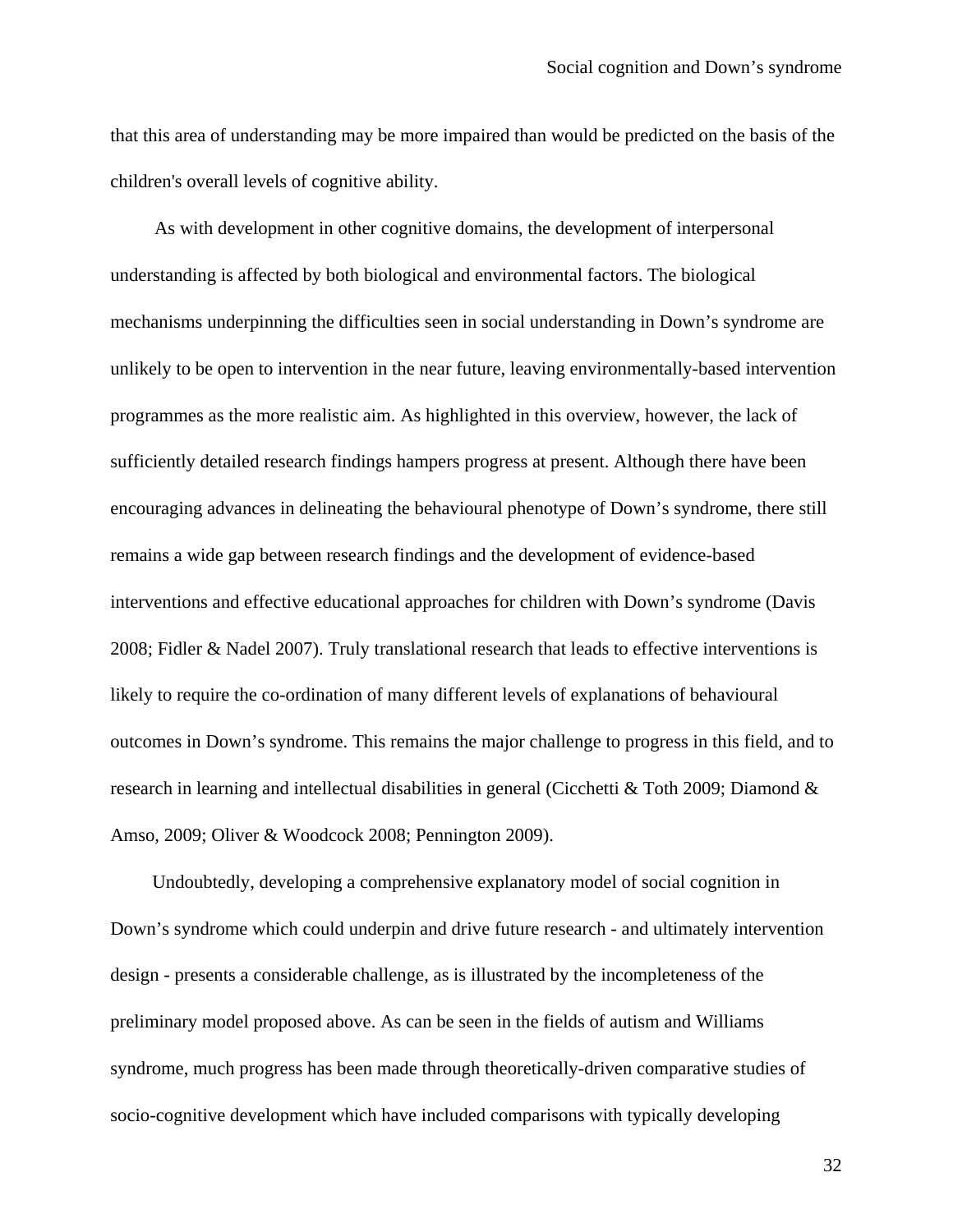children. This has led to the development of new methodologies and increased rigour, resulting not only in greater explanatory power but also in the cross-fertilisation of theoretical ideas. It seems likely that research into social cognition in children with Down's syndrome would similarly benefit cast within a more theoretical framework.

Some of the most interesting recent findings in the field of intellectual difficulties have come from exploring cross-phenotype developmental trajectories, with particular research interest in autism, fragile X and Williams syndrome, developmental disabilities which present intriguing profiles of social strengths and weaknesses. These reveal more subtle patterns of performance than are often detectable by simply making comparisons with typically developing children (see Karmiloff Smith 2007). However, even with prenatal screening programmes, Down's syndrome continues to represent a very large subgroup of children with intellectual disabilities and if we are to continue to develop more detailed theoretical accounts of Down's syndrome, it is imperative that researchers include these children in these multi-phenotype studies. We hope that this review emphasises that this syndrome presents an equally challenging and potentially unique profile deserving of similar levels of scrutiny. Longitudinal studies would be particularly welcome, as examining how early socio-cognitive abilities relate to interpersonal skills in later childhood and how they support or hinder higher-level socially-based learning is crucial to the design and implementation of future interventions.

Several of the studies included in this review reported wide variation on many developmental measures in children with Down's syndrome, often along with an absence of the clear associations between ability levels in different domains found in typically developing children (e.g. Wishart & Pitcairn 2000; Kasari et al. 2001; Williams et al. 2005). This seems an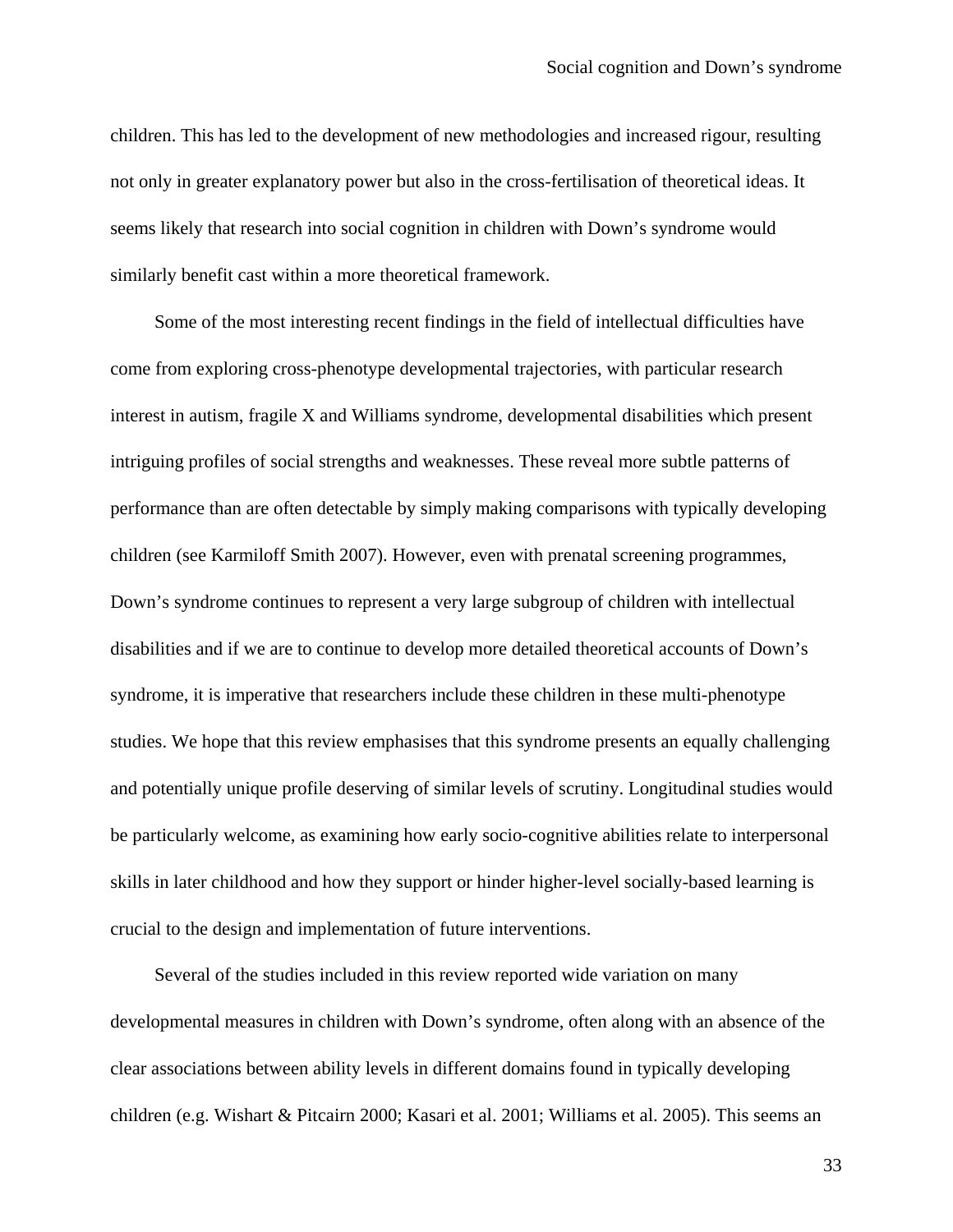area particularly ripe for future cross-phenotype investigation. Such findings suggest that development across domains in Down's syndrome may not be as well integrated as in typical development, which in turn suggests that fundamentally different intervention approaches and pedagogical strategies may be required. On a more positive note, the wide individual variation in level and ages of acquisition of socio-cognitive abilities in children with Down's syndrome indicate that Down's syndrome in and of itself does not necessarily constrain development in this area in any pre-determined way. This leaves room for optimism that a much more detailed account of socio-cognitive development in Down's syndrome could lead to more effective interventions, producing lasting and meaningful benefits.

In sum, we suggest that for significant progress to be made in this field, theorists need to become more engaged in explaining the distinctive socio-cognitive profile of children with Down's syndrome and how this is expressed in their behaviour at different ages. Correspondingly, researchers in the field of Down's syndrome need to engage more with theoretical advances being made in the study of typical socio-cognitive development. In this paper we have highlighted some of the difficulties in social cognition seen in Down's syndrome, but also some of the similarities to typical development, at least in the earliest stages of childhood. We hope that this may encourage renewed interest in studying children with Down's syndrome for their own sake, and not simply as a control group for cognitive impairment in studies of typically and atypically developing children. This, in turn, may lead to new theoretical models capable of accounting for both within and cross-phenotype developmental differences in social cognition.

Harnessing new technologies and innovative paradigms, such as eye-tracking, fMRI, ERP,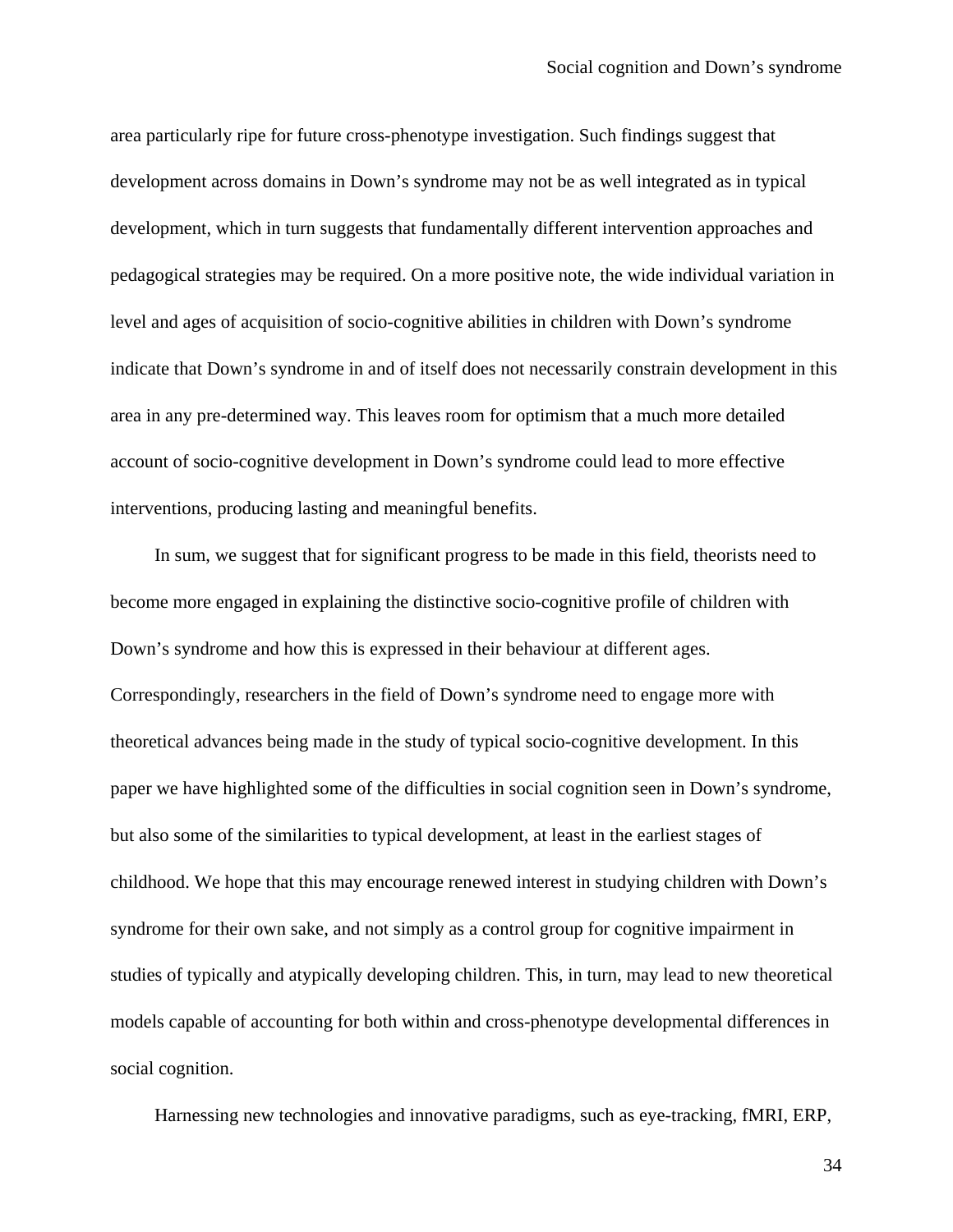EEG and MEG techniques, may also further enhance understanding of socio-cognitive development in Down's syndrome. Although increasingly used in the study of autism and other developmental disabilities, their use to date with children and adults with Down's syndrome has been remarkably limited (for important exceptions see e.g. Karrer et al. 1998; Cheung & Virji-Babul 2008; Virji-Babul et al. 2008). This is unfortunate, as the potential findings from such studies, in combination with a well-differentiated account of the role of the social environment in promoting socio-cognitive development, could well lead both to powerful theories and to more successful intervention strategies.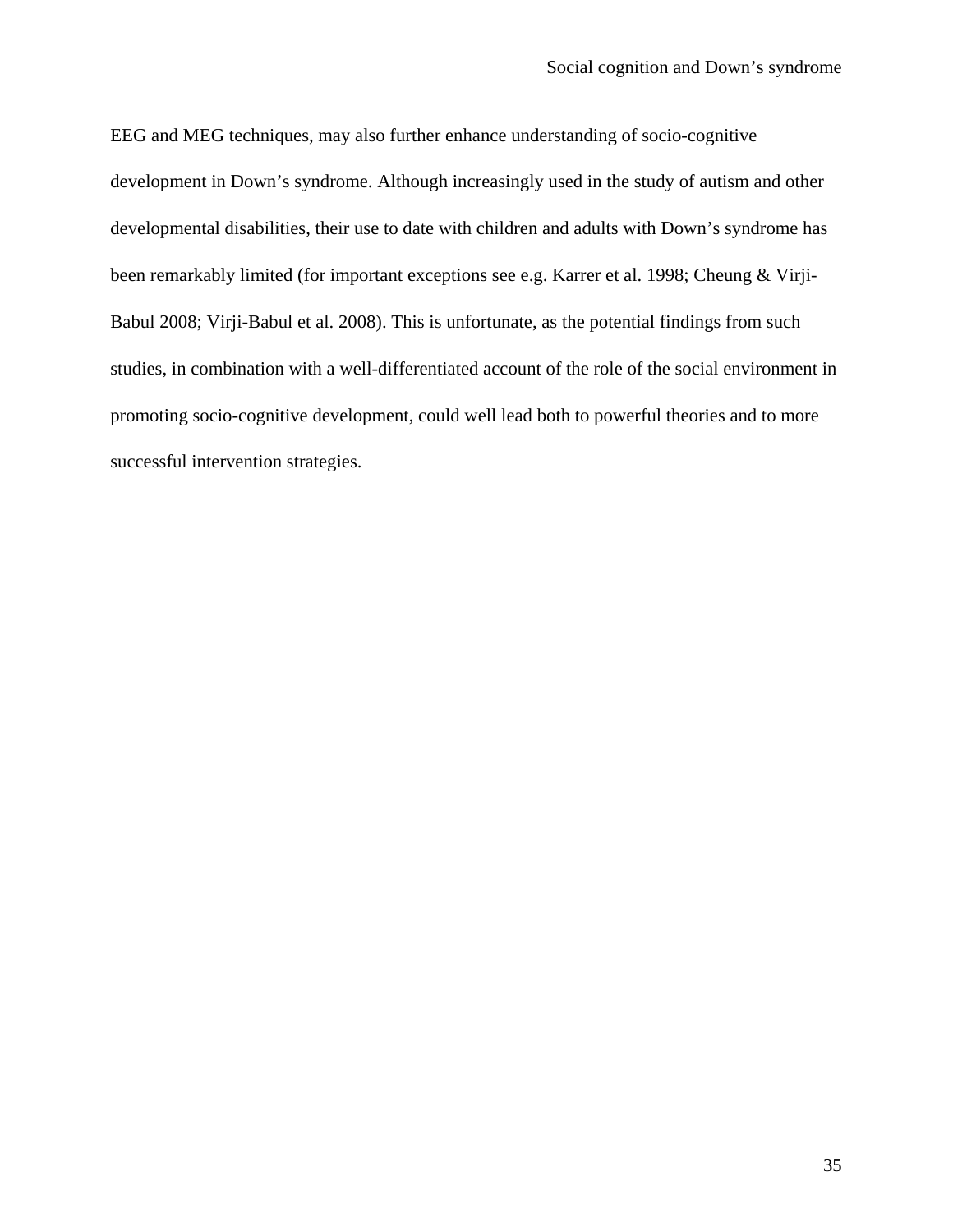#### **Acknowledgements**

The authors would like to thanks the many children and young people with Down's syndrome, as well as their families and schools, who have worked with them over the years and who stimulated their interest in this particular field. Thanks are also due to the various funders who have supported the authors' work on development in Down's syndrome over this period.

#### **References**

- Abbeduto, L., Pavetto, M., Kesin, E., Weissman, M. D., Karadottir, S., O'Brien, A. & Cawthon, S. (2001) The linguistic and cognitive profile of Down syndrome: evidence from a comparison with fragile X syndrome. *Down Syndrome Research and Practice, 7,* 9-15.
- Adamson, L. B., Bakeman, R., Deckner, D. F. & Romski, M. (2009) Joint engagement and the emergence of language in children with autism and Down syndrome. *Journal of Autism and Developmental Disorders, 39,* 84-96.
- Ambramovitch, R., Stanhope, L., Pepler, D. J. & Corter, C. (1987) Influence of Down's syndrome on sibling interactions. *Journal of Child Psychology and Psychiatry, 28,* 865- 879.
- Atkinson, L., Scott, B., Chisholm, V., Blackwell, J., Dickens, S., Tam, F., et al. (1995) Cognitive coping, affective distress, and maternal sensitivity: Mothers of children with Down syndrome. *Developmental Psychology, 31*, 668–676.
- Aylward, E. H., Li, Q., Honeycutt, N. A., Warren, A. C., Pulsifier, M. B., Barta, P. E., Chan, M. D., Smith, P. D., Jerram, M. & Pearlson, G. D. (1999) MRI Volumes of the hippocampus and amygdala in adults with Down syndrome with and without dementia. *American*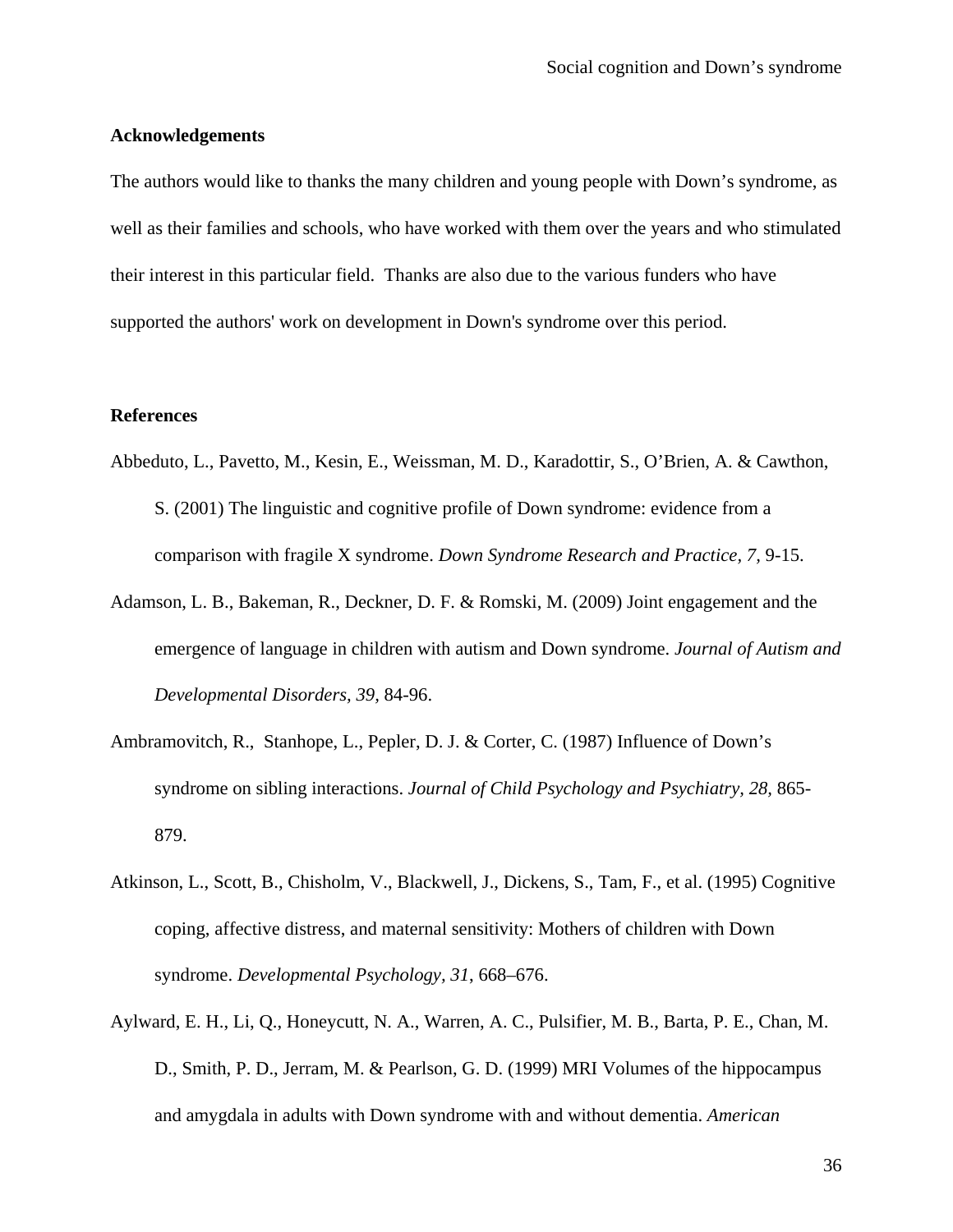*Journal of Psychiatry, 156,* 564-568.

- Baron-Cohen, S., Tager-Flusberg, H. & Cohen, D. J. (Eds.) (2000) *Understanding Other Minds: Perspectives From Developmental Cognitive Neuroscience* (2<sup>nd</sup> ed.). Oxford University Press, Oxford.
- Begeer, S., Koot, H. M., Rieffe, C., Terwogt, M. M. & Stegge, H. (2008) Emotional competence in children with autism: Diagnostic criteria and empirical evidence. *Developmental Review, 28*, 342-369.
- Berger, J. & Cunningham. C. C. (1981) Development of eye contact between mothers and normal versus Down syndrome infants. *Developmental Psychology, 17,* 678-689.
- Berry, P., Gunn, P. & Andrews, R. (1980) Behavior of Down syndrome infants in a strange situation. *American Journal of Mental Deficiency, 85,* 213-218.
- Binnie, L. M. & Williams, J. M. (2002) Intuitive psychological, physical and biological knowledge in typically developing preschoolers, children with autism and children with Down's syndrome. *British Journal of Developmental Psychology, 20,* 343-359.
- Brock, J. & Jarrold, C. (2005) Serial order reconstruction in Down syndrome: Evidence for a selective deficit in verbal short-term memory. *Journal of Child Psychology and Psychiatry, 46,* 304-316.
- Bruner, J. S. (1963) *The Process of Education.* Vintage Books, New York.
- Buckhalt., J. A., Rutherford, R. B. & Goldberg, K. E. (1978) Verbal and nonverbal interaction of mothers with their Down's syndrome and nonretarded infants. *American Journal of Mental Deficiency, 82,* 337-343.

Buckley, S.J. & Sacks, B.I. (1987) *The Adolescent with Down Syndrome: Life for the Teenager*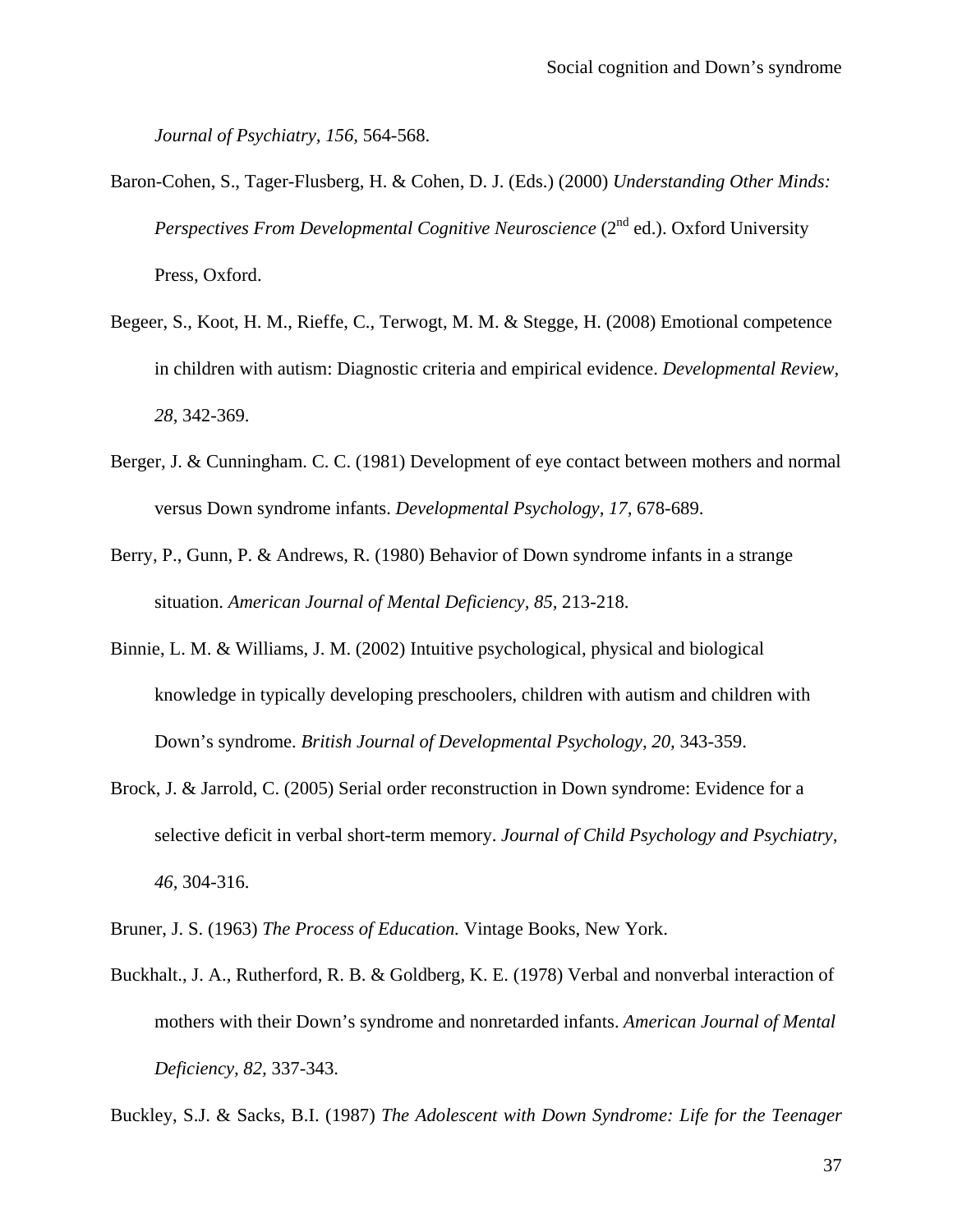*and Family*. Portsmouth Polytechnic Institute, Portsmouth, UK.

- Bull, R., Phillips, L. H. & Conway, C. A. (2008) The role of control functions in mentalizing: Dual-task studies of Theory of Mind and executive function. *Cognition, 107*, 663-672.
- Burack, J. (2008) *From dawn to dusk: developing developmental frameworks in understanding persons with ID across the life-span.* Plenary address, International Association for the Scientific Study of Intellectual Disabilities 13th World Congress, Cape Town, August.
- Byrne, E. A., Cunningham, C. C. & Sloper, P. (1988) The children and their parents. In: *Families and their children with Down's syndrome: One feature in common* (eds. E. A. Byrne, C. C. Cunningham & P. Sloper), pp. 48-64. Routledge, London.
- Carpendale, J. I. M. & Lewis, C. (2004) Constructing an understanding of mind: The development of children's social understanding within social interaction. *Behavioral and Brain Sciences, 27*, 79-96.
- Carpendale, J. & Lewis C. (2006) *How children develop social understanding*. Blackwell, London.
- Carr, J. (1995) *Down's syndrome: Children Growing Up.* Cambridge University Press, Cambridge.
- Carvajal, F. & Iglesias, J. (2000) Looking behavior and smiling in Down syndrome infants. *Journal of Nonverbal Behavior, 24,* 225-236.
- Cebula, K. R. & Wishart, J. G. (2008) Social cognition in children with Down syndrome. In: *International Review of Research in Mental Retardation*, 35, (ed. L. Glidden), pp. 43-86. Academic Press, New York.

Chapman, R. S. (2003) Language and communication in individuals with Down syndrome.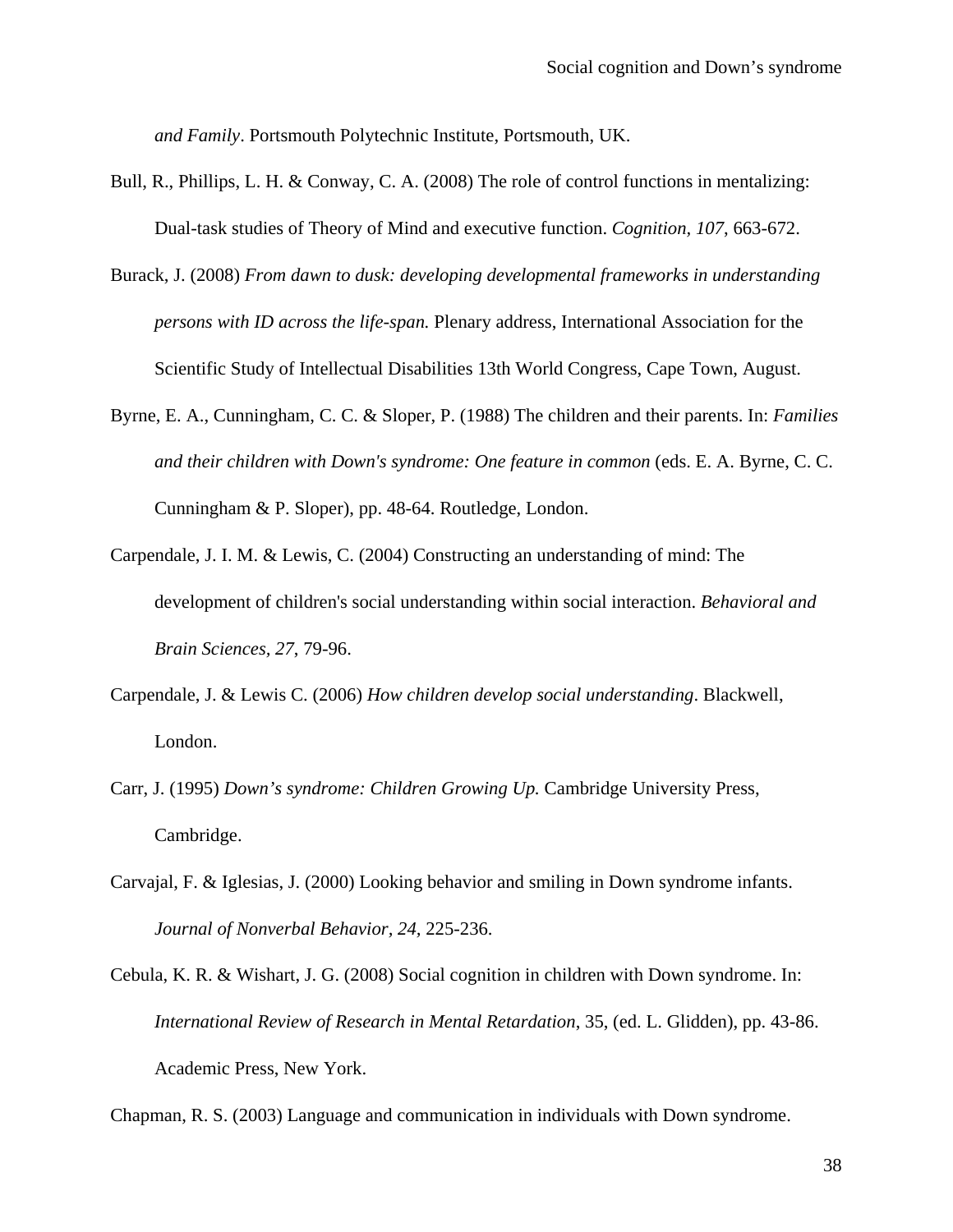*International Review of Research in Mental Retardation, 27,* 1-34.

- Chapman, R. S. & Hesketh, L. J. (2000) Behavioral phenotype of individuals with Down syndrome. *Mental Retardation and Developmental Disabilities Research Reviews, 6,* 84-95.
- Cheung, T. & Virji-Babul, N. (2008) Magnetoencephalographic analaysis of emotional face processing in children with Down syndrome: A pilot study. *Down Syndrome Quarterly, 10,*  18-21.
- Chiat, S. & Roy, P. (2008) Early phonological and sociocognitive skills as predictors of later language and social communication outcomes. *Journal of Child Psychology and Psychiatry*, *49,* 635-645.
- Cicchetti, D. & Beeghly, M. (Eds.) (1990) *Children with Down Syndrome: A Developmental Perspective*. Cambridge University Press, New York.
- Cicchetti, D. & Toth, S. L. (2009) The past achievements and future promises of developmental psychopathology: the coming of age of a discipline. *Journal of Child Psychology & Psychiatry, 50,* 16-25.
- Cielinski, K. L., Vaughn, B. E., Seifer, R. & Contreras, J. (1995) Relations among sustained engagement during play, quality of play, and mother-child interaction in samples of children with Down syndrome and normally developing toddlers. *Infant Behavior and Development, 18,* 163-176.
- Corrice, A. M. & Glidden, L. M. (2009) The Down syndrome advantage: fact or fiction? *The American Journal on Intellectual and Developmental Disabilities, 114, 254-268.*
- Cuckle P. & Wilson J. (2002) Social relationships and friendships among young people with Down's syndrome in secondary schools. *British Journal of Special Education* 29, 66-71.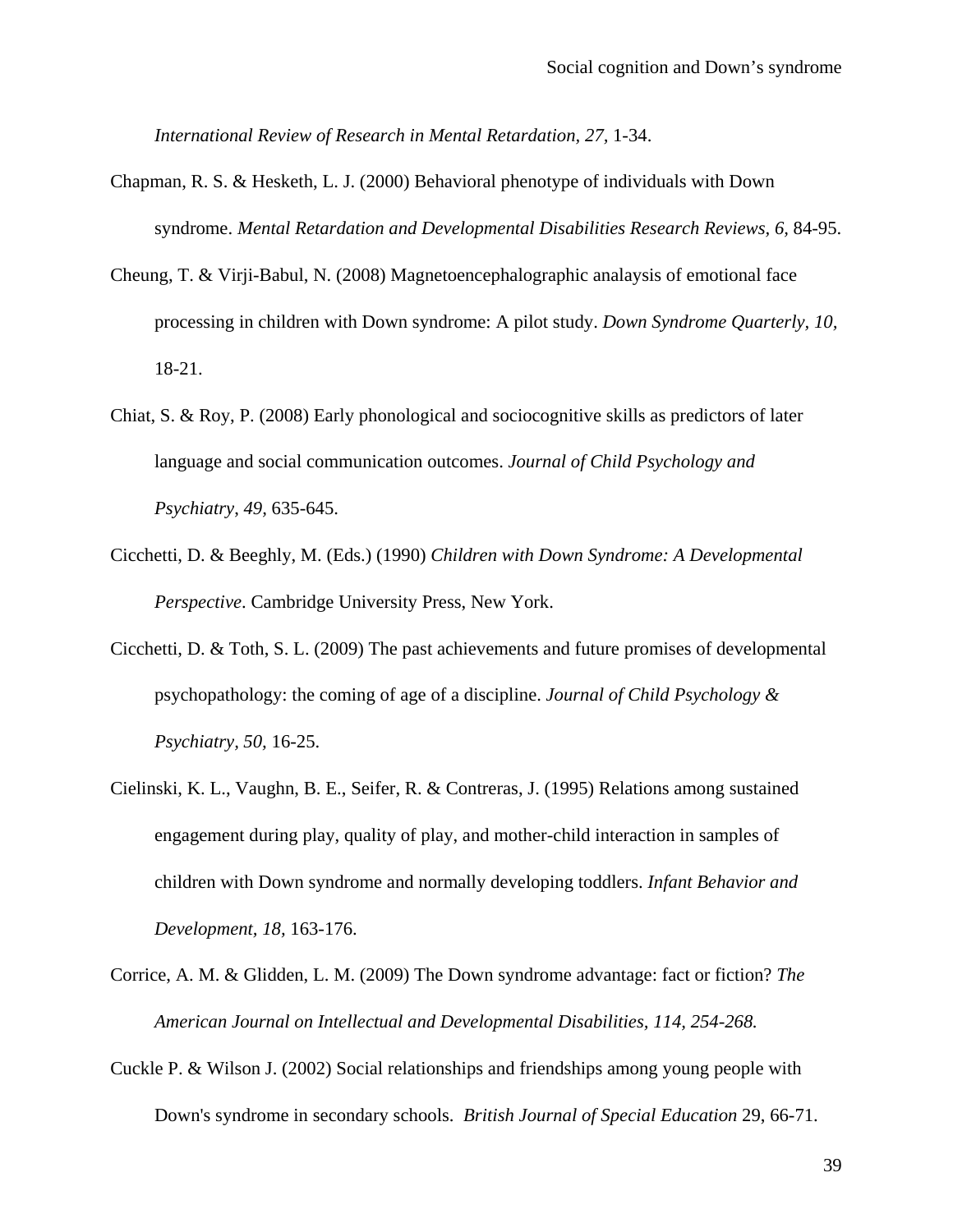- Cuskelly, M. & Gunn, P. (1993) Maternal reports of behavior of siblings of children with Down's syndrome. *American Journal on Mental Retardation, 97,* 521-9.
- Cuskelly, M. & Gunn, P. (2003) Sibling relationships of children with Down syndrome: Perspectives of mothers, fathers and siblings. *American Journal on Mental Retardation, 108*, 234-244.
- Cuskelly, M. & Gunn, P. (2006) Adjustment of children who have a sibling with Down syndrome: Perspectives of mothers, fathers and children. *Journal of Intellectual Disability Research, 50*, 917-925.
- Davis, A. S. (2008) Children with Down syndrome: Implications for assessment and intervention in the school. *School Psychology Quarterly*, 23, 271-281.
- Deater-Deckard K. (2001). Annotation: Recent research examining the role of peer relationships in the development of psychopathology. *Journal of Child Psychology and Psychiatry,* 42, 565-579.
- de Falco, S., Esposito, G., Venuti, P. & Bornstein, M. H. (2008) Fathers' play with their Down syndrome children. *Journal of Intellectual Disability Research*, *52,* 490-502.
- de Falco, S., Venuti, P., Esposito, G. & Bornstein, M. (2009) Mother-child and father-child emotional availability in families of children with Down syndrome. *Parenting*, *9,* 198-215.
- D'Haem, J. (2008) Special at school but lonely at home: An alternative friendship group for adolescents with Down syndrome. *Down Syndrome Research & Practice,* 12, 107-111.
- Diamond, A. & Amso, D (2009) Contributions of neuroscience to our understanding of cognitive development. *Current Directions in Psychological Science, 17,* 136-141.

Down, J. L. H. (1866) Observations on an ethnic classification of idiots. *London Hospital*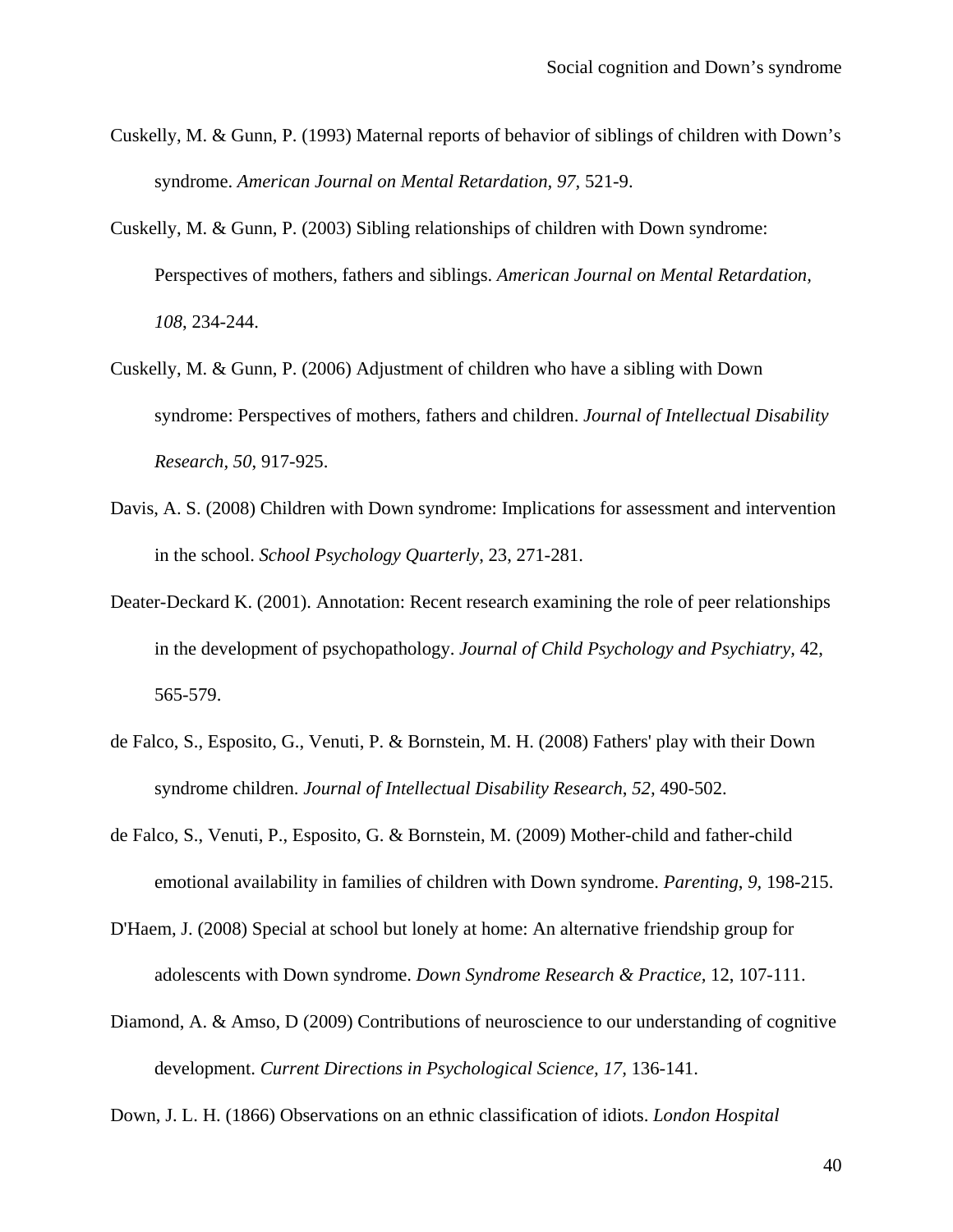*Clinical Lectures and Reports, 3,* 259-262.

- Dunn, J. (1988) Sibling influences on childhood development. *Journal of Child Psychology and Psychiatry, 29,* 119-127.
- Dunst, C. J. (1990) Sensorimotor development. In: *Children with Down Syndrome: A Developmental Perspective,* (eds. D. Cicchetti & M. Beeghly), pp.180-230. Cambridge University Press, New York.
- Dykens, E. M. (1995) measuring behavioral phenotypes: Provocations from the "new genetics". *American Journal on Mental Retardation, 99,* 522-532.
- Dykens, E. M. & Hodapp, R. M. (2001) Research in mental retardation: Toward an etiologic approach. *Journal of Child Psychology and Psychiatry, 42*, 49-71.
- Dykens, E. M., Hodapp, R. M. & Finucane, B. M. (2000) *Genetics and Mental Retardation Syndromes: A New Look at Behavior and Intervention*. Brookes, Baltimore.
- Dykens, E.M. & Kasari, C. (1997) Maladaptive behaviour in children with Prader-Willi syndrome, Down syndrome and non-specific mental retardation. *American Journal on Mental Retardation*, 102, 228-237.
- Dunn, J. (1988*) The Beginnings of Social Understanding*. Harvard University Press, Cambridge, MA.
- Emde, R.N., Katz, E.L. & Thorpe, J.K. (1978) Emotional expression in infancy: Early deviations in Down Syndrome. In: *The Development of Affect, (eds.* M. Lewis & L.A. Rosenblum) Plenum, London.
- Ensor, R. & Hughes, C. (2008) Content or connectedness? Mother-child talk and early social understanding. *Child Development, 79,* 201-216.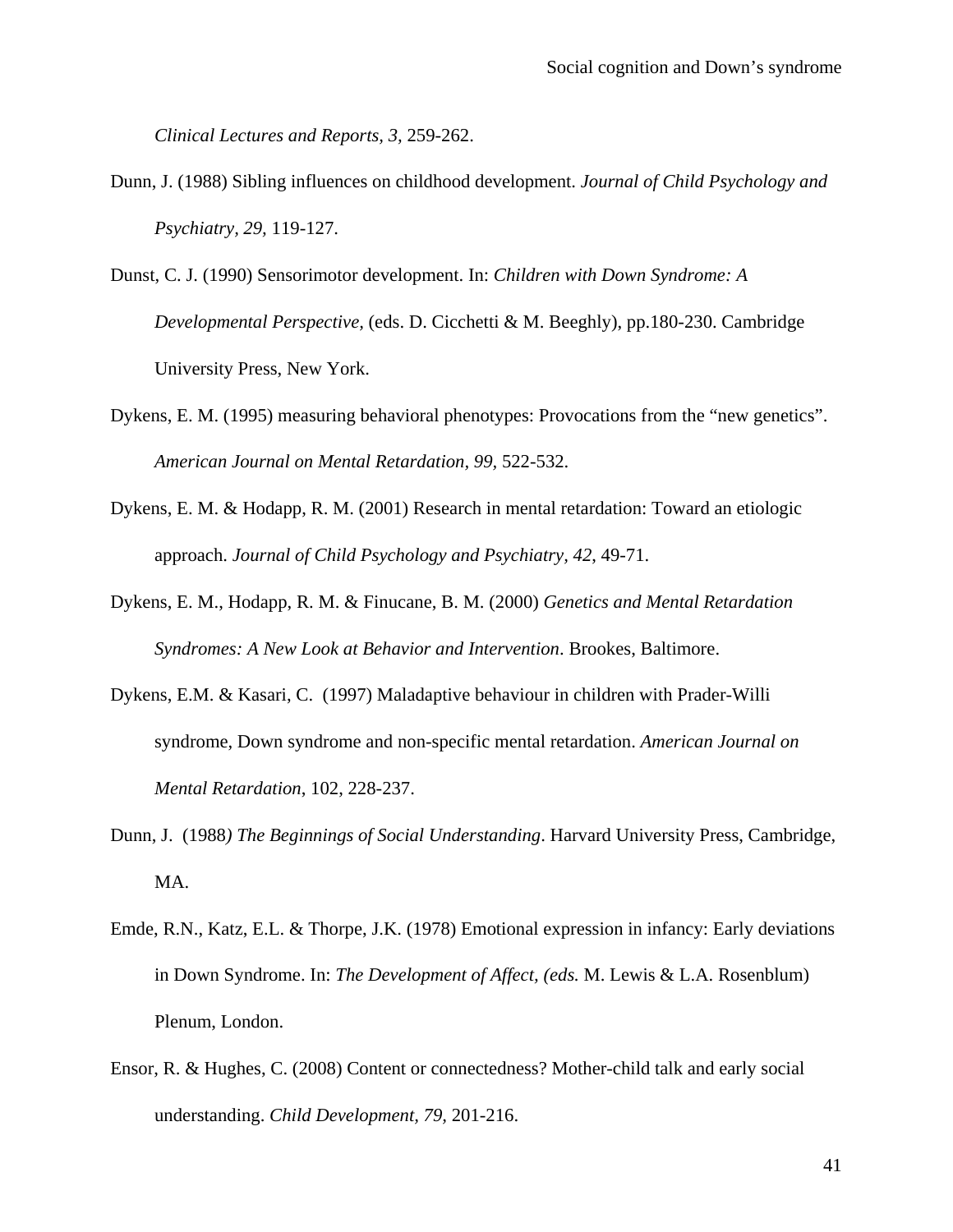- Fidler, D. J. (2005) The emerging Down syndrome behavioral phenotype in early childhood: Implications for practice. *Infants and Young Children, 18,* 86-103.
- Fidler, D. J., Most, D. E., Booth-LaForce, C. & Kelly, J. F. (2008) Emerging social strengths in young children with Down syndrome. *Infants and Young Children,* 21, 207-220.
- Fidler, D. J. & Nadel, L. (2007) Education and children with Down syndrome: Neuroscience, development and intervention. *Mental Retardation and Developmental Disabilities Research Reviews, 13,* 262-271.
- Fidler, D. J., Philofsky, A., Hepburn, S. L. & Rogers, S. J. (2005) Nonverbal requesting and problem-solving by toddlers with Down syndrome. *American Journal on Mental Retardation, 110*, 312-322.
- Flavell, J. H. (1999) Cognitive development: Children's knowledge about the mind. *Annual Review of Psychology, 50,* 21-45.
- Flavell, J. H., Miller, P. H. & Miller, S. A. (2002) *Cognitive Development* (4th ed.). Prentice Hall, Upper Saddle River, NJ.
- Fowler, A. E. (1990) Language abilities in children with Down syndrome: Evidence for a specific syntactic delay. In: *Children with Down Syndrome: A Developmental Perspective* (eds. D. Cicchetti & M. Beeghly), pp. 302-388. Cambridge University Press, Cambridge.
- Franco, F. & Wishart, J. G. (1995) The use of pointing and other gestures by young children with Down syndrome. *American Journal on Mental Retardation, 100*, 160-182.
- Freeman, S. F. N. & Kasari, C. (2002) Characteristics and qualities of the play dates of children with Down syndrome: Emerging or true friendships? *American Journal on Mental Retardation, 107,* 16-31.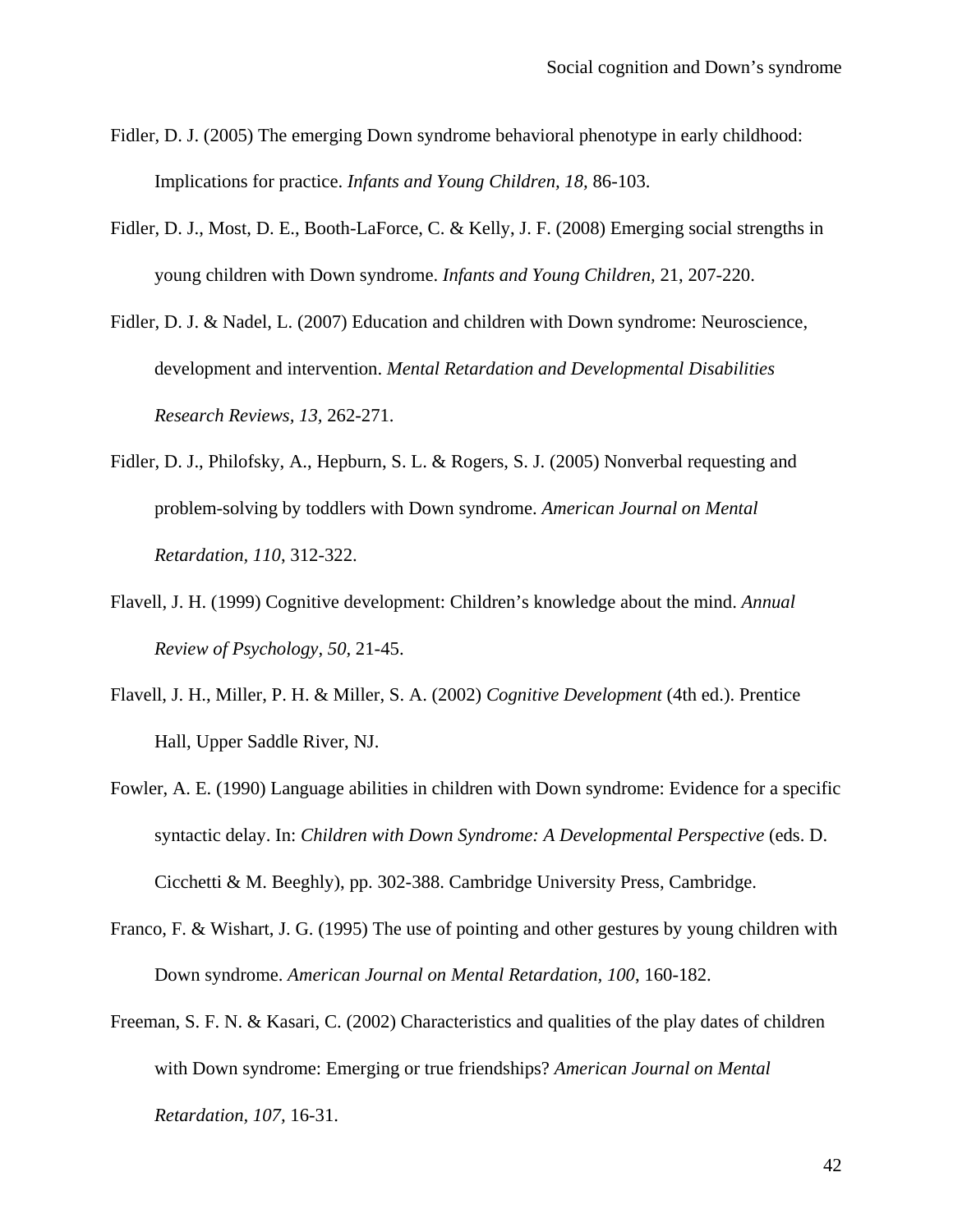Gallagher, S. (2007) Simulation trouble. *Social Neuroscience, 2*, 353-365.

- Gilmore, L., Campbell, J. & Cuskelly, M. (2003) Developmental expectations, personality stereotypes and attitudes towards inclusive education: Community and teacher views of Down syndrome. *International Journal of Disability, Development and Education*, *50,* 63- 78.
- Gilmore, L., Cuskelly, M., & Hayes, A. (2003) A comparative study of mastery motivation in young children with Down's syndrome: similar outcomes, different processes? *Journal of Intellectual Disability Research, 47,* 181-190.
- Glenn, S., Dayus, B., Cunningham, C. & Horgan, M. (2001) Mastery motivation in children with Down syndrome. *Down Syndrome Research and Practice, 7,* 52-59.
- Guralnick, M. J. (2002) Involvement with peers: comparisons between young children with and without Down's syndrome. *Journal of Intellectual Disability Research, 46,* 379-393.
- Guralnick, M. J. (2006) Peer relationships and the mental health of young children with intellectual delays. *Journal of Policy and Practice in Intellectual Disabilities, 3,* 49-56.
- Guralnick, M. J., Connor, R. T. & Johnson, C. (2009a) Home-based peer social networks of young children with Down syndrome: A developmental perspective. *American Journal of Intellectual and Developmental Disabilities.*
- Guralnick, M. J., Connor, R. T. & Johnson, L. C. (2009b) The peer social networks of young children with Down syndrome in classroom programs. Manuscript submitted for publication.
- Hatton, C., Hastings, R. P. & Vetere, A. (1999) Psychology and people with learning disabilities: A case for inclusion? *The Psychologist, 12,* 231-233*.*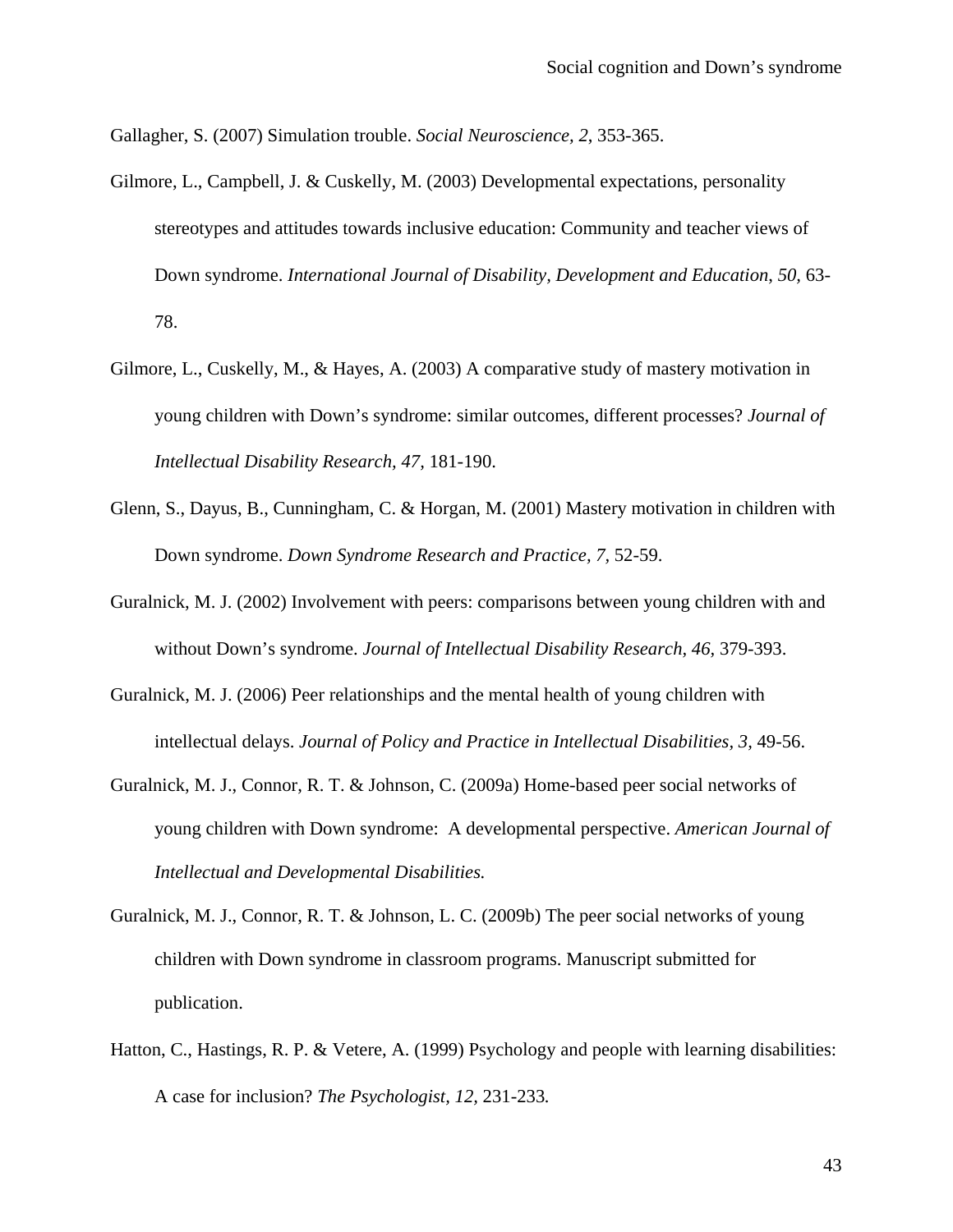- Heimann, M., Ullstadius, E. & Swerlander, A. (1998) Imitation in eight young infants with Down's syndrome. *Pediatric Research*, *44,* 780-784.
- Hines, S. & Bennett, F. (1996) Effectiveness of early intervention for children with Down syndrome. *Mental Retardation and Developmental Disabilities Research Reviews*, *2,* 96- 101.
- Hippolyte, L., Barisnikov, K. & van der Linden, M. (2008) Face processing and facial emotion recognition in adults with Down syndrome. *American Journal on Mental Retardation, 113,* 292-306.
- Hobson, R. P. (2002) *The Cradle of Thought.* Macmillan/Oxford University Press, London.
- Hobson, J. A. & Hobson, R. P. (2007). Identification: The missing link between joint attention and imitation? *Development and Psychopathology, 19*, 411-431.
- Hobson, R. P., Moore, D. G., Oates, J. M. & Goodwin, J. (2009) Triadic communication in infants with Down syndrome (manuscript in preparation).
- Hodapp, R. M., Evans, D. W. & Gray, F. L. (1999) Intellectual development in children with Down syndrome. In: *Down Syndrome: A Review of Current Knowledge* (eds. J. A. Rondal, J. Perera & L. Nadel), pp. 124-132. Whurr, London.
- Hodapp, R. M., Leckman, J. F., Dykens, E. M., Sparrow, S. S., Zelinsky, D. G. & Ort, S. I. (1992) K-ABC profiles in children with Fragile X syndrome, Down syndrome, and nonspecific mental retardation. *American Journal on Mental Retardation, 97,* 39-46.
- Hodapp, R. M. & Zigler, E. (1990) Applying the developmental perspective to individuals with Down syndrome. In: *Children with Down Syndrome: A Developmental Perspective* (eds. D. Cicchetti & M. Beeghly), pp.1-28. Cambridge University Press, New York.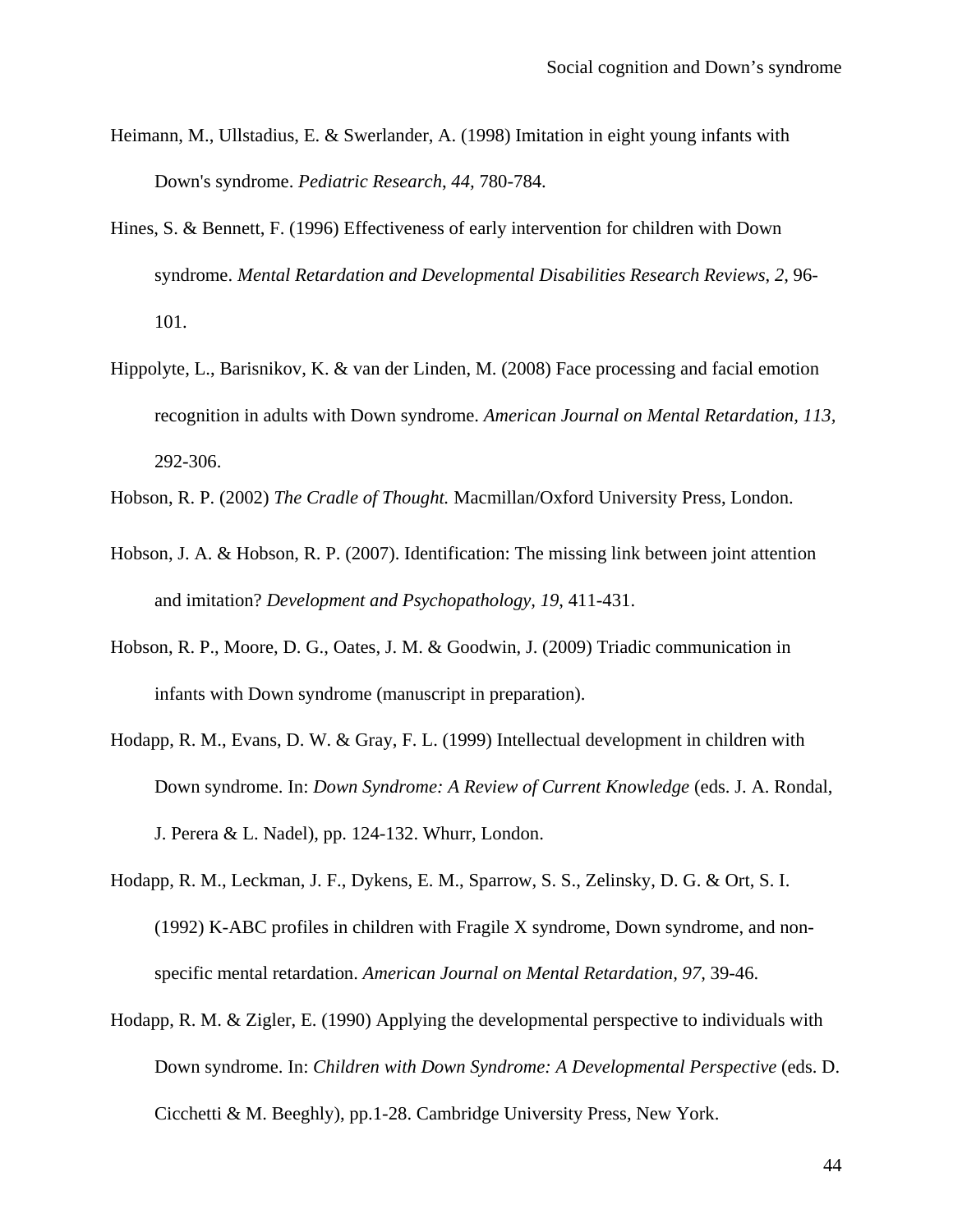- Howell, A., Hauser-Cram, P., & Kersh, J. E. (2007). Setting the stage: Early child and family characteristics as predictors of later loneliness in children with developmental disabilities. *American Journal on Mental Retardation*, 112, 18-30.
- Hughes, C. & Leekam, S. (2004) What are the links between theory of mind and social relations? Review, reflections and new directions for studies of typical and atypical development. *Social Development, 13*, 590-619.
- Iacoboni, M. & Dapretto, M. (2006) The mirror neuron system and the consequences of its dysfunction. *Nature Reviews Neuroscience, 7*, 942-951.
- Iarocci, G., Virji-Babul, N. & Reebye, P. (2006) The Learn at Play Program (LAPP): Merging family, developmental research, early intervention, and policy goals for children with Down syndrome. *Journal of Policy and Practice in Intellectual Disabilities, 3,* 11-21.
- Iarocci, G., Yager, J., Rombough, A. & McLaughlin, J. (2008) The development of social competence among persons with Down syndrome: From survival to social inclusion. In: *International Review of Research in Mental Retardation*, 35, (ed. L. Glidden), pp. 87-119. Academic Press, New York.
- Jahromi, L. B., Gulsrud, A. & Kasari, C. (2008) Emotional competence in children with Down syndrome: Negativity and regulation. *American Journal on Mental Retardation, 113,* 32- 43.
- Jarrold, C. & Baddeley, A. D. (1997) Short-term memory for verbal and visuospatial information in Down's syndrome. *Cognitive Neuropsychiatry, 2,* 101-122.
- Jarrold, C., Baddeley, A. D. & Hewes, A. K. (2000) Verbal short-term memory deficits in Down syndrome: a consequence of problems in rehearsal? *Journal of Child Psychology and*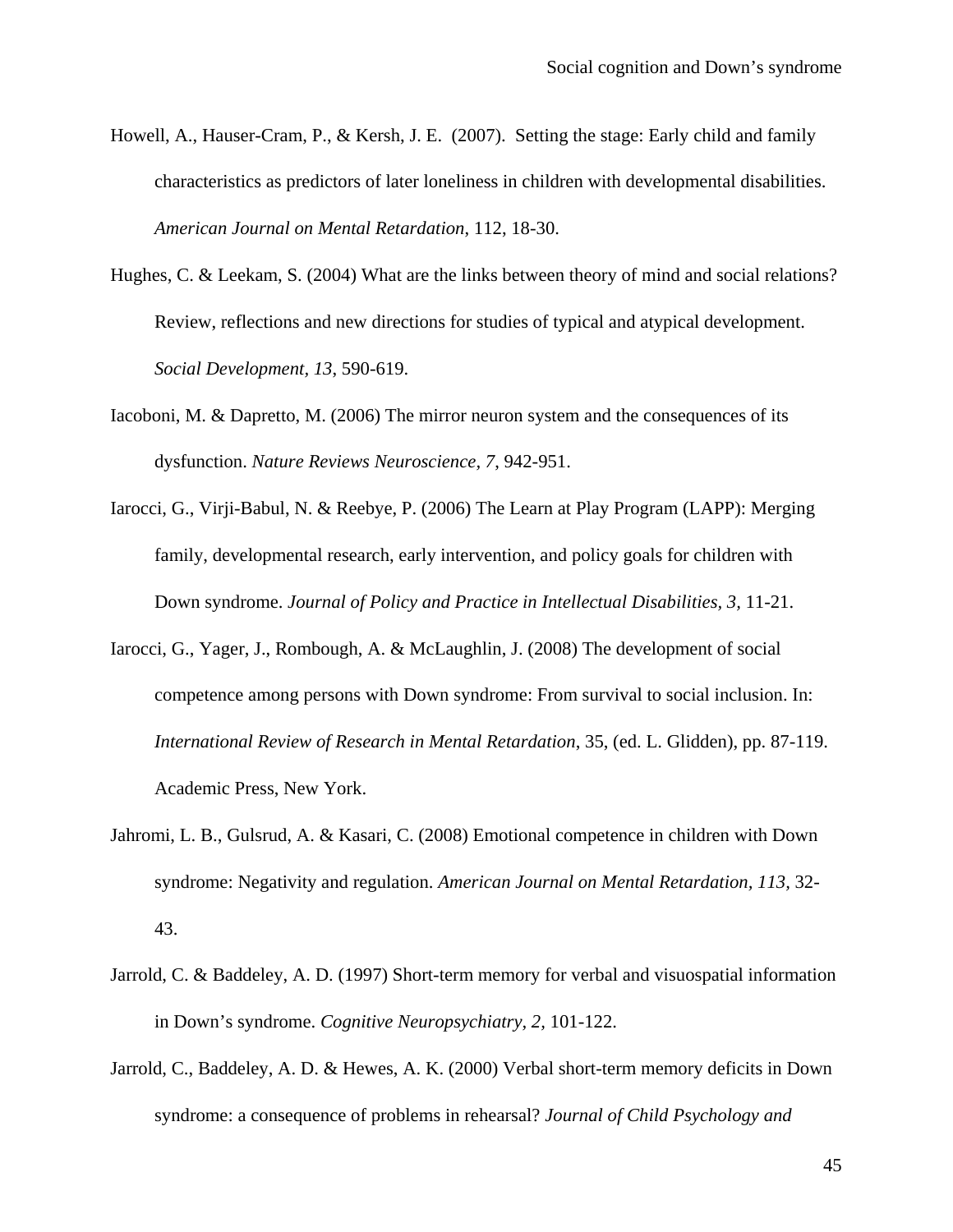*Psychiatry*, *41*, 233-244.

- Jernigan, T. L., Bellugi, U., Sowell, E., Doherty, S. & Hesselink, J. R. (1993) Cerebral morphologic distinctions between Williams and Down syndromes. *Archives of Neurology, 50*, 186- 191.
- Jones, G. & Jordan, R. (2008) Research base for interventions in autism spectrum disorders. In: *Autism: An Integrated View from Neurocognitive, Clinical and Intervention Research* (eds. E. McGregor, M. Núñez, K.R. Cebula, & J.C. Gómez), pp. 281-302. Blackwell, Oxford.
- Karmiloff-Smith, A. (2006) Modules, genes, and evolution: What have we learned from atypical development? In: *Processes of Change in Brain and Cognitive Development: Attention and Performance XXI* (eds. Y. Munakata, & M.H. Johnson), pp. 563-583. OUP, Oxford.

Karmiloff-Smith, A. (2007) Atypical epigenesis. *Developmental Science, 10*, 84-88.

- Karmiloff-Smith, A. (2009) Nativism versus neuroconstructivism: Rethinking the study of developmental disorders. *Developmental Psychology, 45*, 56-63.
- Karmiloff-Smith, A., Thomas, M., Annaz, D., Humphreys, K., Ewing, S., Brace, N., et al. (2004) Exploring the Williams syndrome face-processing debate: the importance of building developmental trajectories. *Journal of Child Psychology and Psychiatry, 45*, 1258-1274.
- Karrer, J. H., Karrer, R., Bloom, D., Chaney, L. & Davis, R. (1998) Event-related brainpotentials during an extended visual recognition memory task depict delayed development of cerebral inhibitory processes among 6-month-old infants with Down syndrome. *International Journal of Psychophysiology, 29,* 167–200.
- Kasari, C. & Freeman, S. F. N. (2001) Task-related social behavior in children with Down syndrome. *American Journal on Mental Retardation, 106*, 253-264.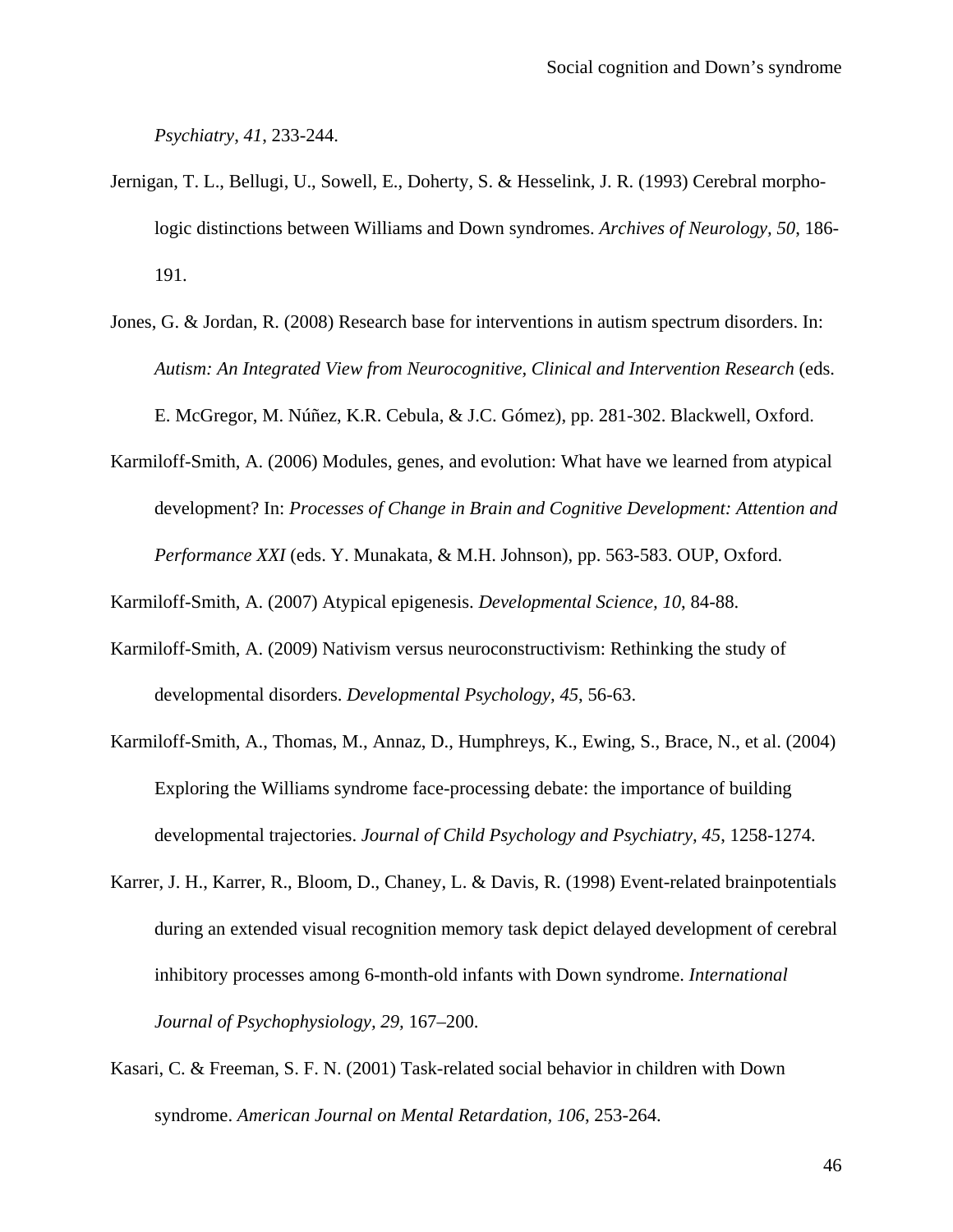- Kasari, C., Freeman, S. F. & Bass, W. (2003) Empathy and response to distress in children with Down syndrome. *Journal of Child Psychiatry and Psychology, 44*, 424-431.
- Kasari, C., Freeman, S. F. N. & Hughes, M. A. (2001) Emotion recognition by children with Down syndrome. *American Journal on Mental Retardation, 106,* 59-72.
- Kasari, C., Freeman, S., Mundy, P. & Sigman, M. D. (1995) Attention regulation by children with Down syndrome: Coordinated joint attention and social referencing looks. *American Journal on Mental Retardation*, *100*, 128-136.
- Kasari, C. & Sigman, M. (1997) Linking parental perceptions to interactions in young children with autism. *Journal of Autism and Developmental Disorders, 27,* 39-57.
- Kittler, P. M., Krinsky-McHale, S. J., & Devenny, D. A. (2008) Dual-task processing as a measure of executive function: A comparison between adults with Williams and Down syndrome. *American Journal on Mental Retardation, 113,* 117-132.
- Knieps, L. J., Walden, T. A. & Baxter, A. (1994) Affective expressions of toddlers with and without Down syndrome in a social referencing context. *American Journal on Mental Retardation, 99*, 301-312.
- Knott, F., Lewis, C. & Williams, T. (1995) Sibling interaction of children with learning disabilities: a comparison of autism and Down's syndrome. *Journal of Child Psychology and Psychiatry*, 36, 965-976.
- Knott, F., Lewis, C. & Williams, T. (2007) Sibling interaction of children with autism: Development over 12 months. *Journal of Autism and Developmental Disorders*, 37, 1987- 1995.
- Kogan, C. S., Boutet, I., Cornish, K., Graham, G. E., Berry-Kravis, E., Drouin, A. & Milgram, N.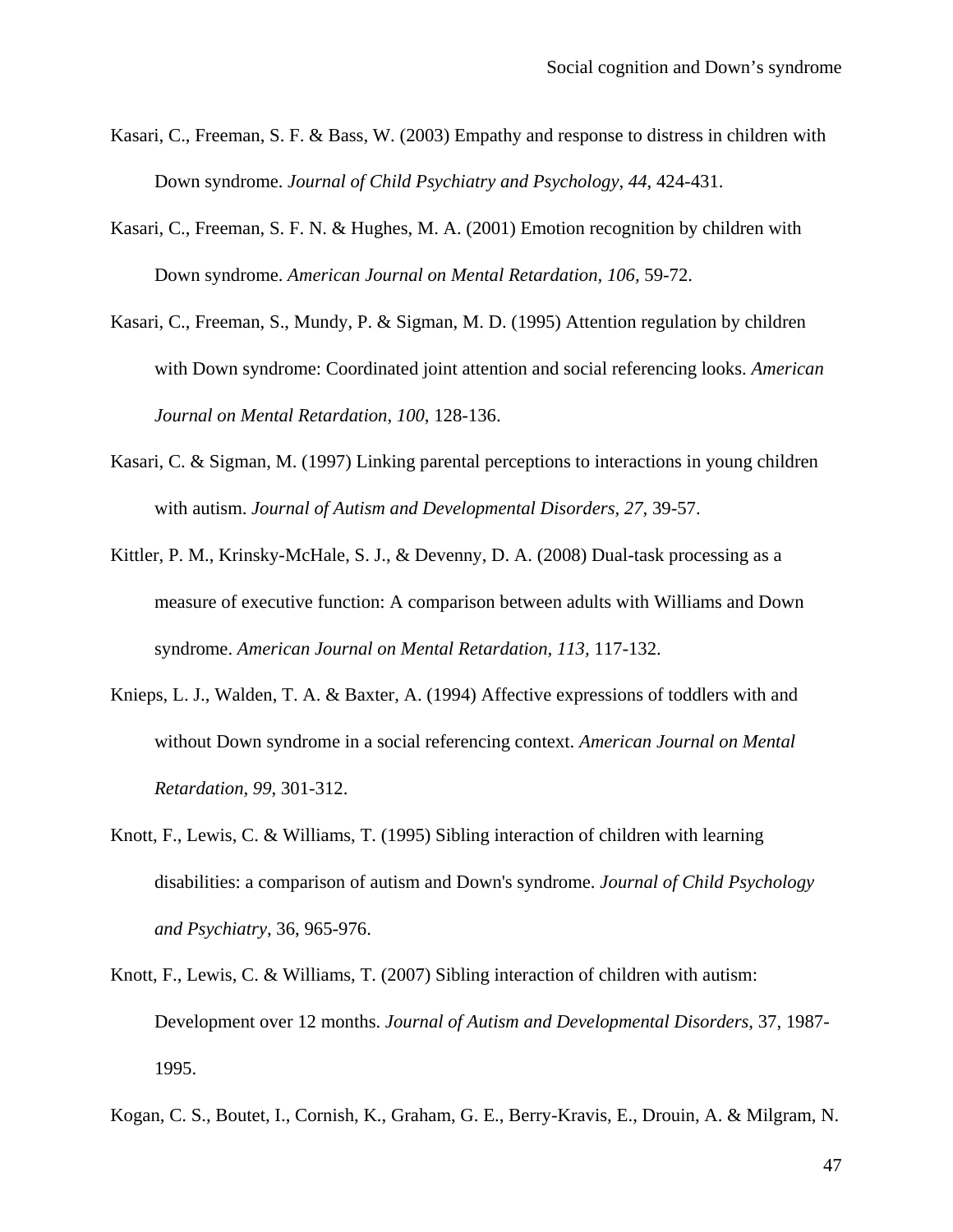W. (2009) A comparative neuropsychological test battery differentiates cognitive signature of fragile X and Down syndrome. *Journal of Intellectual Disability Research,* 53, 125-142.

Kumin, L. (1994) Intelligibility of speech in children with Down syndrome in natural settings: parents' perspective. *Perceptual Motor Skills,* 78, 307-313.

Kunda, Z. (1999) *Making Sense of Other People.* Bradford/MIT Press, Cambridge, MA.

- Leekam, S., Perner, J., Healey, L. & Sewell, C. (2008) False signs and the non-specificity of theory of mind: Evidence that preschoolers have general difficulties in understanding representations. *British Journal of Developmental Psychology, 26*, 485-497.
- Legerstee, M. & Fisher, T. (2008) Coordinated attention, declarative and imperative pointing in infants with and without Down syndrome: Sharing experiences with adults and peers*. First Language, 28,* 281-312.
- Legerstee, M. & Weintraub, J. (1997) The integration of person and object attention in infants with and without Down syndrome. *Infant Behavior and Development, 20*, 71-82.
- Lock, A. (2001) Preverbal attention. In: *Blackwell Handbook of Infant Development* (eds. G. Bremner & A. Fogel), pp. 379-403. Blackwell, Oxford.
- Lovaas, O. I. (1987). Behavioural treatment and normal educational and intellectual functioning in young autistic children. *Journal of Consulting and Clinical Psychology, 55*(1), 3-9.
- Martin, G.E., Klusek, J., Estigarribia, B. & Roberts, J.E. (2009) Language characteristics of individuals with Down syndrome. *Topics in Language Disorders, 29, 112–132.*
- McCann, J., Wood, S., Hardcastle, W.J., Wishart, J.G. & Timmins, C. (in press) The relationship between speech, oromotor, language and cognitive abilities in children with Down's syndrome*. International Journal of Language & Communication Disorders*.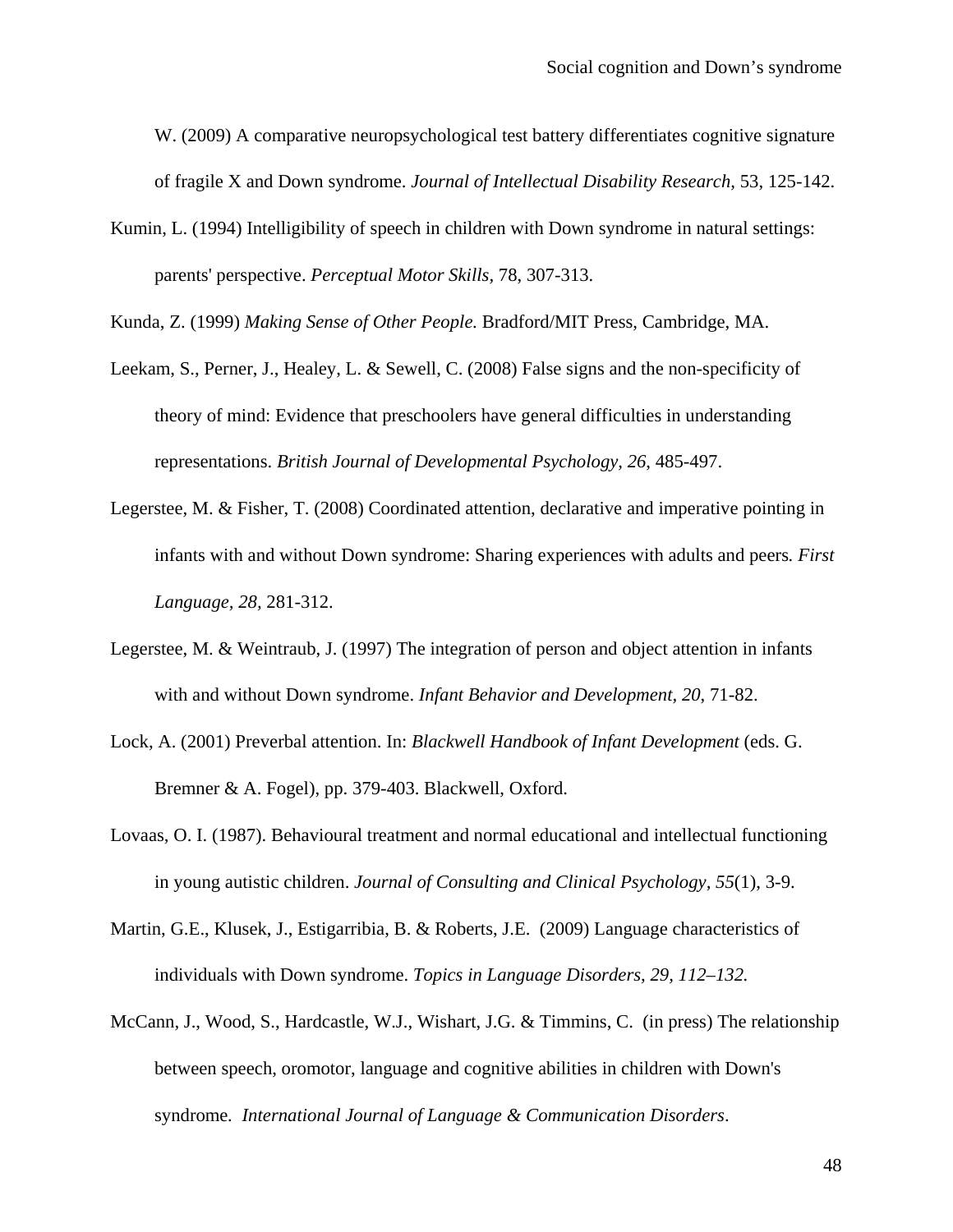- Meins, E., Fernyhough, C., Wainwright, R., Gupta, M. D., Fradley, E. & Tuckey, M. (2002) Maternal mind-mindedness and attachment security as predictors of theory of mind understanding. *Child Development, 73,* 1715-1726.
- Meltzoff, A. N. (2007) The 'like me' framework for recognizing and becoming an intentional agent. *Acta Psychologica, 124*, 26-43.
- Meltzoff, A. N. & Moore, M. K. (1977) Imitation of facial and manual gestures by human neonates. *Science,* 198, 75-78.
- Meltzoff, A. N. & Moore, M. K. (1989) Imitation in newborn infants: Exploring the range of gestures imitated and the underlying mechanisms. *Developmental Psychology, 25,* 954-962.
- Mental Health Foundation (2002) *Meeting the Mental Health Needs of Young People with Learning Disabilities.* Mental Health Foundation, London.
- Miller, J. F. (1999) Profiles of language development in children with Down syndrome. In: *Improving the Communication of People with Down Syndrome* (eds. F. Miller, M. Leddy, & L. A. Leavitt), pp.11-40. Paul H Brookes, Baltimore.
- Moore, D. G., Oates, J. M., Goodwin, J. E. & Hobson, R. P. (2008) Behaviour of infants with Down syndrome and their mothers in the still-face paradigm. Infancy, *13,* 75–89.
- Moore, D. G., Oates, J. M., Hobson, R. P. & Goodwin, J. E. (2002) Cognitive and social factors in the development of infants with Down syndrome. *Down Syndrome Research and Practice, 8,* 43-52.
- Morris, K. (2008) Shift in priorities for Down's syndrome research needed. *Lancet, 372*, 791- 792.
- Morton, J. (2004) *Understanding Developmental Disorders: A Causal Modelling Approach*.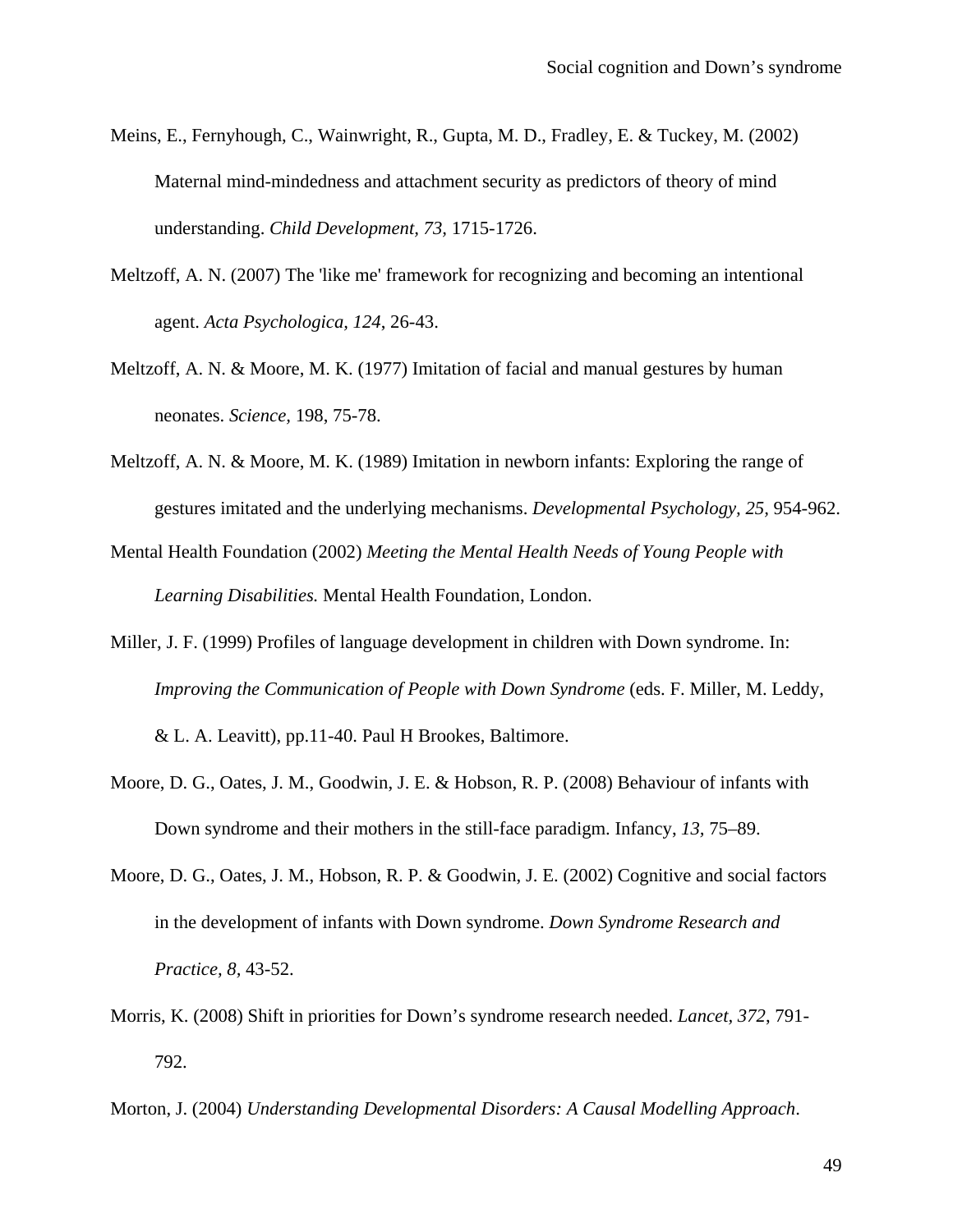Blackwell, Oxford.

- Morton, J. & Frith, U. (1995) Causal modeling: Structural approaches to developmental psychopathology. In *Developmental Psychopathology* (eds. D. Cicchetti & D. Cohen), pp. 357-390. Wiley, New York.
- Mundy, P., Sigman, M., Kasari, C. & Yirmiya, N. (1988) Nonverbal communication skills in Down syndrome children. *Child Development, 59,* 235-249.
- Neeman, R. L. (1971) Perceptual-motor attributes of mental retardates: A factor analytic study. *Perceptual and Motor Skills, 33,* 927-934.
- Nind, M. & Hewett, D. (1994) *Access to Communication: Developing the Basics of Communication with People with Severe Learning Difficulties through Intensive Interaction*. London, David Fulton.
- Oliver, C. & Woodcock, K. (2008) Integrating levels of explanation in behavioural phenotype research. *Journal of Intellectual Disability Research, 52,* 807-809.
- Pennington, B. F. (2009) How neuropsychology informs our understanding of developmental disorders. *Journal of Child Psychology & Psychiatry, 50, 72-78.*
- Pennington, B.F., Moon, J., Edgin, J., Stedron, J. & Nadel, L. (2003) The neuropsychology of Down syndrome: Evidence for hippocampal dysfunction. *Child Development, 74*, 75-93.
- Pinter, J. D., Brown, W. E., Eliez, S., Schmitt, J. E., Capone, G. T. & Reiss, A. L. (2001) Amygdala and hippocampal volumes in children with Down syndrome: A high-resolution MRI study. *Neurology*, *56*, 972-974.
- Pitcairn, T. K. & Wishart, J. G. (1994). Reactions of young children with Down syndrome to an imposible task. *British Journal of Developmental Psychology, 12,* 485-490.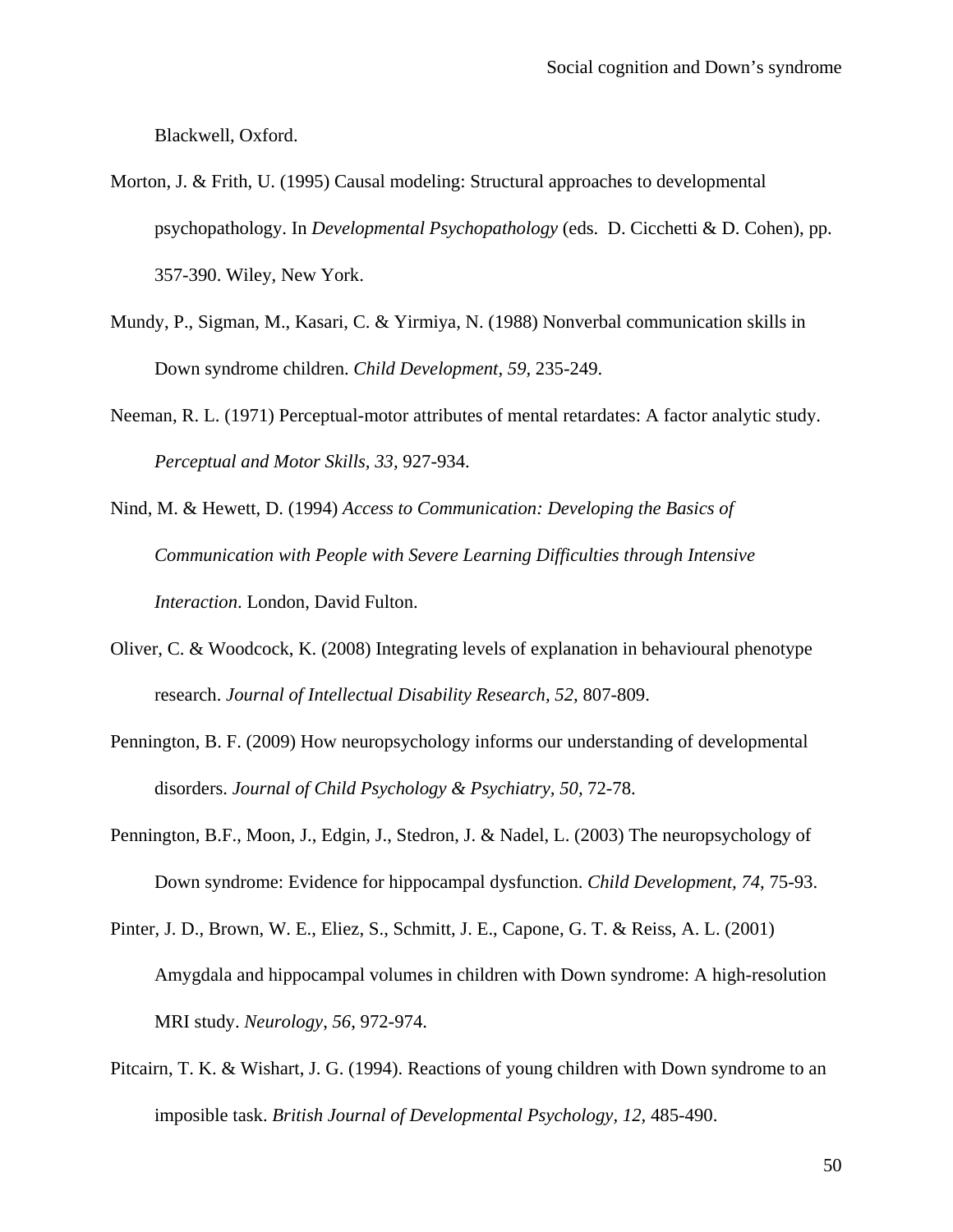- Pueschel, S. M., Gallagher, P. L., Zartler, A. S. & Pezullo, J. C. (1987) Cognitive and learning processes in children with Down syndrome. *Research in Developmental Disabilities,* 8, 21- 37.
- Rasmussen, S. A., Whitehead, N., Collier, S. A. & Frias, J. L. (2008) Setting a public health research agenda for Down syndrome: Summary of a meeting sponsored by the Centers for Disease Control and Prevention and the National Down Syndrome Society. *American Journal of Medical Genetics, 146,* 2998-3010.
- Rast, M. & Melzoff, A. N. (1995) Memory and representation in young children with Down syndrome: Exploring deferred imitation and object permanence. *Development and Psychopathology, 7,* 393-407.

Reddy, V. (2008) *How Infants Know Minds*. Harvard University Press, Cambridge, MA.

- Rochat, P. & Striano, T. (1999) Social cognitive development in the first year. In: *Early Social Cognition: Understanding Others in the First Months of Life (ed. P. Rochat), pp. 3-34.* Lawrence Erlbaum Associates, Mahwah, NJ.
- Roach, M. A., Barratt, M. S., Miller, J. F., & Leavitt, L. A. (1998). The structure of mother-child play: Young children with Down syndrome and typically developing children. *Developmental Psychology, 34,* 77-87.
- Roberts, J. E., Price, J. & Malkin, C. (2007) Language and communication development in Down syndrome. *Mental Retardation & Developmental Disabilities Research Reviews, 13*, 26-35.
- Rogers, C. (1987) Maternal support for the Down's syndrome stereotype: The effect of direct experience of the condition. *Journal of Mental Deficiency Research, 31,* 271-278.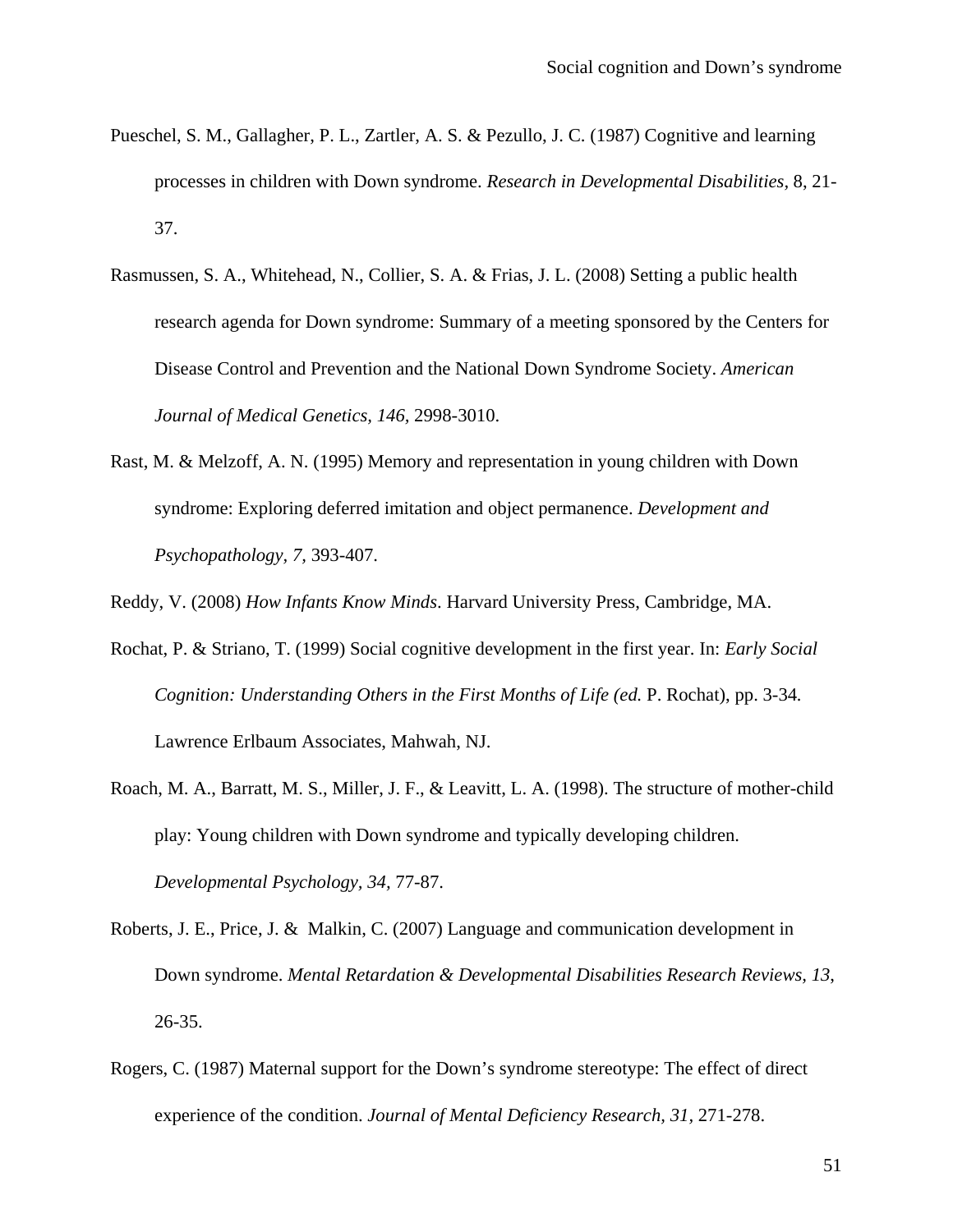- Rowe, J., Lavender, A. & Turk, V. (2006) Cognitive executive function in Down's syndrome. *British Journal of Clinical Psychology, 45,* 5–17.
- Ruskin, E. M., Kasari, C., Mundy, P. & Sigman, M. (1994) Attention to people and toys during social and object mastery in children with Down syndrome. *American Journal on Mental Retardation, 99,* 103-111.
- Saxe, R. & Powell, L. J. (2006) It's the thought that counts: Specific brain regions for one component of theory of mind. *Psychological Science, 17*, 692-699.
- Slonims, V. & McConachie, H. (2006) Analysis of mother-infant interaction in infants with Down syndrome and typically developing infants. American Journal on Mental Retardation, 111, 273-289.
- Sloper, P., Turner, S., Knussen, C. & Cunningham, C. (1990) Social life of school children with Down's syndrome. Child: Care, Health and Development, 16, 235-251.
- Sorce, J. F. & Emde, R. N. (1982) The meaning of infant emotional expressions: Regularities in caregiving responses in normal and Down's syndrome infants. Journal of Child Psychology and Psychiatry, 23, 145-158.
- Stone, V. E. & Gerrans, P. (2006) What's domain-specific about theory of mind? Social Neuroscience, 1, 309-319.
- Stoneman, Z., Brody, G. H., Davis, C. H., & Crapps, J. M. (1987) Mentally retarded children and their older same-sex siblings: naturalistic in-home observations. American Journal of Mental Retardation, 92, 290-298.
- Tager-Flusberg, H. & Sullivan, K. (2000) A componential view of theory of mind: Evidence from Williams syndrome. *Cognition, 76,* 59-89.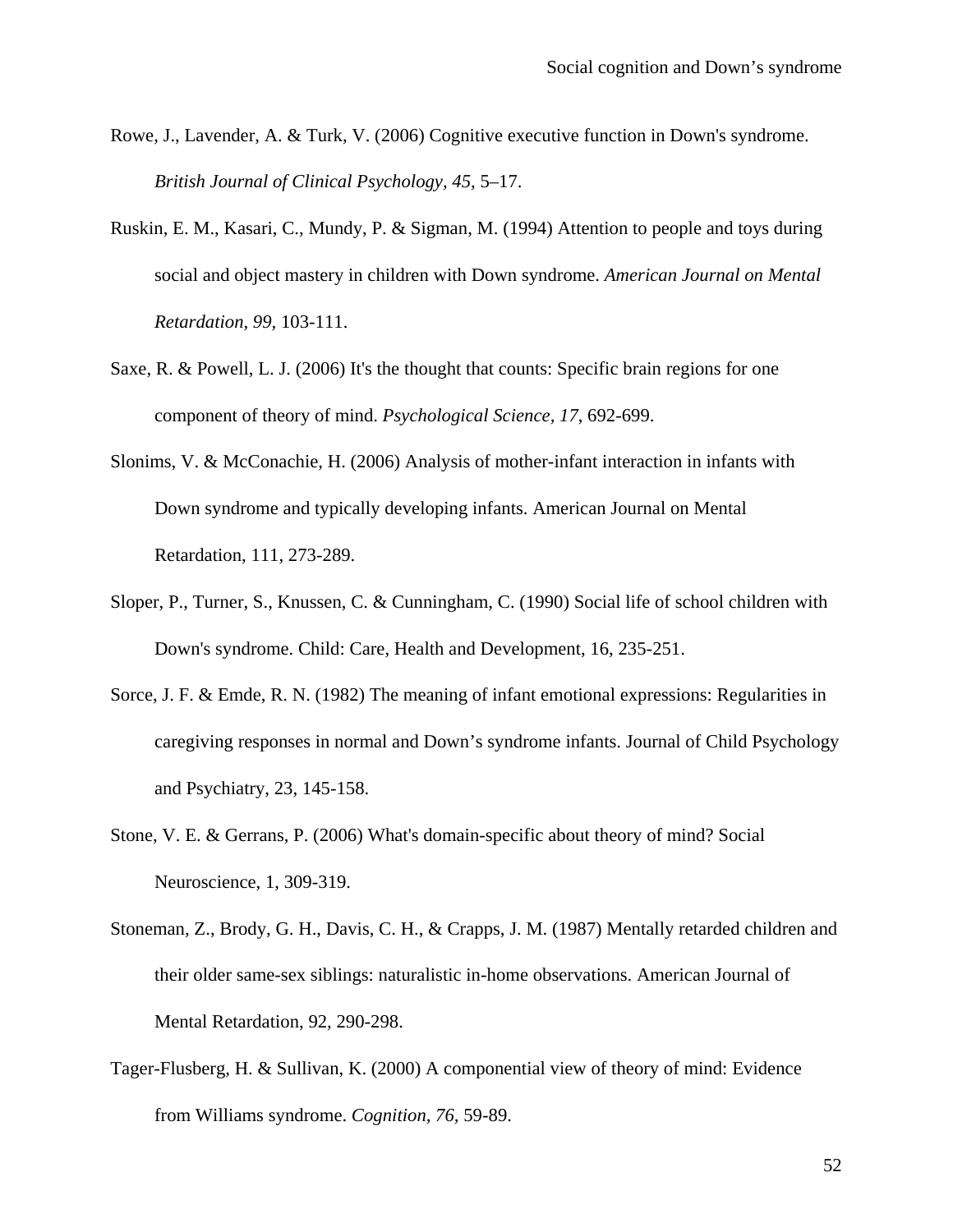- Taumoepeau, M. & Ruffman, T. (2006) Mother and infant talk about mental states relates to desire language and emotion understanding. *Child Development, 77,* 465-481.
- Taumoepeau, M. & Ruffman, T. (2008) Stepping stones to others' minds: Maternal talk relates to child mental states language and emotion understanding at 15, 24, and 33 months. *Child Development, 79*, 284-302.
- Timmins, C., Cleland, J., Rodger, R., Wishart, J., Wood, S. & Hardcastle, W. (2009) Speech Production in Down syndrome. *Down Syndrome Quarterly*, 11, 16-22.
- Tingley, E. C., Gleason, J. B. & Hooshyar, N. (1994) Mothers' lexicon of internal state words in speech to children with Down syndrome and to nonhandicapped children at mealtime. *Journal of Communication Disorders, 27,* 135-155.
- Tomasello, M., Carpenter, M., Call, J., Behne, T. & Moll, H. (2005) Understanding and sharing intentions: The origins of cultural cognition. *Behavioral and Brain Sciences, 28*, 675-691.
- Tomasello, M., Carpenter, M. & Liszkowski, U. (2007) A new look at infant pointing. *Child Development, 78*, 705-722.
- Trevarthen, C. (1977) Descriptive analyses of infant communication behavior. In: *Studies in Mother-Infant Interaction* (ed. H.R. Schaffer), pp. 227-270. Academic Press, New York.
- Trevarthen, C. (1979) Communication and cooperation in early infancy: A description of primary intersubjectivity. In: *Before Speech: The Beginning of Interpersonal Communication* (ed. M. M. Bullowa), pp. 321-348. Cambridge University Press, New York.
- Turk, J. & Cornish, K. (1998) Face recognition and emotion perception in boys with fragile-X syndrome. *Journal of Intellectual Disability Research, 42*, 490-499.

Van Riper, M. (2000) Family variables associated with well-being in siblings of children with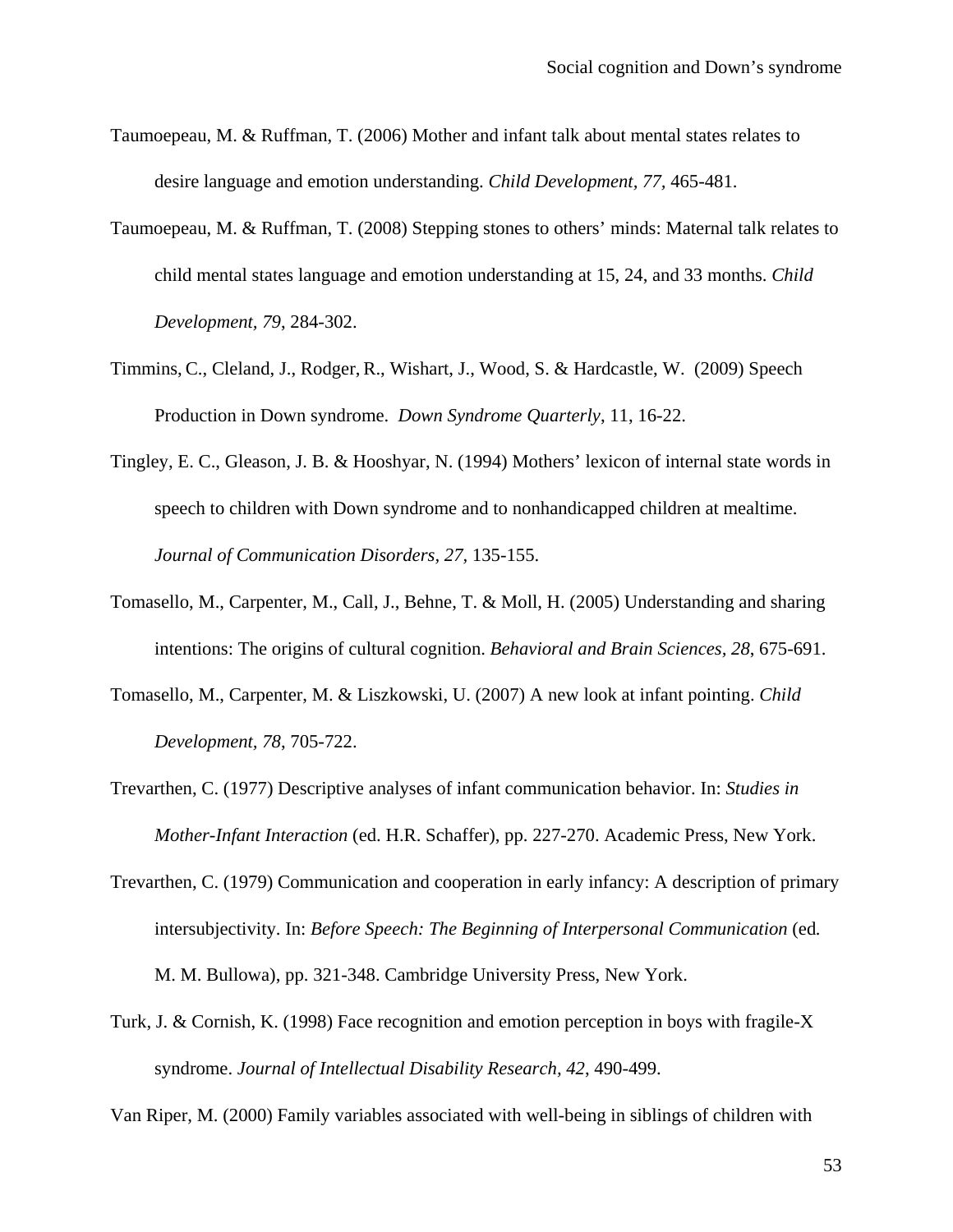Down syndrome. *Journal of Family Nursing, 6,* 267-286.

- Venuti, P., de Falco, S., Esposito, G. & Bornstein, M. H. (2009) Mother-child play: Children with Down syndrome and typical development. *American Journal on Intellectual and Developmental Disabilities, 114, 274-288.*
- Venuti, P., de Falco, S., Giusti, Z. & Bornstein, M. H. (2008) Play and emotional availability in young children with Down syndrome. *Infant Mental Health Journal, 29*, 133-152.
- Virji-Babul, N., Moiseev, A., Cheung, T., Weeks, D., Cheyne, D. & Ribary, U. (2008) Changes in mu rhythm during action observation and execution in adults with Down syndrome: Implications for action representation. *Neuroscience Letters, 436,* 177-180.

Vygotsky, L. S. (1978) *Mind in Society.* MIT Press*,* Cambridge, MA.

Walden, T. A., Urbano Blackford, J. & Carpenter, K. L. (1997) Differences in social signals produced by children with developmental delays of differing etiologies. *American Journal on Mental Retardation, 102,* 292-305.

Wellman, H.M. (1990) *The Child's Theory of Mind.* MIT Press, Cambridge, MA.

- Williams, K. R., Wishart, J. G., Pitcairn, T. K. & Willis, D. S. (2005) Emotion recognition in children with Down syndrome: Investigation of specific impairments and error patterns. *American Journal on Mental Retardation, 110*, 378-392.
- Wimmer, H., & Perner, J. (1983) Beliefs about beliefs: Representation and constraining function of wrong beliefs in young children's understanding of deception. *Cognition, 13,* 103–128.
- Wishart, J. G. (1993). The development of learning difficulties in children with Down's syndrome*. Journal of Intellectual Disability Research*, *37*, 389-403.

Wishart, J. G. (1996). Avoidant learning styles and cognitive development in young children with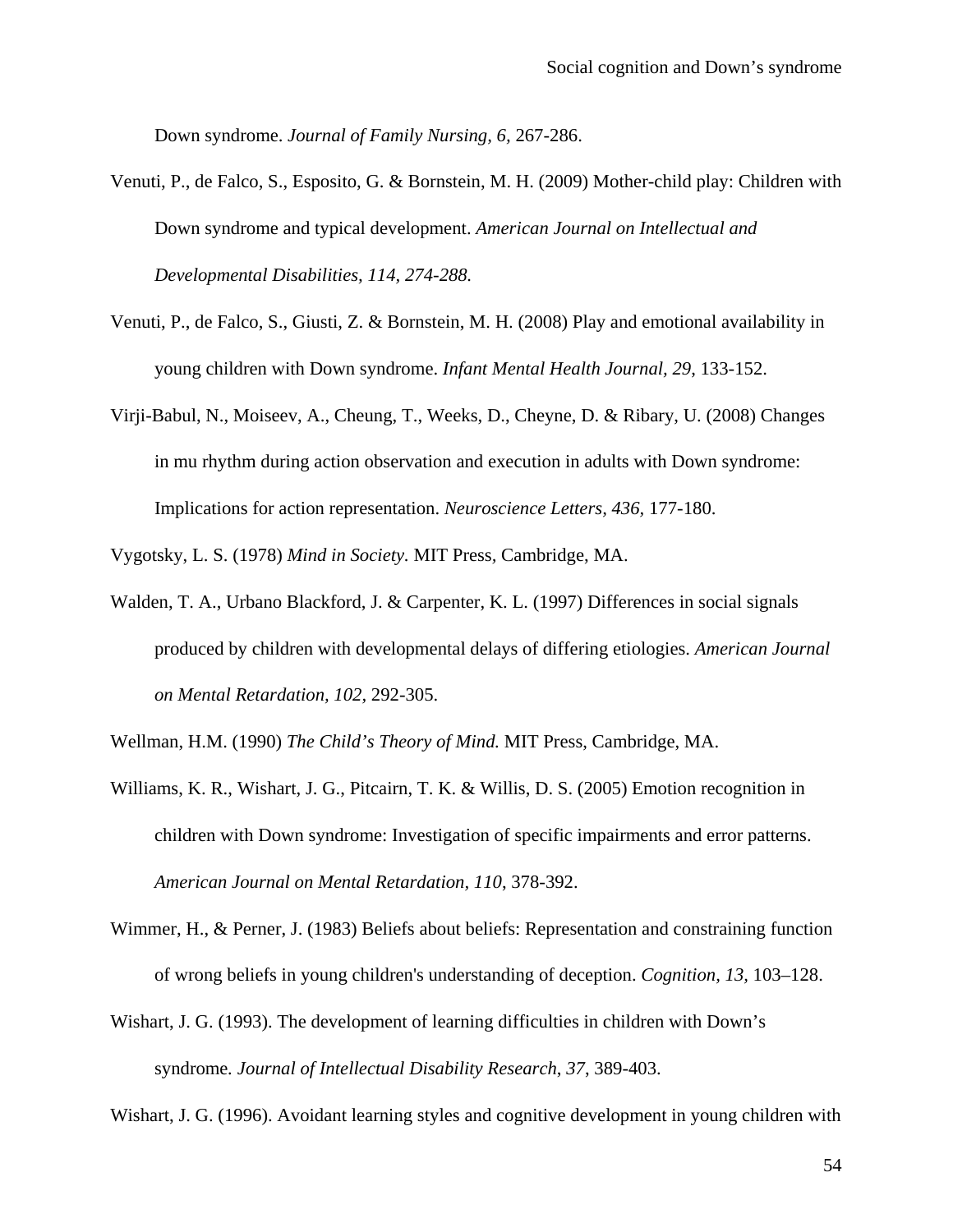Down's syndrome. In: *New Approaches to Down Syndrome (eds.* B. Stratford & P. Gunn), pp. 173-205. Cassell, London.

- Wishart, J.G. (2005) Learning in children with Down's Syndrome. In A. Lewis and B Norwich (Eds), *Special Teaching for Special Children? Pedagogies for Inclusion* (pp. 81-95). Maidenhead, England: Open University Press/McGraw Hill.
- Wishart, J. G., Cebula, K. R., Willis, D. S. & Pitcairn, T. K. (2007) Understanding facial expressions of emotion in children with intellectual disabilities of differing aetiology. *Journal of Intellectual Disability Research*, *51,* 551-563.
- Wishart, J. G. & Duffy, L. (1990) Instability of performance on cognitive tests in infants and young children with Down's syndrome. *British Journal of Educational Psychology, 60,* 10-22.
- Wishart, J. G. & Johnston, F. H. (1990) The effects of experience on attribution of a stereotyped personality to children with Down's syndrome. *Journal of Mental Deficiency Research, 34,* 409-420.
- Wishart, J. G. & Manning, G. (1996) Trainee teachers' attitudes to inclusive education for children with Down's syndrome, *Journal of Intellectual Disability Research, 40,* 56-65.
- Wishart, J. G. & Pitcairn, T. K. (2000) Recognition of identity and expression in faces by children with Down syndrome. *American Journal on Mental Retardation*, *105*, 466–479.
- Wishart, J. G., Willis, D. S., Cebula, K. R. & Pitcairn, T. K. (2007) Collaborative learning: A comparison of outcomes for typically developing and intellectually disabled children. *American Journal on Mental Retardation*, *112,* 361-374.

Wood, S., Wishart, J.G, Hardcastle, B., McCann, J. & Timmins,C. (2009) The use of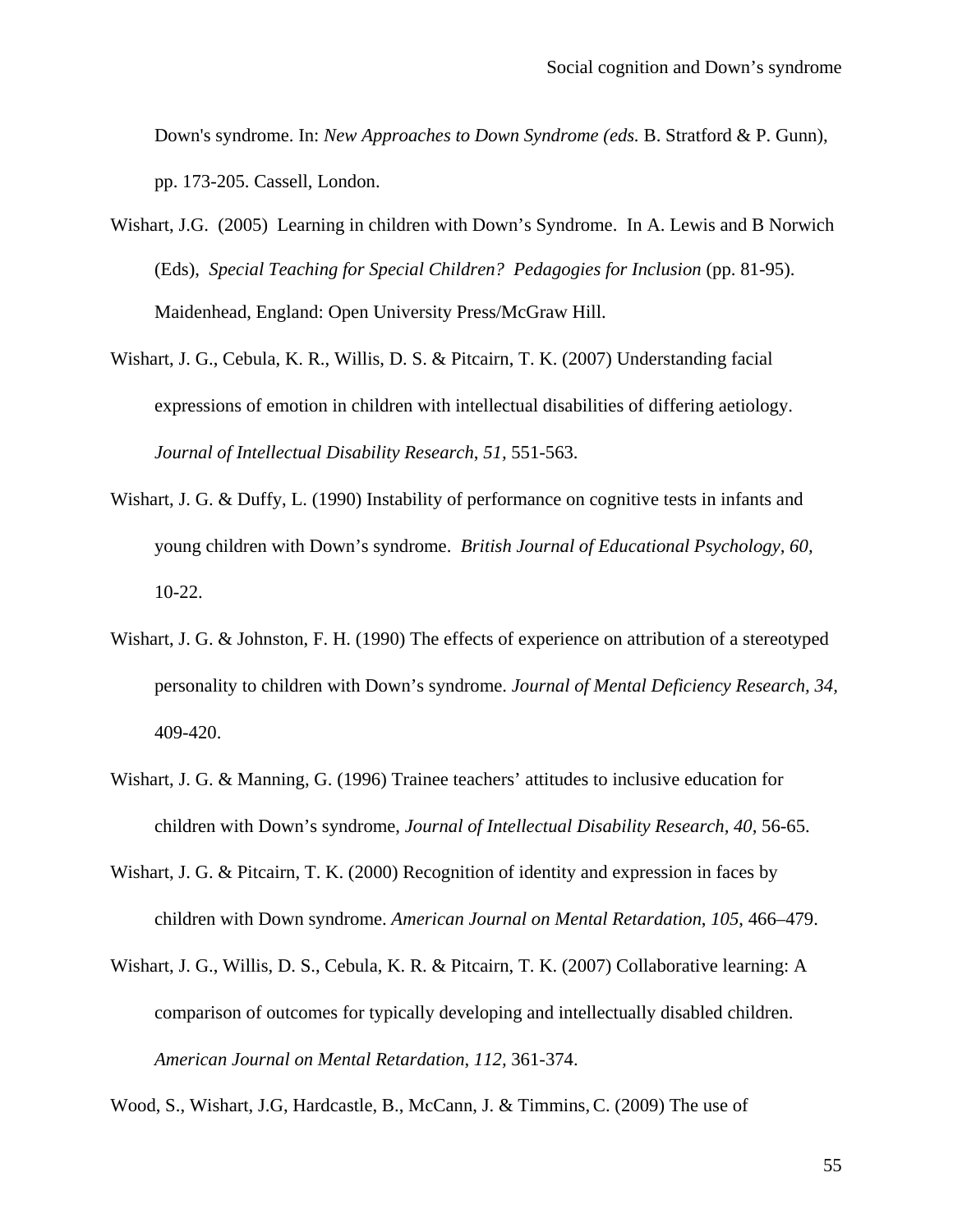electropalatography in the assessment and treatment of motor speech disorders in children with Down's syndrome: evidence from two case studies. *Developmental Neurorehabilitation* , 12, 66-75.

- Wright, I., Lewis, V. & Collis, G. (2006) Imitation and representational development in young children with Down syndrome. *British Journal of Developmental Psychology, 24,* 429-450.
- Yirmiya, N., Solomonica-Levi, D., Shulman, C. & Pilowsky, T. (1996) Theory of mind abilities in individuals with autism, Down syndrome, and retardation of unknown etiology: The role of age and intelligence. *Journal of Child Psychology and Psychiatry, 37,* 1003-1014.
- Zelazo, P. D., Burack, J. A., Benedetto, E. & Frye, D. (1996) Theory of mind and rule use in individuals with Down syndrome: A test of the uniqueness and specificity claims. *Journal of Child Psychology and Psychiatry, 37,* 479-484.
- Zelazo, P. R. & Stack, D. M. (1997) Attention and information processing in infants with Down syndrome. In: *Attention, Development and Psychopathology* (eds. J. A. Burack & J. T. Enns), pp. 123-146. Guilford Press, New York.
- Zigler, E. (1969) Developmental versus difference theories of mental retardation and the problem of motivation. *American Journal of Mental Deficiency, 73,* 536-556.
- Zigler, E. & Hodapp, R. M. (1986) *Understanding Mental Retardation.* Cambridge University Press, New York.
- Zlatev, J., Racine, T. P, Sinha, C. & Itkonen, E. (2008) *The Shared Mind: Perspectives on Intersubjectivity.* John Benjamins Publishing Company, Amsterdam.